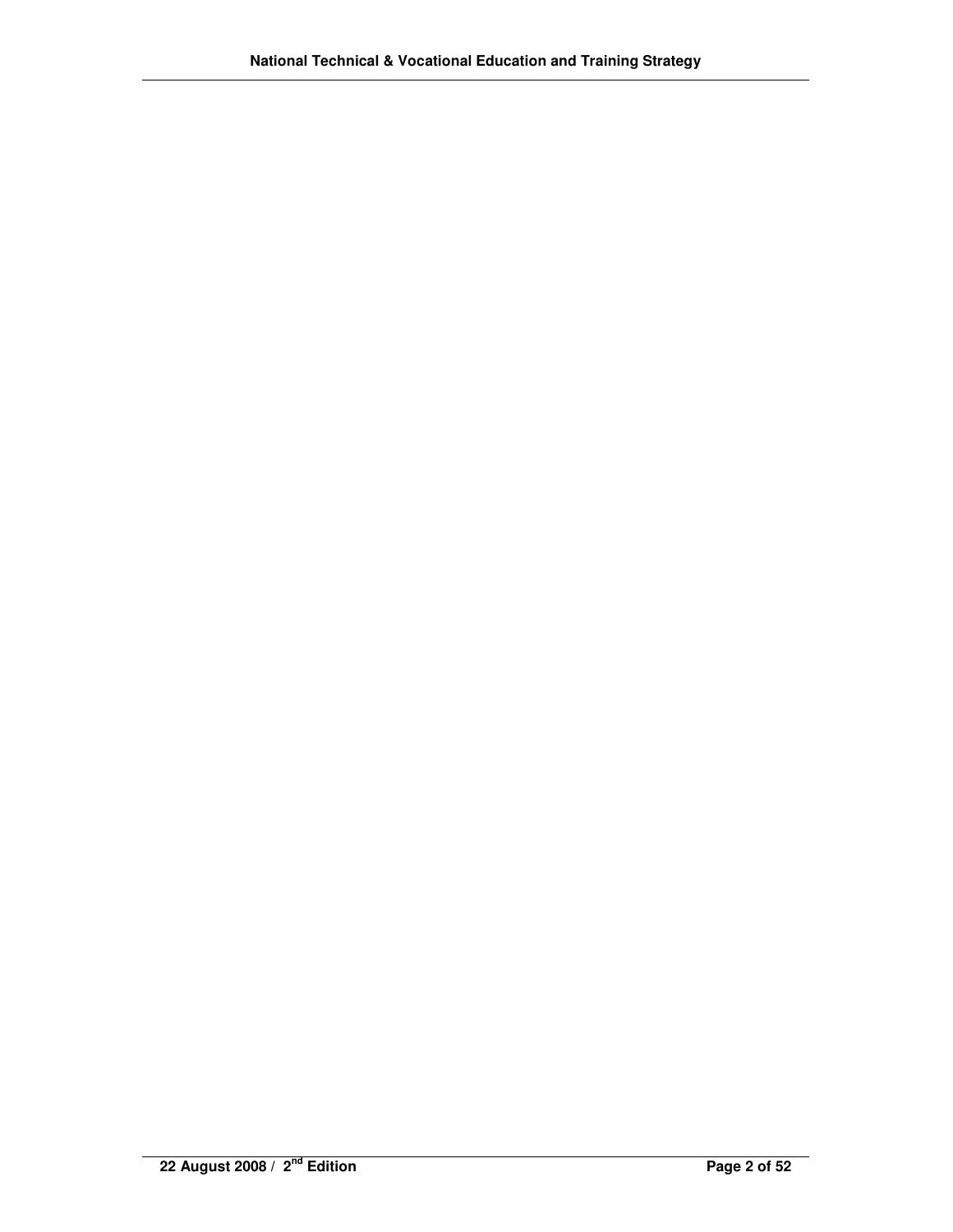## **Vision**

Technical and Vocational Education and Training (TVET) in Ethiopia seeks to create competent and self-reliant citizens to contribute to the economic and social development of the country, thus improving the livelihoods of all Ethiopians and sustainably reducing poverty.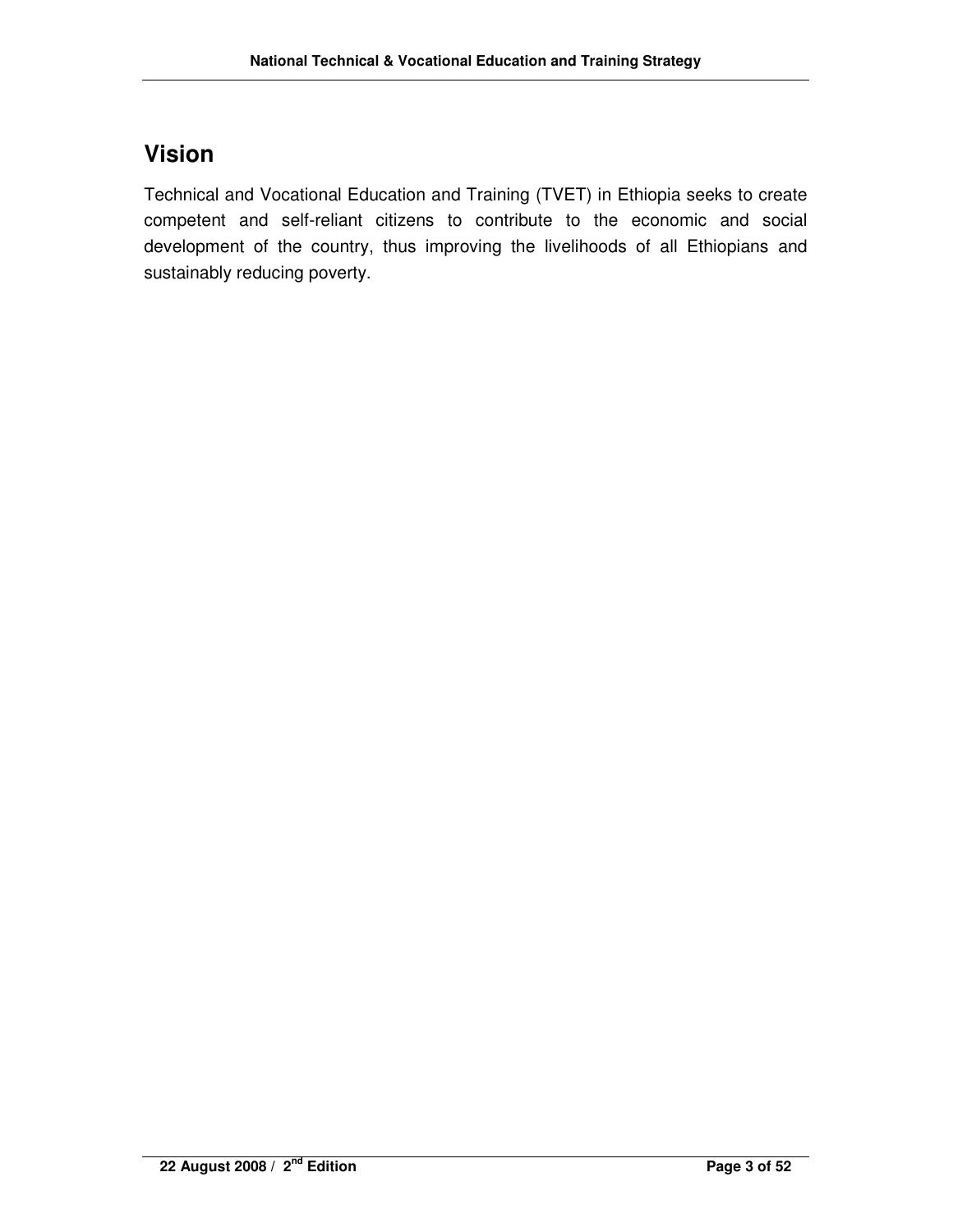### **Content**

| 1.   |                                                                                       |
|------|---------------------------------------------------------------------------------------|
| 1.1. |                                                                                       |
| 1.2. |                                                                                       |
| 1.3. |                                                                                       |
| 2.   |                                                                                       |
| 3.   |                                                                                       |
| 4.   |                                                                                       |
| 4.1. | Making TVET Institutions Centers of Technology Capability Accumulation & Transfer  15 |
| 4.2. |                                                                                       |
| 4.3. |                                                                                       |
| 4.4. |                                                                                       |
| 4.5. |                                                                                       |
| 4.6. |                                                                                       |
| 4.7. |                                                                                       |
| 5.   |                                                                                       |
| 5.1. |                                                                                       |
| 5.2. |                                                                                       |
| 5.3. |                                                                                       |
| 6.   |                                                                                       |
| 6.1. |                                                                                       |
| 6.2. |                                                                                       |
| 6.3. |                                                                                       |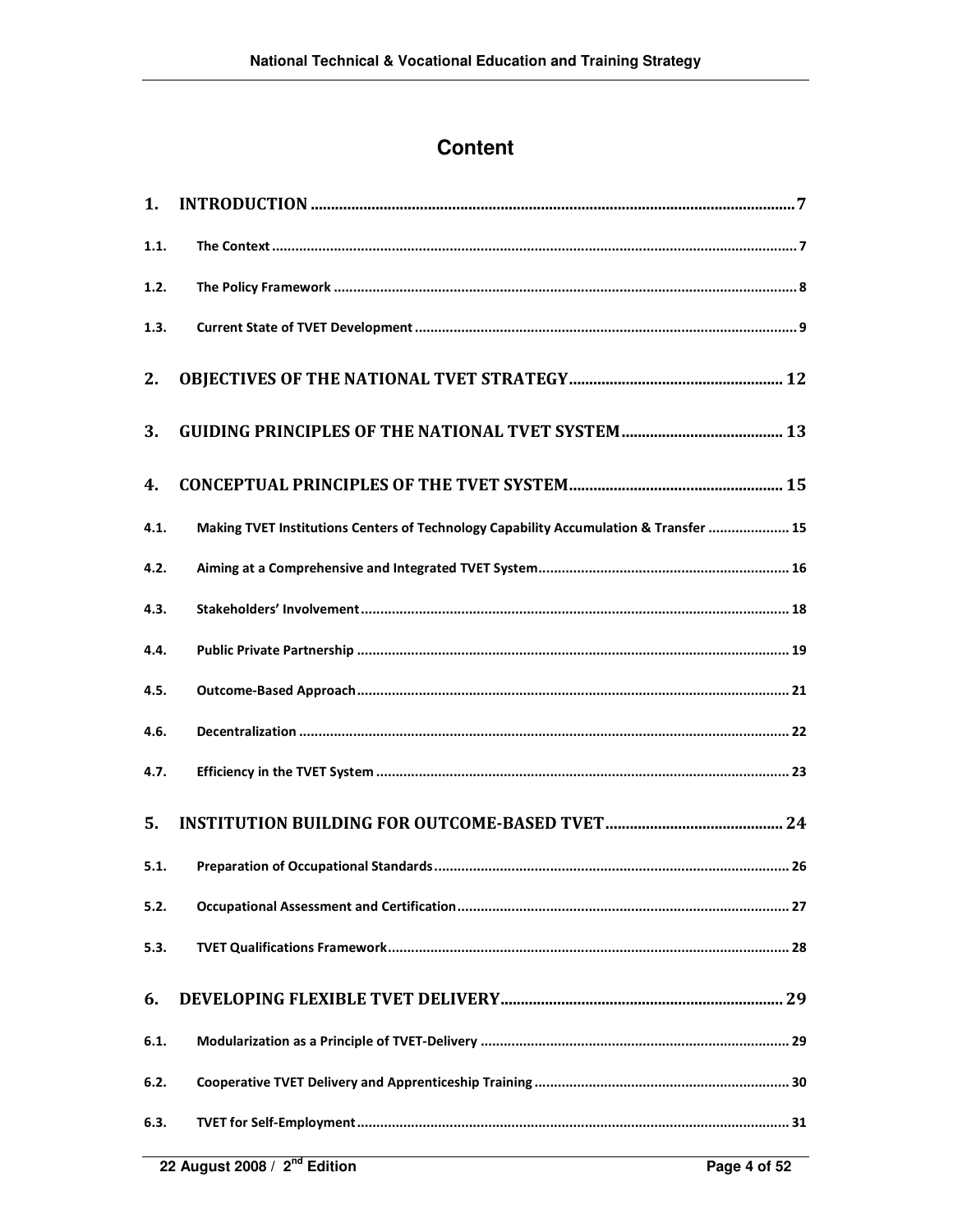| 6.4.       |                                                                                         |  |
|------------|-----------------------------------------------------------------------------------------|--|
| 6.5.       |                                                                                         |  |
| 7.         |                                                                                         |  |
| 7.1.       |                                                                                         |  |
| 7.2.       |                                                                                         |  |
| 7.3.       | Curriculum Development and Preparation of Training, Teaching and Learning Materials  35 |  |
| 8.         |                                                                                         |  |
| 9.         |                                                                                         |  |
| 9.1.       |                                                                                         |  |
| 9.2.       |                                                                                         |  |
| 9.3.       |                                                                                         |  |
| 10.        |                                                                                         |  |
| 11.        |                                                                                         |  |
| 11.1.      |                                                                                         |  |
| 11.2.      |                                                                                         |  |
| 11.3.      |                                                                                         |  |
| 11.4.      |                                                                                         |  |
| 12.        | <b>GOVERNANCE AND MANAGEMENT OF THE TVET SYSTEM  45</b>                                 |  |
| <b>13.</b> |                                                                                         |  |
| 14.        |                                                                                         |  |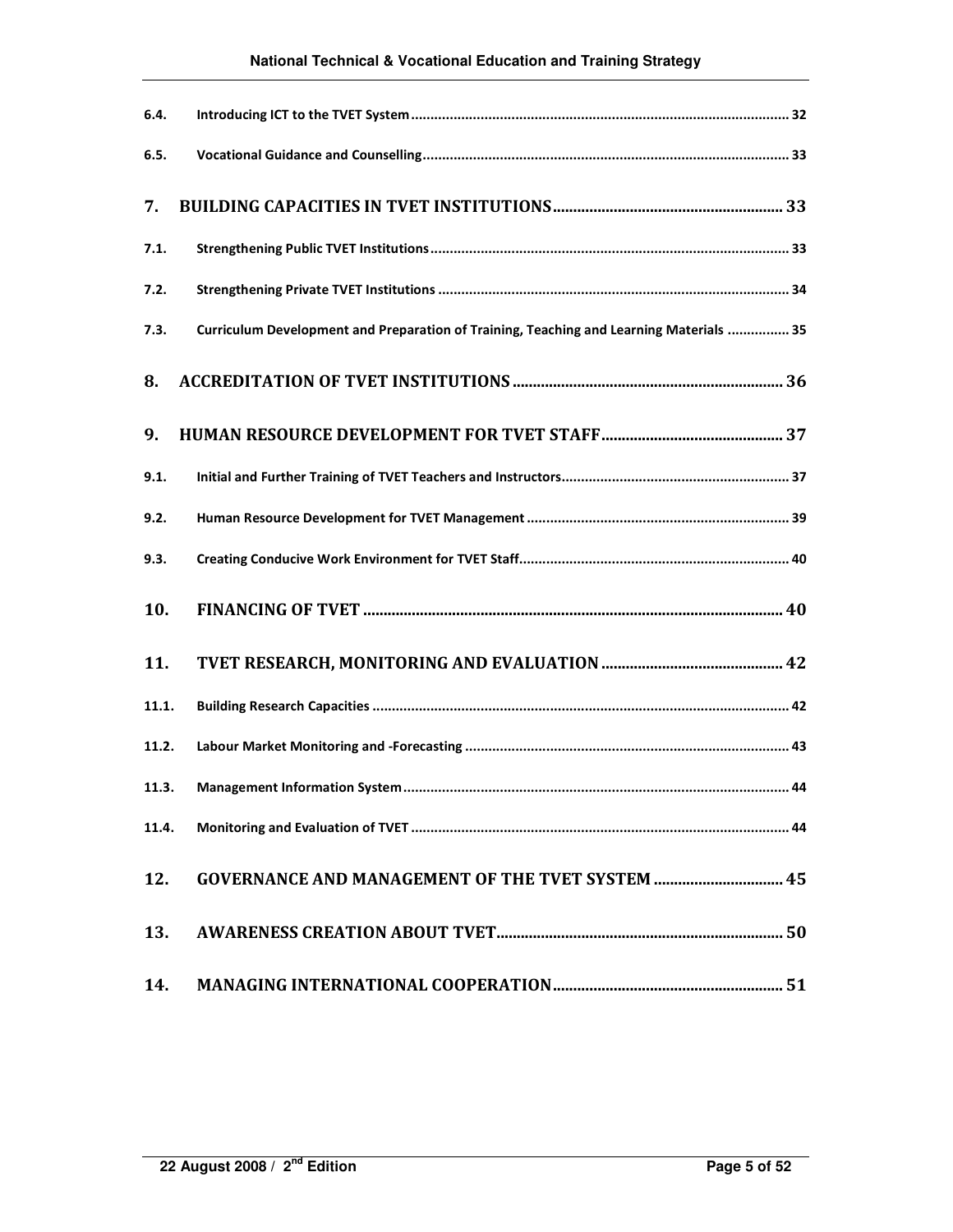#### **List of Acronyms and Abbreviations**

| <b>CSTC</b>   | <b>Community Skills Training Centre</b>                       |
|---------------|---------------------------------------------------------------|
| <b>ESDP</b>   | <b>Education Sector Development Programme</b>                 |
| <b>ETB</b>    | Ethiopian Birr                                                |
| <b>ETQF</b>   | <b>Ethiopian TVET Qualifications Framework</b>                |
| <b>ICT</b>    | Information and Communication Technology                      |
| <b>MSE</b>    | Micro and Small Enterprise                                    |
| <b>NGO</b>    | Non-governmental organisation                                 |
| <b>PASDEP</b> | Plan for Accelerated and Sustained Development to End Poverty |
| <b>QMS</b>    | <b>Quality Management System</b>                              |
| ReMSEDA       | Regional Medium and Small Enterprise Development Agency       |
| <b>TMIS</b>   | <b>TVET Management Information System</b>                     |
| <b>TVET</b>   | Technical and Vocational Education and Training               |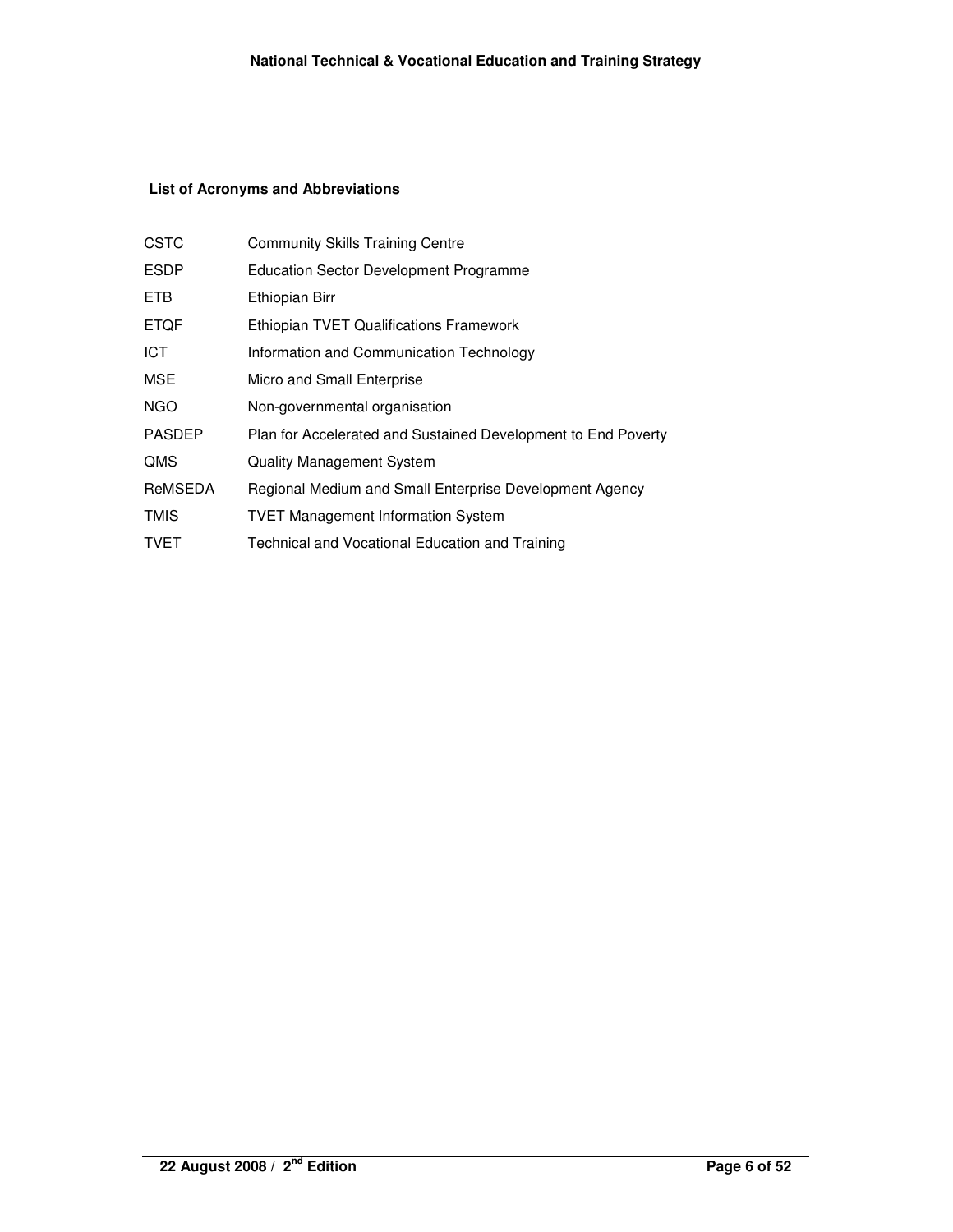## **1. Introduction**

1.0.1 This National TVET Strategy replaces an older version adopted in 2002. It reflects an important paradigm shift of recent years which places quality and relevance of TVET as its priority. Global experience has shown that the mere expansion of TVET does not solve the problems of unemployment and low productivity of the economy. TVET has to respond to the competence needs of the labour market and create a competent, motivated and adaptable workforce capable of driving economic growth and development.

1.0.2 This strategy was developed with the involvement of a broad range of stakeholders from the private and public sectors. It defines the major principles of the intended TVET development in the coming years. The main thrust of the strategy is that TVET development relies on an outcome-based system and dedicated and trusting cooperation among stakeholders.

### **1.1. The Context**

1.1.1 Ethiopia is among the poorest countries in the world. Some 31 million of her people live below the defined poverty line of 45 US cents per day, and some million people are at risk of starvation each year. Although encouraging achievements in improving basic aspects of life were recorded in recent years, human development indicators still remain at very low levels compared with the rest of the world. Ethiopia's population is growing by around 2 million people annually, putting tremendous strains on the country's resource base, the ability to deliver services and the labour market. The Plan for Accelerated and Sustained Development to End Poverty (PASDEP), Ethiopia's second poverty reduction strategy paper, estimates that the country has to raise its average economic growth rate to 8% annually in order to achieve the Millennium Development Goals.

1.1.2 Ethiopia is predominantly an agrarian economy. Levels of urbanization are very low compared to international standards. 85% of the population, and 90% of the poor, live in rural areas, most of them exclusively engaged in agriculture. Despite some achievements in recent years, employment creation in modern industrial and service sectors has been hampered by the slow pace of private sector development. The manufacturing sector continues to be based narrowly on food, beverages and textiles, which together account for more than half of the manufacturing output. Out of the registered small and medium sized enterprises, for example, 85% are grain mills. Most of the registered large and medium sized enterprises in the manufacturing sector (about 800 of them) are concentrated in Addis Ababa. Although the proportion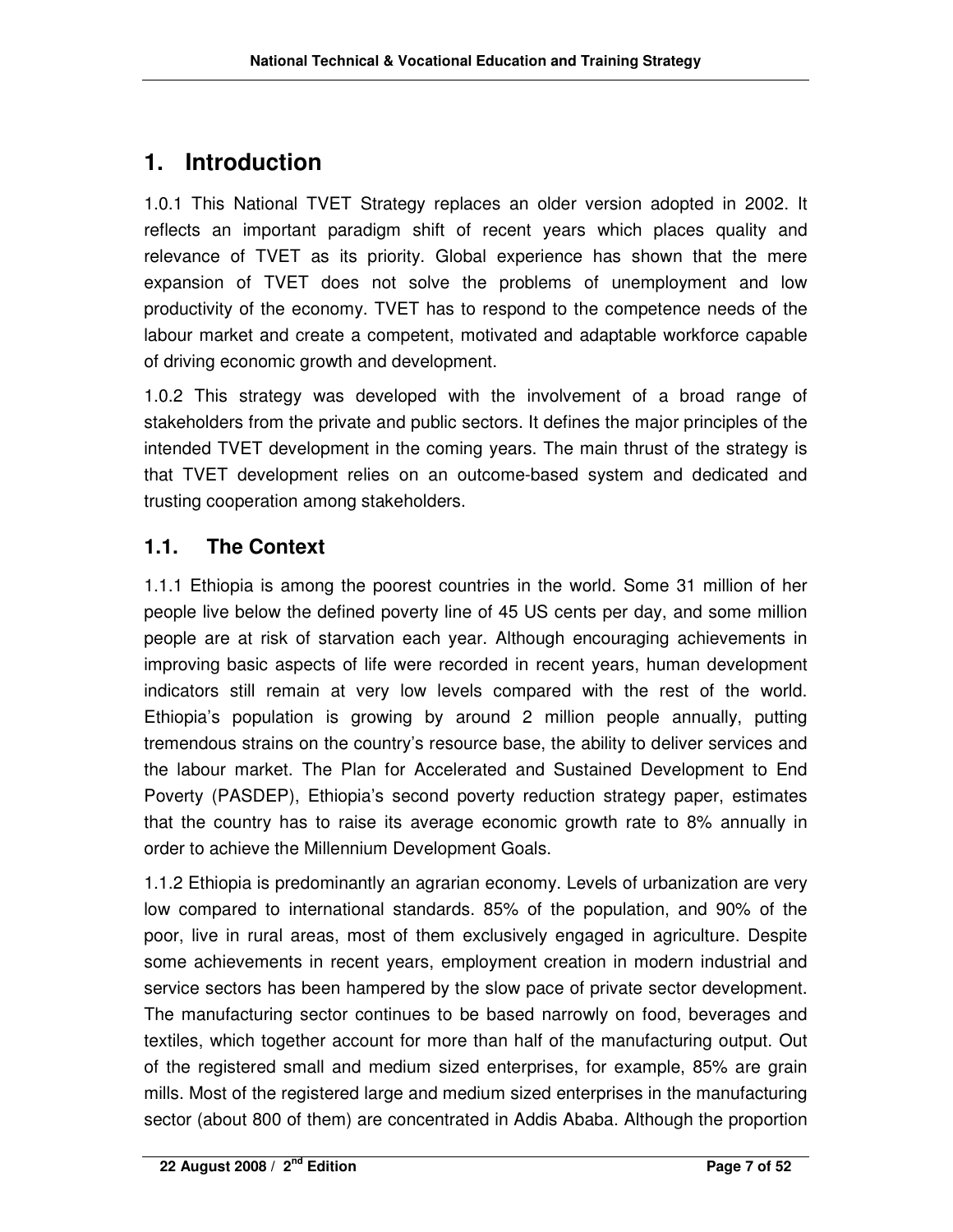has increased, only 27% of large-scale manufacturing industries in 2002/3 were privately owned.

1.1.3 Around 35 million people of the Ethiopian work force are characterized by low skill levels and very low average educational attainment. Only 10% of the urban population has post-secondary school education. As a consequence, 75% of the workforce is concentrated in low skill employment sectors such as commerce, services and elementary occupations. Less than half of the urban workforce is engaged in wage employment. A significant portion of the urban workforce works for unpaid family business. More than 40% are self-employed in the informal economy, most of which live on the edge of poverty.

1.1.4 Unemployment and underemployment is a pervasive problem due to the absence of a dynamic private sector. In rural areas, underemployment is widespread. In urban areas, about 26% of the workforce is officially unemployed, a figure believed to underestimate the real situation. Of particular concern is that unemployment among the youth is significantly higher than the rest of the workforce. Recent studies have also shown substantial skill gaps throughout the economy, especially in economic sectors with a higher skill level and outside of Addis Ababa.

#### **1.2. The Policy Framework**

1.2.1 With the Plan for Accelerated and Sustained Development to End Poverty (PASDEP), the Industrial Development Strategy and other sector development strategies, the Ethiopian Government has initiated a new push towards creating frameworks conducive to economic and social development. Comprehensive capacity building and human capital formation are key pillars in all these efforts. As such, this National TVET Strategy is an important element of the overall policy framework towards development and poverty reduction.

1.2.2 The PASDEP's main thrust is to fight poverty through accelerated economic growth, to be achieved mainly through commercialization of agriculture as well as economic growth and employment creation through private sector development. TVET is expected to play a key role in this strategy by building the required motivated and competent workforce. PASDEP envisages TVET to provide the necessary "relevant and demand-driven education and training that corresponds to the needs of economic and social sectors for employment and self-employment". The Strategy further stresses the need for an increasing role and involvement of the private sector and non-governmental organisations, as well as community involvement, in the delivery of educational services. In order to avoid the mismatch of the available resources with increasing demands, measures for improving efficiency and costeffectiveness are called for.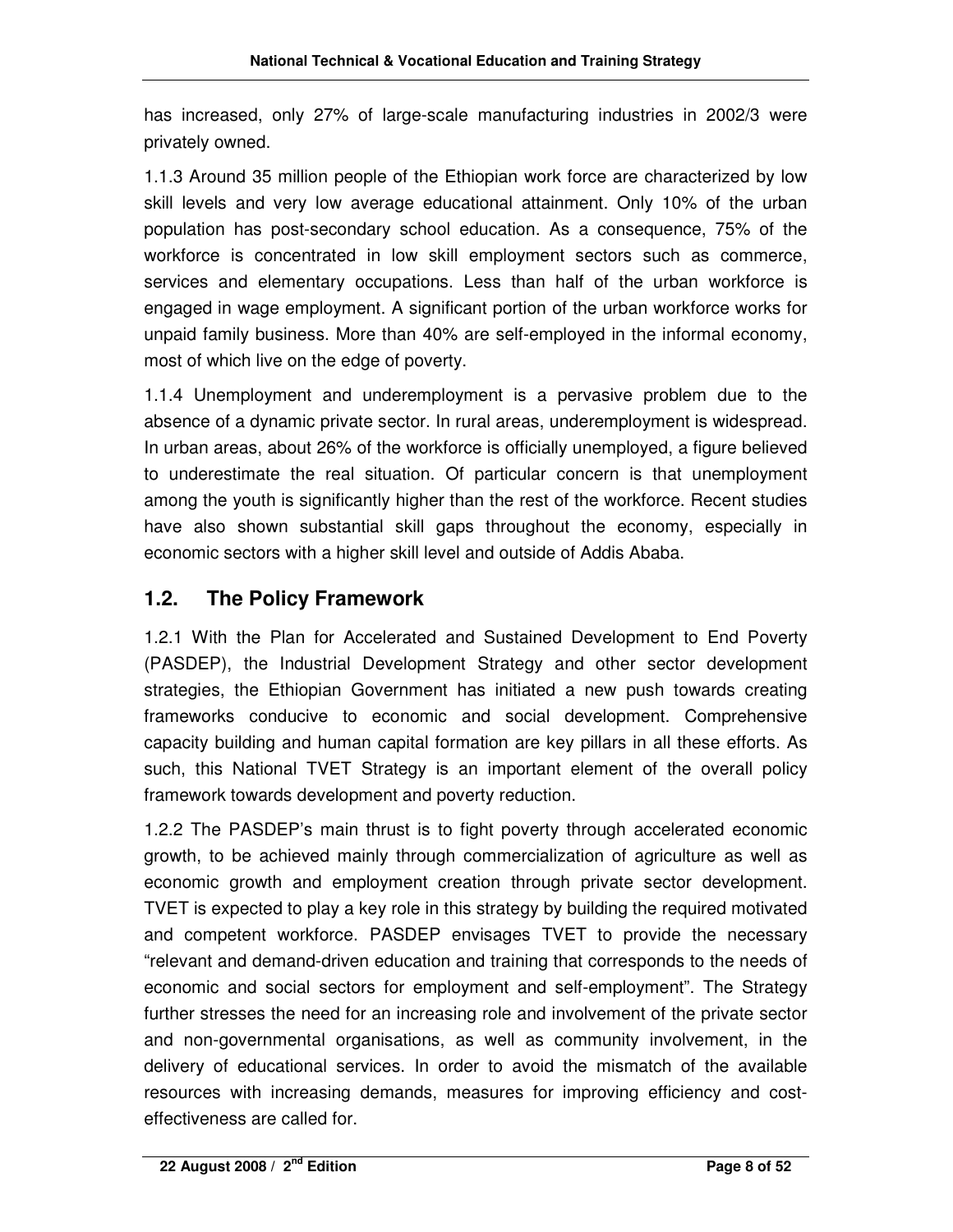1.2.3 The Industrial Development Strategy of 2003 highlights the tremendous human resource deficits in Ethiopia being a major reason for the low state of industrial development. According to the Strategy "we do not as yet have an educational and a training system that is capable of producing the manpower that is both professionally and ethically capable of carrying and sustaining the responsibility of seeing to it that our industrial development program will have achieved its goals". It therefore, calls for efforts to raise the quality of the Ethiopian workforce to international standards, to reverse the previous marginalization of industrial professions in the TVET system, and to put a substantial focus on building a culture of entrepreneurship and preparing people for self-employment.

1.2.4 The Education Sector Strategy Programme (ESDP) III outlines a comprehensive development vision for the TVET sector. Based on the analysis that TVET graduates are currently not meeting the expectations and demands of economic sectors, the strategy paper advocates a coherent system including formal and non-formal, initial and further training, with open access to certification and pathways with the general and higher education system. ESDP III has therefore allocated a total of 3,000 million ETB to TVET over a five-year period in order to further increase enrolment rates, strengthen quality assurance, improve teaching methods, invest in physical infrastructure, equipment, training materials, libraries and ICT facilities, build centres of excellence and assessment centres, curricula and training material improvements, and other investments. People in rural areas, both in agricultural and non-agricultural sectors, are to receive special attention. Measures to ensure financial sustainability, to improve management in training institutions and to involve industry in planning, management and delivery of TVET are envisaged. As such, the ESDP III touches upon important pillars for the further development of TVET in Ethiopia.

### **1.3. Current State of TVET Development**

1.3.1 Traditionally, Technical and Vocational Education and Training (TVET) has been fragmented and delivered by different providers at various qualification levels. Public TVET institutions under the education sector were concentrating on producing middle level technical graduates at post Grade 10 level. In parallel with this, public and private companies have had their own TVET programmes, as have NGOs and private TVET providers. Meanwhile, in non-formal TVET programmes, public institutions, NGOs, and private schools offer employment-oriented TVET programmes to various target groups, including school leavers, people in employment, school drop outs and marginalized groups in the labour market. Unlike formal TVET, these programmes are not yet systematically delivered. Informal (on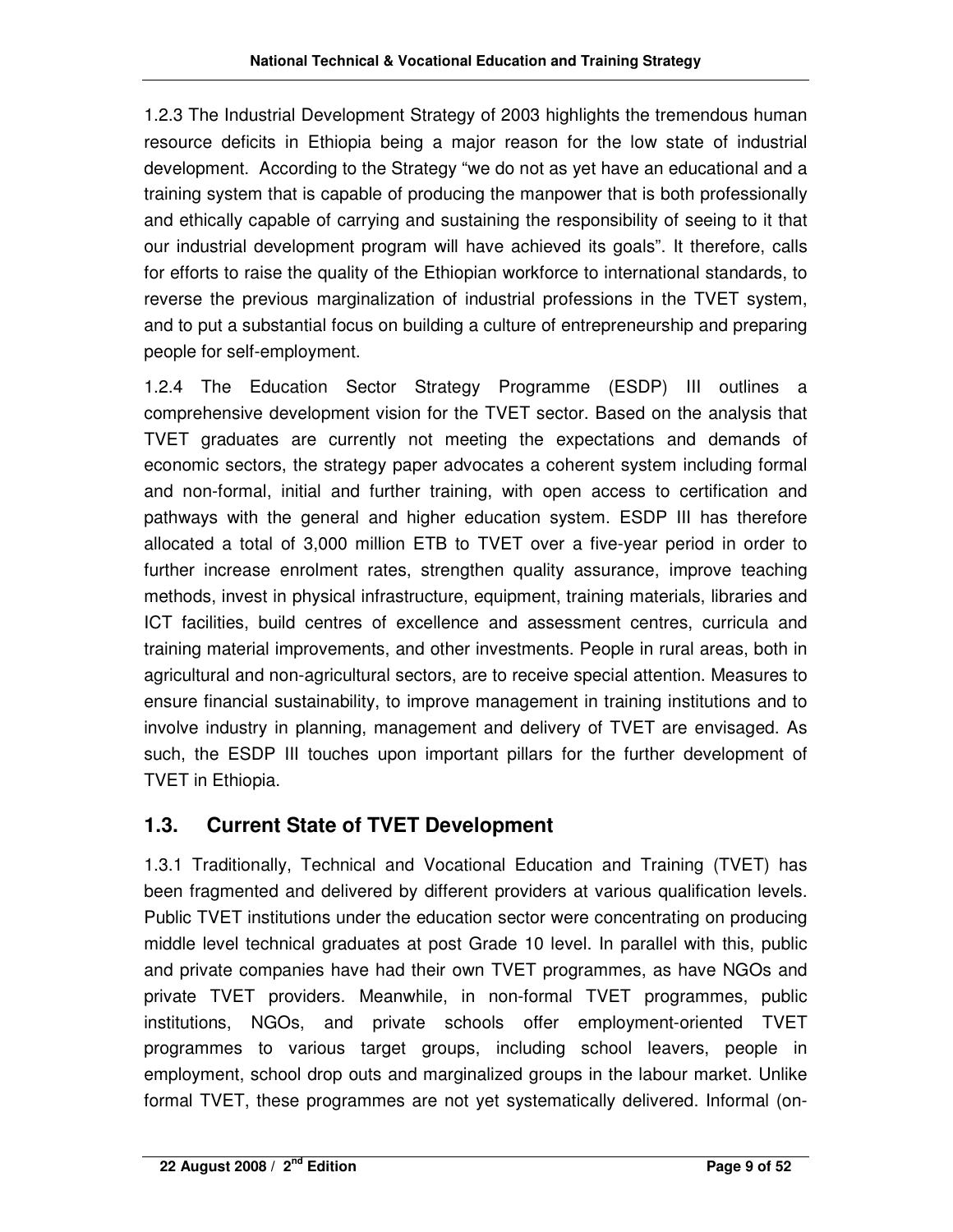the-job) training is widespread, but due to the absence of a systematic assessment and certification system there are currently no mechanisms to recognize informal occupational learning. Traditional apprenticeships in the small and micro enterprise sector constitute another presumably important, yet entirely un-researched, training environment. Public and private training schemes planned to produce administrative and health personnel to the market in sufficient quantity. Agriculture TVET programmes, which have been massively expanded during recent years, are disconnected structurally with non-agriculture TVET programmes.

1.3.2 In order to provide options for the increasing number of school leavers, the Government embarked upon a massive expansion of formal TVET some years ago. Between 1996/7 and 2004/5, the number of TVET institutions providing formal nonagriculture TVET increased from 17 to 199, and enrolment from 3,000 to 106,305. Of these, 31% were trained in non-government TVET institutions. Around 60% of formal TVET is provided in the form of regular programmes and 40% in evening classes. However, despite the enormous expansion, formal TVET only caters for less than 3% of the relevant age group. Enrolment figures in formal TVET programmes show a fair gender balance with 51% female students. However, girls are over proportionately represented in commerce and typical female occupations such as textiles and hospitality, and underrepresented in traditional technical occupations. In 2004/05, another 42,000 trainees were enrolled in agriculture TVET programmes and some 10,000 in teacher training institutes and colleges.

1.3.3 Overall it is unknown how many Ethiopians in total have access to relevant TVET (including formal, non- and informal TVET). It is assumed, however, that demand by far exceeds the current supply and that the majority of the population is not reached by TVET offers at the moment. In particular, TVET accessible to schooldrop outs, unemployed, workers in industry and the MSE sector, prospective entrepreneurs, people living in rural areas and women is in very short supply.

1.3.4 Since late 1990s, the government has committed itself to overhauling and reforming the basic framework conditions of the TVET system. This measure recognized the fact that while the country was in dire need of craftsperson and technician, training programmes lacked relevance to the workplace reality. Nevertheless, this reform process was slow and limited by the fact that all efforts and resources were directed towards the massive quantitative expansion of the public TVET supply. As a consequence, the programmes, by-and-large, do not address actual competence needs in the economy, with most programmes of low quality and theory-driven due to resource constraints and lack of skilled TVET teachers. A systematic integration of TVET with the world of work has not yet been achieved.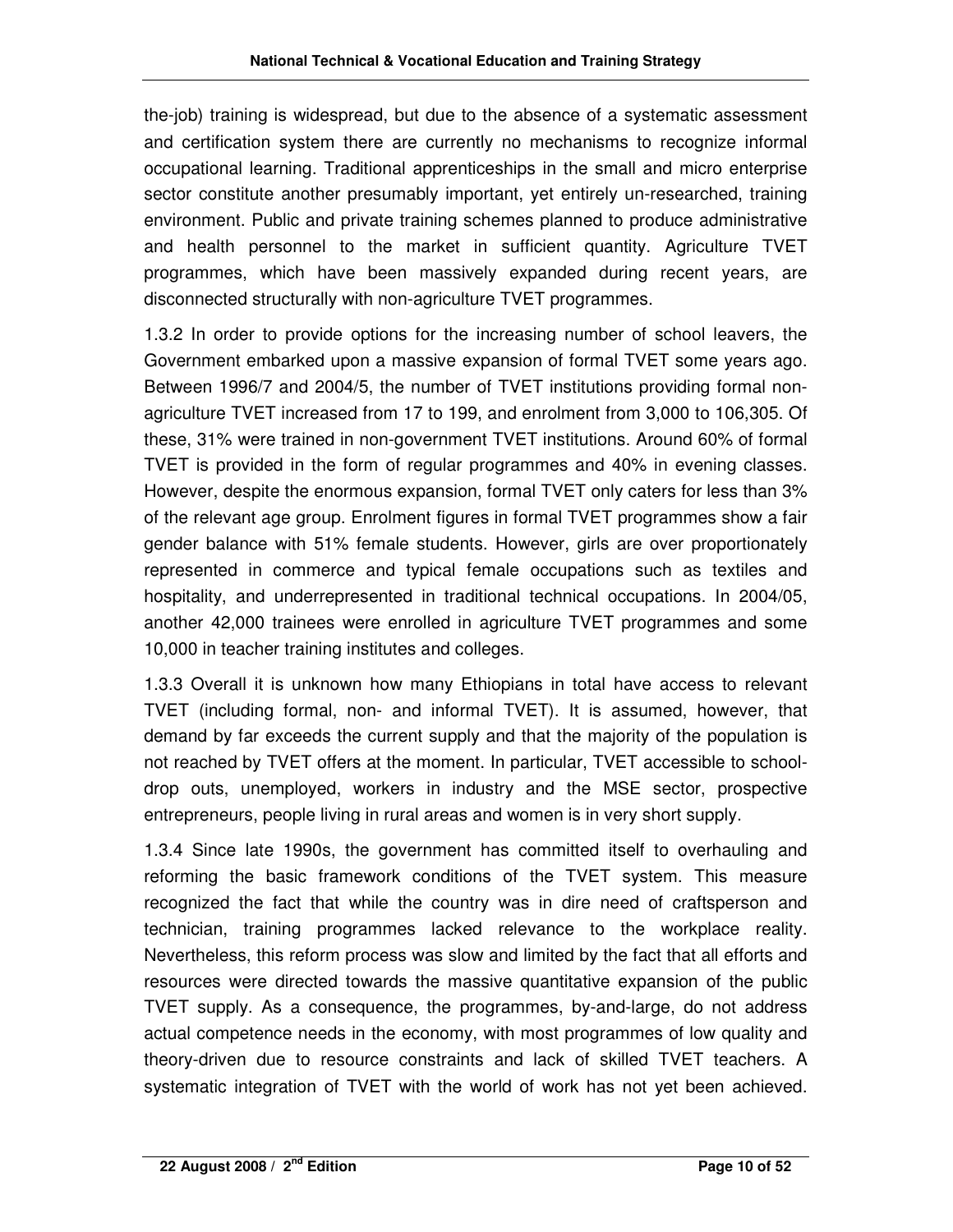Most curricula used in formal TVET were not developed based on occupational standards.

1.3.5 With the introduction of the new middle level TVET programmes, an industrial attachment period has been introduced to formal TVET. However, its implementation has faced a number of problems, mainly due to the lack of cooperation of the employers as they were not consulted during the planning process. An internship and cooperative training system based on profound cooperation between TVET institutions and employers and a joint training delivery still needs to be developed in order to increase the quality of TVET and hence the employability of graduates.

1.3.6 There are also indications that TVET lacks effectiveness and efficiency. Studies have shown that many TVET graduates remain unemployed even in those occupational fields that show a high demand for skilled manpower. Furthermore, substantial resource wastages occurred as a result of underutilization of equipment in public TVET institutions.

1.3.7 The shortage of a sufficient corps of TVET teachers/instructors represents one of the obstacles to TVET development in Ethiopia. The quality of TVET teachers/instructors has suffered as a result of the low reputation of their profession. Most TVET teachers/instructors have relatively low formal qualifications, severely affecting TVET delivery at higher qualification levels. Furthermore, technical teachers, more often than not, have been unmotivated. They did not choose to become technical teachers, but were placed in technical teacher colleges because there were no other options available to them. Finally, existing TVET teachers/instructors are (mostly) inappropriately practically skilled, i.e. not competent to provide TVET in accordance with the occupational standards. This is a result of a training system that long emphasised theoretical knowledge (though often not aligned with modern technology requirements), disregarding the importance of practical skills and appreciation of the world of work.

1.3.8 Finally, under-funding is a structural problem in the TVET sector, particularly in the public system. Costs of TVET will remain high, if it is to be provided as centrebased training, which is still the predominant mode of TVET delivery in Ethiopia. As with most other countries, public TVET programmes in Ethiopia are usually more expensive than general education, requiring lower than average teacher/student ratio and substantial capital and recurrent expenses incurred through practical training. As a consequence of budgetary constraints, most urban public TVET programmes are under-funded while rural public TVET programmes suffered from poor facilities and shortages of training materials.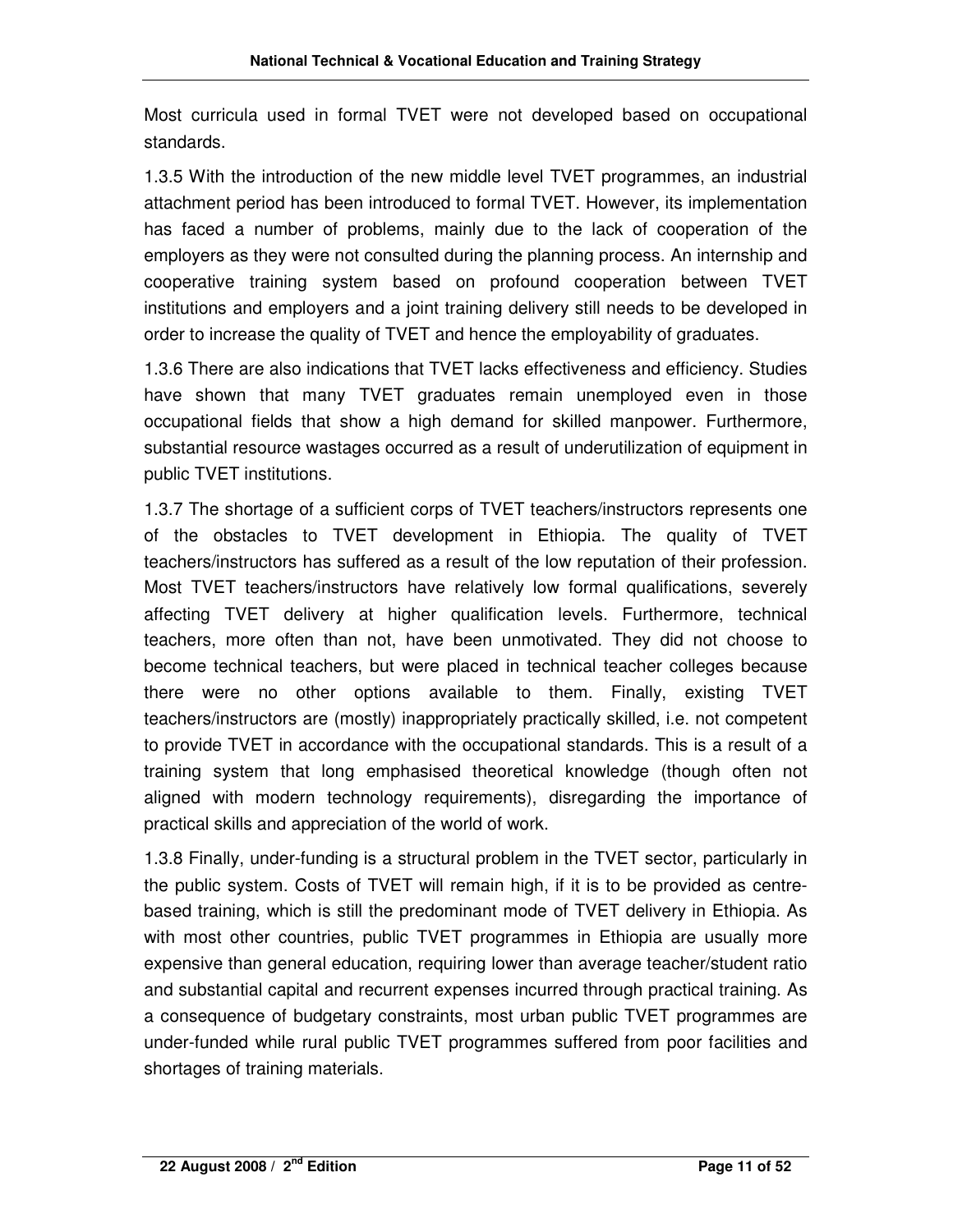1.3.9 Despite these immense structural problems, important reform measures have been introduced after the adoption of the National TVET Strategy of 2002 and the TVET Proclamation of 2004. A significant step was the broadened governance structure for TVET through the establishment of a National TVET Council comprising representatives from different government sectors including: State representatives, public and private TVET providers and the business community. This represented a step towards institutionalized stakeholder involvement and helped stimulate deeper integration and understanding of TVET within the broader Ethiopian development environment. A further strengthening measure of this governance set-up, however, will be necessary while the TVET reform is unfolding.

1.3.10 Another important measure was to conceptualize and start implementing a new quality management system within the TVET sector. In line with international best practices, it was decided to move towards an occupational standard-based TVET system to replace the current curriculum-centred approach and to establish an occupational assessment system open to graduates and candidates from all formal, non-formal or informal TVET schemes. The system of occupational standards together with standard-based assessment and certification has to be considered the centrepiece of a TVET reform towards relevance, demand-orientation and accessibility. It requires further conceptualization and accelerated implementation.

## **2. Objectives of the National TVET Strategy**

2.0.1 The overall objective of the National TVET Strategy is to create a competent, motivated, adaptable and innovative workforce in Ethiopia contributing to poverty reduction and social and economic development through facilitating demand-driven, high quality technical and vocational education and training, relevant to all sectors of the economy, at all levels and to all people.

2.0.2 Specifically, the National TVET Strategy aims to:

- $\triangleright$  Create and further develop a comprehensive, integrated, outcome-based and decentralized TVET system for Ethiopia
- $\triangleright$  Strengthen TVET institutions in view of making them Centres for Technology Capability, Accumulation & Transfer
- $\triangleright$  Create a coherent framework for all actors and stakeholders in the TVET system
- $\triangleright$  Establish and capacitate the necessary institutional set-up to manage and implement TVET in ensuring quality management system (QMS)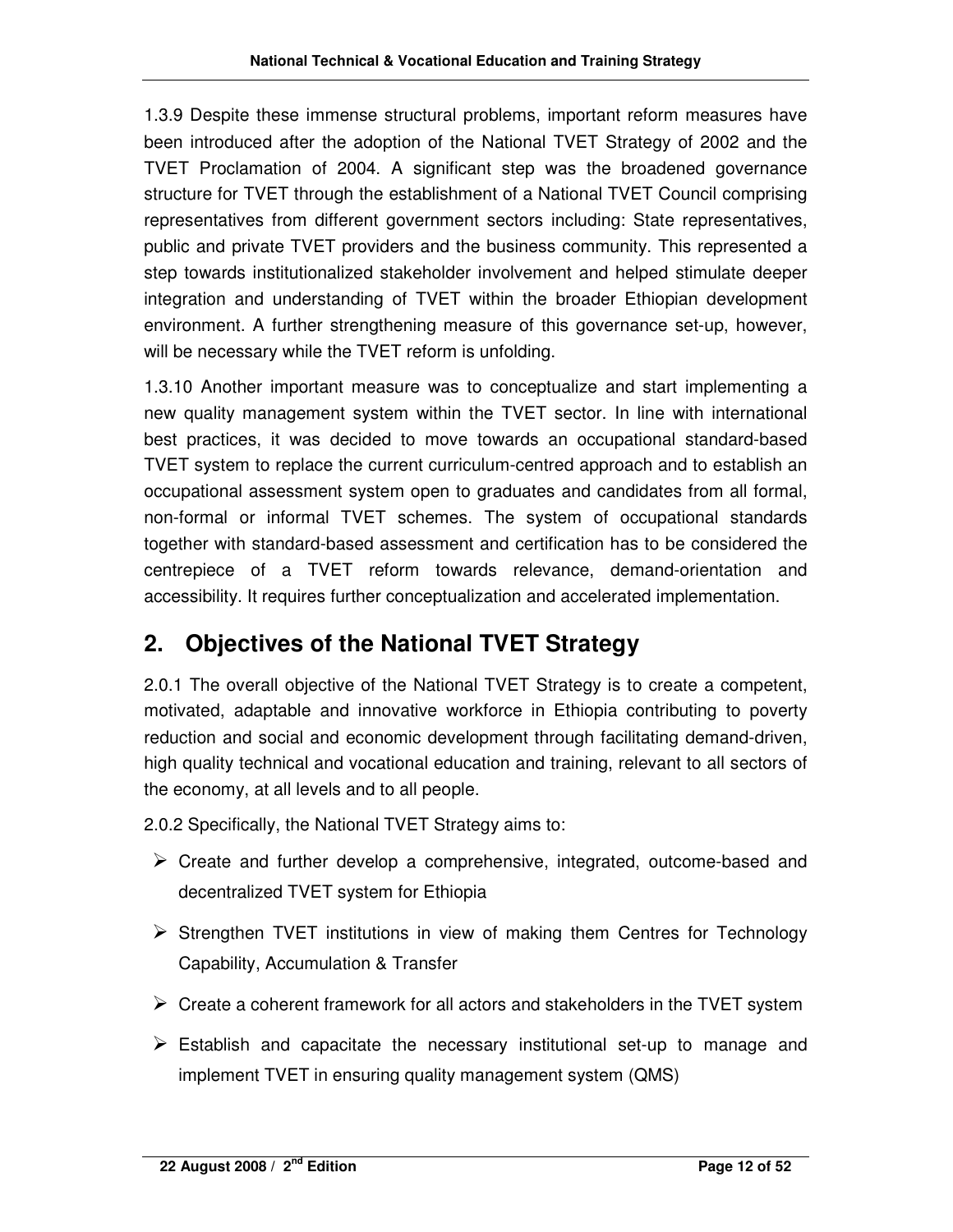- $\triangleright$  Improve the quality of TVET (formal and non-formal) at all levels and make it responsive to the needs of the labour market
- $\triangleright$  Facilitate the expansion of relevant TVET offers which are crucial to national development
- $\triangleright$  Strengthen the private training provision and encourage enterprises to participate in the TVET system
- $\triangleright$  Empower women and rural people through skills development
- $\triangleright$  Ensure equal access of women and people with special needs to TVET
- $\triangleright$  Strengthen the culture of self-employment and support job creation in the economy, in particular in the emerging regions
- $\triangleright$  Develop a sustainable financing system for TVET with efficient and cost-effective delivery systems and management structures
- $\triangleright$  Build the necessary human capacities to effectively manage and implement TVET

## **3. Guiding Principles of the National TVET System**

3.0.1 In pursuing the objectives stated above, the following principles will guide and define further development and implementation of the TVET system:

#### **Demand-orientation:**

All TVET in Ethiopia has to respond to the competence needs and qualification requirements in the labour market. TVET is geared towards enhancing the competitiveness of all economic sectors through a competent workforce and towards improving people's employability in the labour market and with regard to selfemployment.

#### **Quality and Relevance:**

The TVET system strives for the highest quality and relevance of all TVET offers. It will develop effective means of quality management, will continuously monitor the relevance of TVET programmes and will provide support and guidance to TVET institutions to achieve defined quality standards. An important mechanism for this will be the introduction of the system of occupational standards, assessment and certification.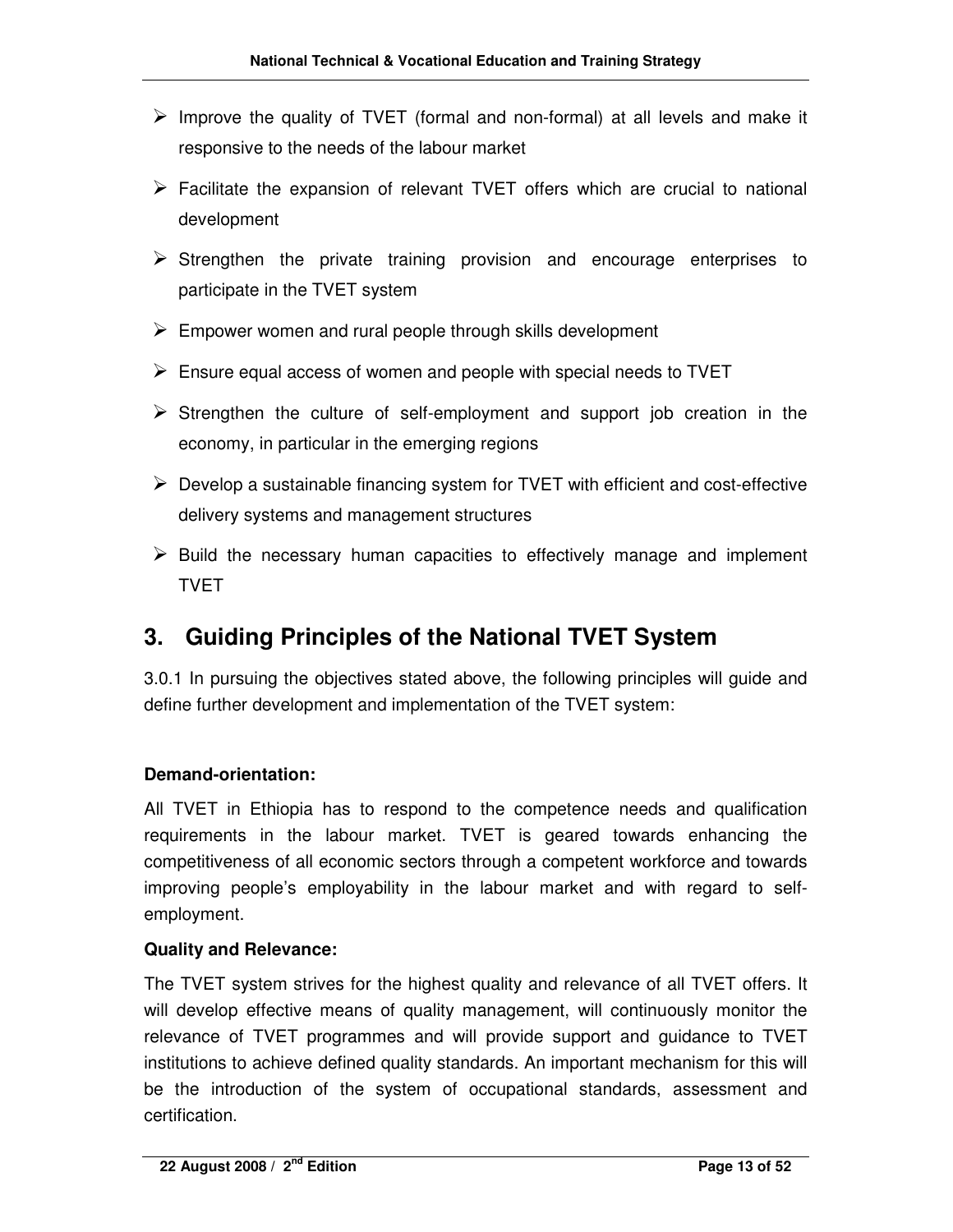#### **Equal access and equal opportunity:**

The TVET system strives for social inclusion by increasing overall access to relevant formal, non-formal TVET and informal learning opportunities by all target groups, while ensuring equality of access. The previous neglect of people without relevant schooling, school drop-outs, people living in the rural areas, people with special needs, and people who are already in work will be overcome. TVET will be accessible, irrespective of the level of educational attainment, gender, ethnic and religious affiliation.

#### **Pathways:**

The TVET system will promote vertical and horizontal mobility and progression between different TVET occupations and different qualification levels, but also between TVET, general and higher education. TVET should always create the possibility of career progression and continuation of learning.

#### **Flexibility:**

To respond to the changing occupational requirements and to accommodate the different demand of the various target groups, the TVET system will allow and encourage flexibility and dynamic development of the TVET offers. This applies to the organisation and delivery of TVET programmes as well as to the way in which people can pursue their individual occupational careers.

#### **Life-long learning:**

The TVET system will provide life-long learning opportunities (including initial and further TVET) to enable the workforce to keep apace with the rapidly changing work environments brought about by technological progress and development in the organisation of work. Life-long learning also implies that people can continuously enhance their recognised qualifications.

#### **Gender sensitivity:**

TVET will be gender-sensitive. All TVET opportunities will be equally accessible to female. TVET institutions will have to develop gender sensitive policies in order to ensure that they are not discriminated against through content nor organisation of TVET programmes and to effectively prevent harassment of female trainees and staff members.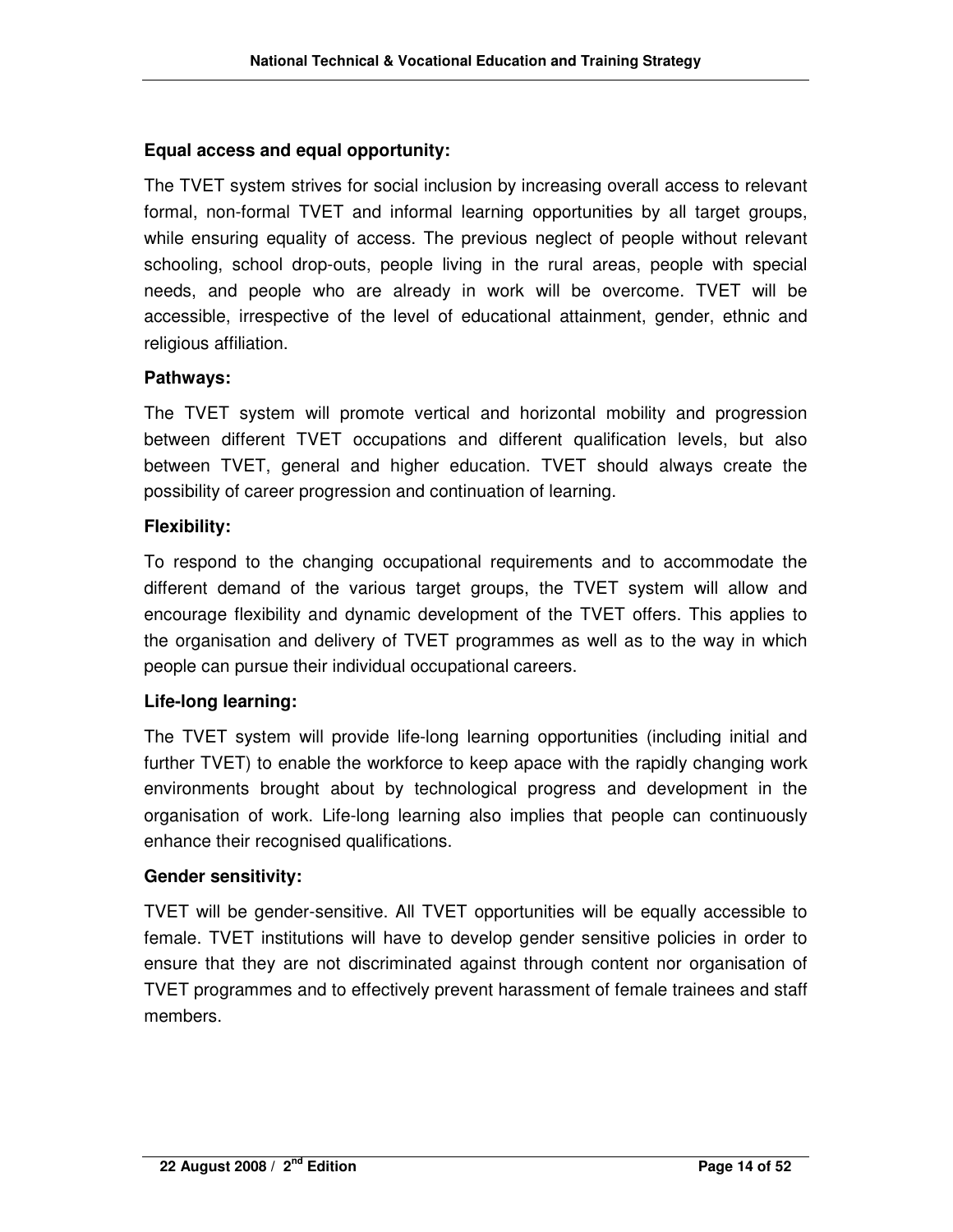#### **Contributing to the fight against HIV/AIDS:**

TVET will contribute to the fight against the spread of HIV/AIDS in Ethiopia by incorporating awareness creation and training about preventive measures in all its programmes. Furthermore, TVET institutions will develop policies to ensure that HIV positive trainees and staff members are not discriminated against.

#### **Contributing to environmental protection:**

TVET will help create environmental awareness in Ethiopia and will educate Ethiopians about sustainable uses of scarce natural resources.

### **4. Conceptual Principles of the TVET System**

#### **4.1. Making TVET Institutions Centres of Technology Capability Accumulation & Transfer**

4.1.1 TVET institutions are mainly expected to replicate new and selected technologies and transfer the same to the relevant industry in order to increase the competitiveness of the sector according to international standards. It's also needed that these technologies focus on creative capacity building and greatly contribute to the economic development of the country in a bid to mitigate regional problems. Their benefit will be significant since the trainees who pass through this process are endowed with outstanding and international workforce ethics.

4.1.2 In order to replicate the technologies it is required to refer to international best practice and use it as a basis for occupational standard and curriculum development Closing teachers' and trainers' competence gaps will be addressed by hiring foreign experts. Their role is to capacitate Ethiopian teachers and trainers so that they can implement new TVET programmes based on occupational standards. By doing so, teachers, trainers and trainees will be able to contribute to transfer the technology to the industry.

4.1.3 TVET institutions having accumulated technology capabilities, and using this potential to promote technology transfer, contribute to the enhancement of productivity and the competitiveness of industries. TVET institutions are expected to revamp and supply services to the market to transfer the newly selected technologies. Another task of the institutions is to properly utilize their respective resources and to deliver services against fees. The income generated from such activities enables to create further potential to increase the capability of the institutions.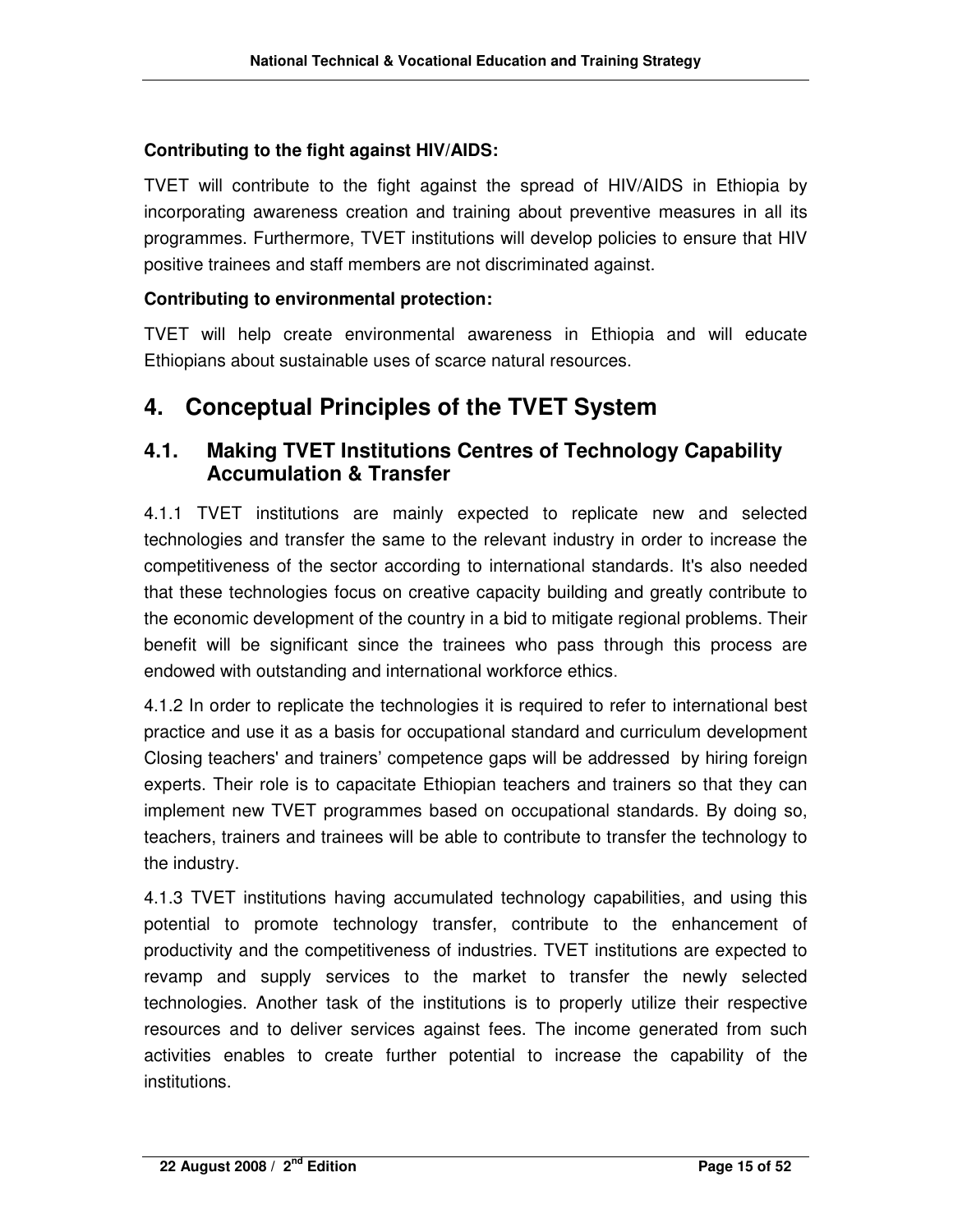4.1.4 Moreover, the institutions are expected to relevantly transfer the technologies to micro and small enterprise (MSE) sector in order to increase their productivity, improve the quality of products and services and facilitate creation of new business. Provision of TVET programmes and technology transfer services are the means to strengthen MSE in urban and semi-urban areas.

#### **4.2. Aiming at a Comprehensive and Integrated TVET System**

4.2.1 As stated above, the previous TVET environment in Ethiopia was characterized by fragmentation and lack of coordination between the different delivery systems. Formal TVET was concentrated on secondary school leavers. Non-formal TVET offers were available to other selected target groups. They did not, however, reach the broader range of groups in need of TVET. No formally recognized TVET certification was available for learning outcomes achieved through non-formal and informal modes of training or learning. There was no coordination between public and private TVET supply. Furthermore, TVET targeting of groups in rural areas was divided into agriculture and non-agriculture TVET running side-by-side without joint and coordinated planning. This situation resulted in the inefficient use of scarce resources available for TVET in Ethiopia; lack of transparent and low quality of TVET offers and duplication of programmes and efforts.

4.2.2 In order to overcome this inefficient and ineffective fragmentation in the future, the TVET system will explicitly address the occupational requirements in all segments of the labour market, target all population groups in need of TVET and thus incorporate and coordinate all aspects of TVET in Ethiopia. Therefore, TVET is seen as an overarching term to describe all modes of formal, non-formal and informal training and learning below higher education provided by all public and non-public providers and companies.

4.2.3 Against this background, the TVET system shall build a competent and adaptable workforce according to the needs of different segments of the labour market, in particular:

- $\triangleright$  The rural labour market, which provides economic opportunities for the vast majority of Ethiopians both in agriculture and non-agricultural activities. TVET will address the occupational requirements for improved agricultural production and tap the many unexploited off-farm opportunities in rural areas;
- $\triangleright$  The urban and semi-urban micro and small business sector. TVET is geared towards enhancing productivity in the MSE sector, improving the quality of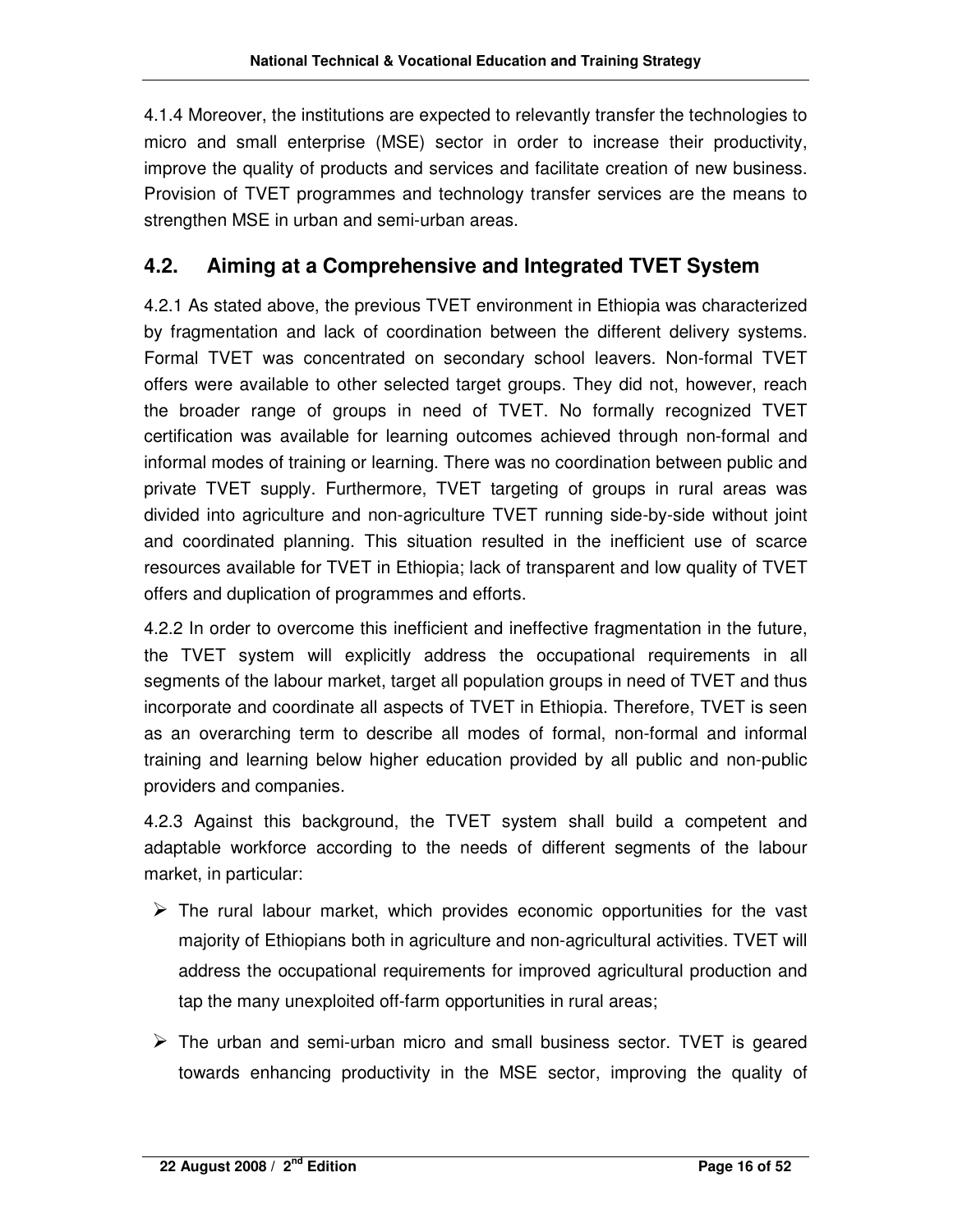products and services and supporting start-up businesses by providing training and serving as centres for technology transfer;

- $\triangleright$  In the mainly urban formal sector comprising both public and private enterprises, TVET will address competence needs in existing companies and provide an adequately competent workforce necessary to attract new investments;
- $\triangleright$  In the Civil Service, which urgently needs improved quality of public service delivery; TVET will provide special attention in this regard.

4.2.4 The TVET system aims to provide more TVET opportunities to a wider range of different target groups than previously. In addition to school leavers, the TVET system will therefore address:

- $\triangleright$  School drop-outs;
- $\triangleright$  People without formal education, including illiterate people;
- $\triangleright$  Entrepreneurs and employees (including formal and informal apprentices) in both formal and informal enterprises who require skills upgrading and access to recognised qualifications;
- $\triangleright$  Farmers and their families;
- Unemployed people who need initial TVET or retraining to support their reintegration into the labour market;
- $\triangleright$  People with special constraints to properly engage in economic participation, such as single mothers, people with disabilities, people from marginalized ethnic groups and other groups that have been marginalised in the labour market.

4.2.5 Particular emphasis will be given to encourage girls and women from all Regions, to participate in social and educational activities to develop their occupational competences which will bring about their social and economic empowerment.

4.2.6 The needs of different target groups will be addressed through different forms of TVET or learning environments, taking into consideration their aptitudes and personal ambitions, specific competence needs and other specific requirements. The TVET system will therefore provide flexibility in the organisation and delivery of TVET programmes and will support the emergence and development of innovative modes of TVET delivery. Through its mechanisms – such as the outcome-based organisation of the TVET system, allocation of resources and provision of support,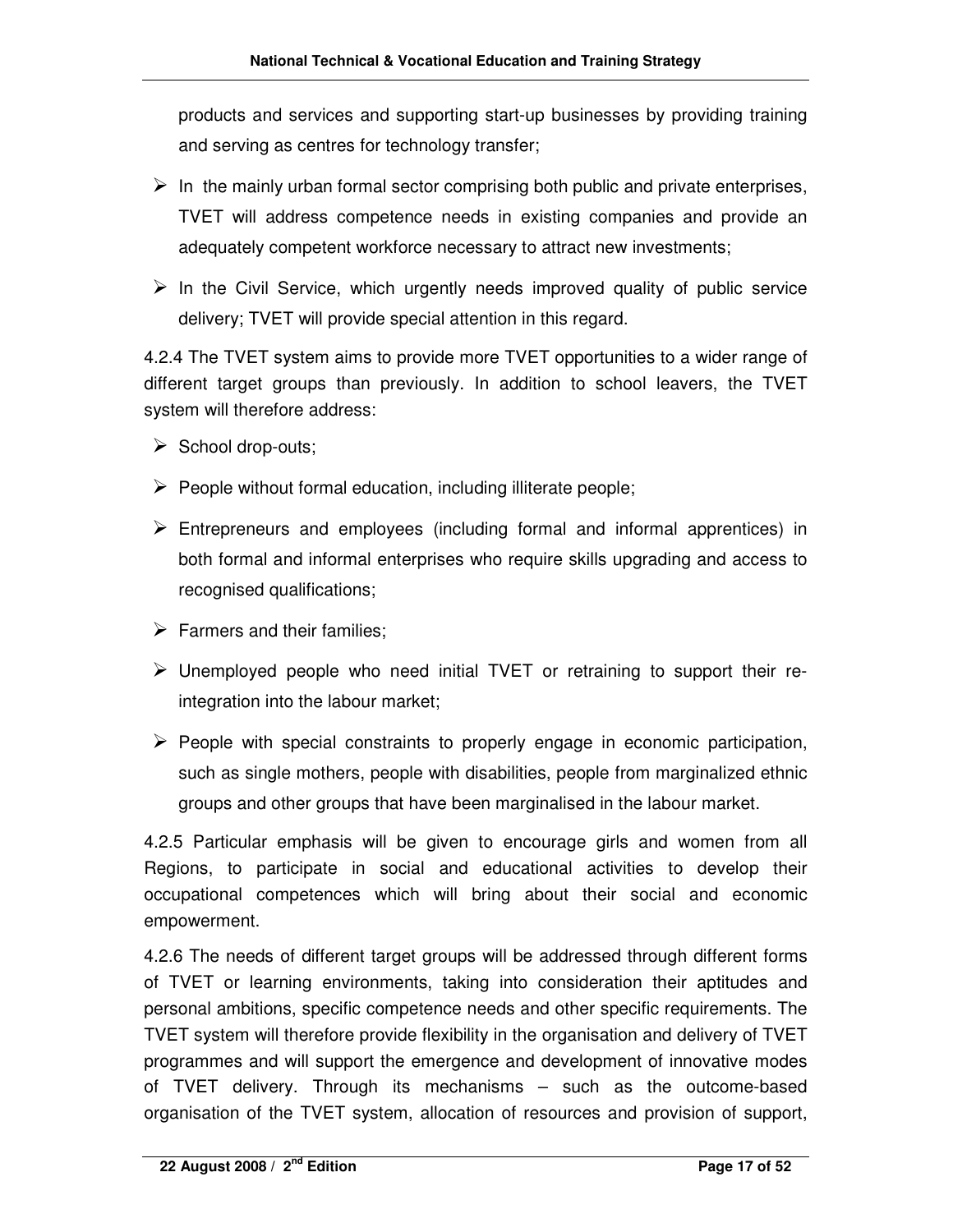modular training organisation, access to occupational assessment leading to recognized qualifications, and coordination mechanisms – the TVET system will integrate different formal, non-formal and in-formal aspects of TVET into a single coordinated system that accords equal attention to trainees' development. Specifically, the TVET system will assist formal and non-formal initial TVET schemes (both TVET institution-based and cooperative), all short-term TVET, skills upgrading schemes in and by enterprises, traditional apprenticeships provided by skilled crafts(wo)men, and informal learning such as learning on-the-job and self-organized activities.

4.2.7 This means that the TVET authorities will not only cooperate with and concentrate on formal TVET institutions. On the contrary, they will strengthen all public and non-public TVET institutions, providing both formal and non-formal TVET. Particular emphasis will be given to promoting and strengthening TVET provided by companies. To this end, incentives will be given for cooperative TVET (apprenticeship training), and special programmes of assistance will be designed to assist skilled crafts(wo)men during their training in the MSE sector.

#### **4.3. Stakeholders' Involvement**

4.3.1 TVET operates at the interface of different sectors of society, notably the education sector, the labour market, industry, MSE sectors, agriculture and rural development, and public administration. In order to serve and relate to all these sectors through high quality and demand-responsive instruments, the TVET system must be steered and implemented with the involvement of a wide stakeholder group. Different stakeholders will each contribute their own expertise, experience and capacities, in order that their combined efforts improve the relevance and effectiveness of the TVET system.

4.3.2 Specifically stakeholders are needed to play a major role in the following functions of the TVET system:

- $\triangleright$  Policy development and policy drafting and reviewing through participation in relevant bodies and panels;
- $\triangleright$  Financing through contributing resources to the TVET system;
- $\triangleright$  Quality assurance through active involvement in the setting of occupational standards and conducting occupational assessment;
- $\triangleright$  TVET delivery through the provision of training to their own staff, offering internships to trainees and providing apprenticeship training;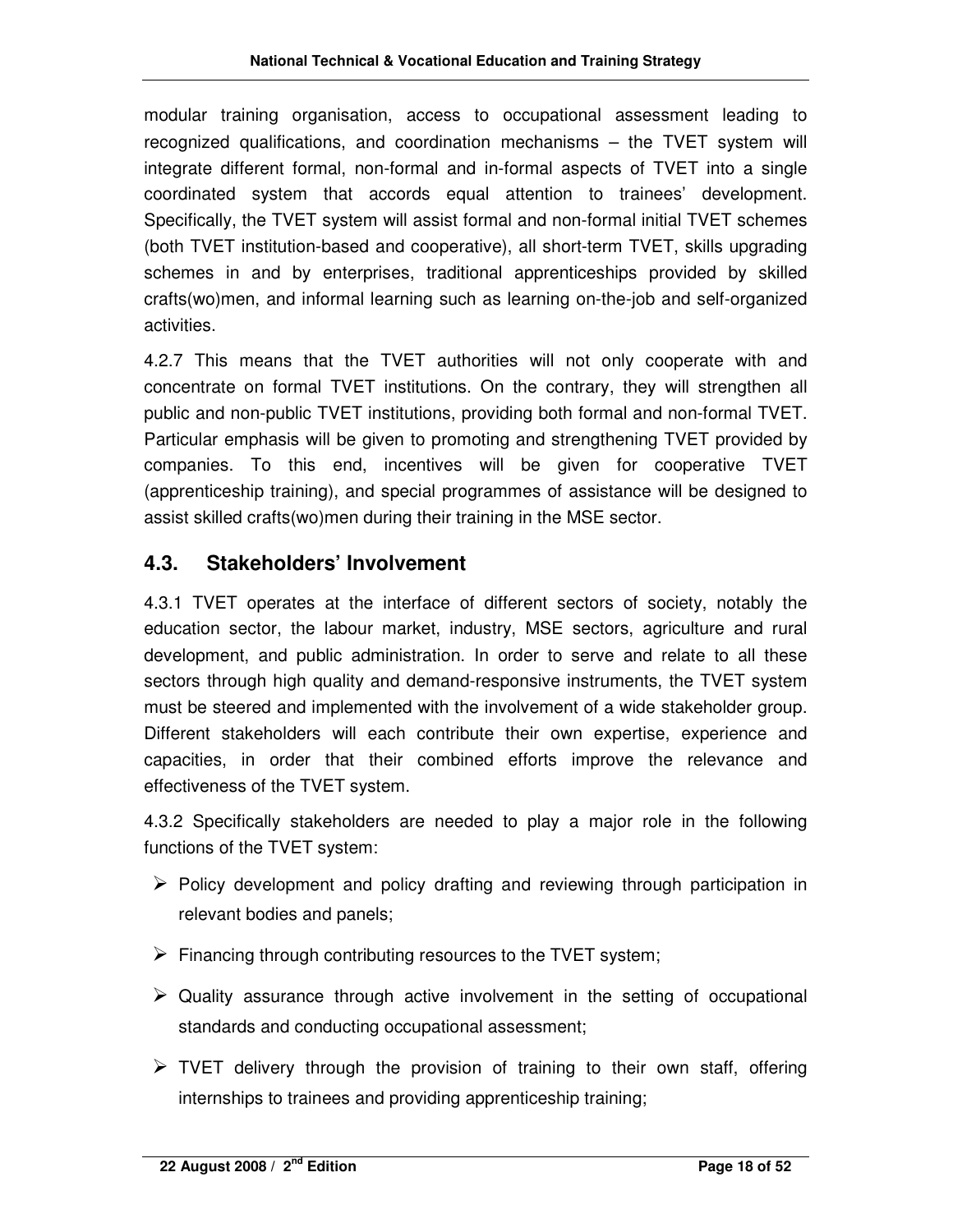$\triangleright$  Monitoring and evaluation through participation in TVET councils at federal and state levels and taking over key roles on the Management Boards of TVET institutions.

4.3.3 The interest of different stakeholders may change over time as the national economy and society develop and specific demands on the TVET system change. At the moment, the most important stakeholders include employers, both private and public; the business sector; representatives from the MSE sectors (possibly represented through their trade associations); workers and employees represented by trade unions and professional associations; public and private TVET providers; Civil Society and NGOs; people living and working in rural areas represented by relevant associations; teachers/instructors in the TVET system; trainees and their families; and public authorities in charge of sectors relevant for TVET, notably education, capacity building, agriculture, trade and industry, labour and social affairs, health, youth and sports and finance and these will be members of the TVET Council. These stakeholders may play different roles in each of the core functions of TVET and the nature of their involvement may vary over time as the TVET system unfolds.

4.3.4 Stakeholder participation, however, does not come without cost and efforts. Stakeholders who were previously mere consumers of TVET services are now expected to invest time, thoughts, ideas and finances towards the improvement of TVET. In order to encourage stakeholders to undertake such investments, the government is prepared to share responsibility proportionate to the capacity of the respective stakeholders and entertain different interests and opinions.

### **4.4. Public Private Partnership**

4.4.1 International experiences show that successful TVET systems are built on strong and well-defined partnerships between government and the non-government sector. Both public and non-public actors are currently involved in TVET. This publicprivate partnership needs to be further strengthened and roles therein defined.

4.4.2 In the TVET system, the statutory function and key role of government comprises the regulation of the system through proclamations and regulations and facilitation of the implementation of the regulated functions. In this sense, responsibilities vested in the government include policy and law making, implementation of a quality management system, i.e. regulation and implementation of the system of occupational standards, occupational assessment and certification, setting the qualifications framework, defining rules and mechanisms for TVET financing where appropriate, defining and implementing accreditation mechanisms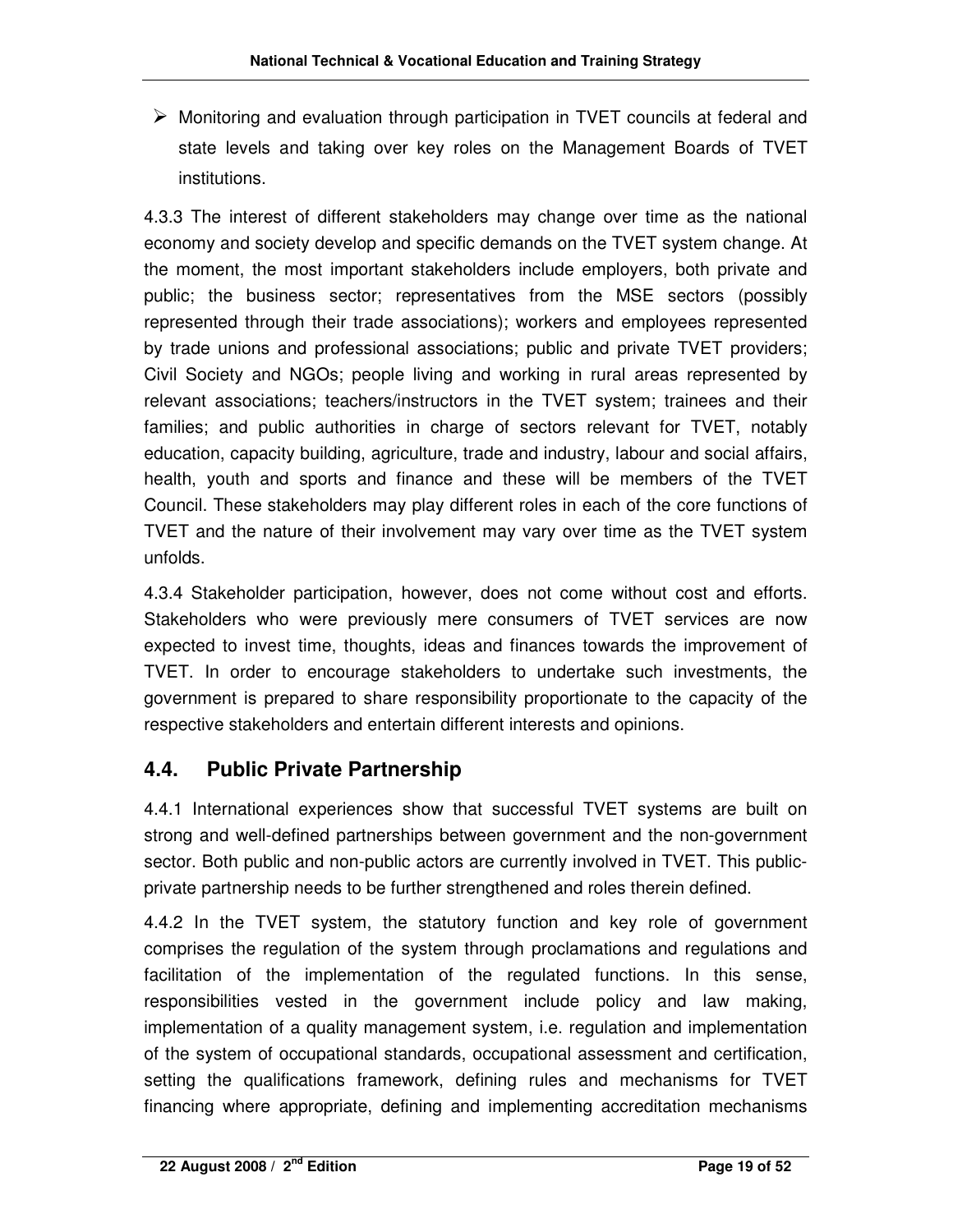for TVET providers as well as research and monitoring. In line with the principle of building a stakeholder-driven TVET system, federal, state and local governments will fulfil these functions by involving stakeholders and thereby establish fruitful partnership in the implementation of all these functions.

4.4.3 Concerning TVET delivery, the non-public sector needs to play a decisive role. It already contributes significantly through in-company TVET schemes and, in particular, through wide-spread traditional apprenticeship training provided in the micro and small business sector. However, the quality of this TVET is often low and requires increased attention and support. In addition to these employer-based TVET schemes, non-government TVET institutions will become an increasingly important pillar of the overall TVET supply.

4.4.4 Private TVET is important in many respects. First of all, it has the opportunity to fully utilize the experiences and capacities of the private sector in order to improve the quality and relevance of TVET; secondly by increasing resources invested in TVET, it will improve the overall TVET supply and hence accessibility of the system; and finally, by partly relieving government from the burden of TVET delivery, this would enable the government to concentrate its resources and efforts on its regulatory and supportive functions. To achieve these functions, the role of nonpublic TVET providers needs to be further strengthened. This applies to commercial and non-commercial TVET institutions, to private enterprises developing in-company TVET, staff training schemes, internships and cooperative TVET (apprenticeship) schemes as well as to TVET provided within the micro and small business sector, in particular traditional apprenticeship.

4.4.5 TVET authorities, in cooperation with stakeholders, will take all initiatives necessary to create an enabling and conducive environment for non-public TVET supply to develop. This includes an enabling regulatory environment (licensing and accreditation) and access to all support services provided within the TVET system. The TVET authorities will also consider, depending on the circumstances, the development of financial incentive schemes such as tax/duty exemptions.

4.4.6 However, considering the current weak state of private and non-public sector development in Ethiopia, government must still play a major role as TVET provider in the foreseeable future. This will mainly apply to those TVET areas where the private sector is unlikely to venture at the moment and where strategic economic and social objectives have to be safeguarded. Hence, various government institutions will remain major TVET providers in long-term initial TVET, specialized technology training, TVET provided in remote areas, and other fields.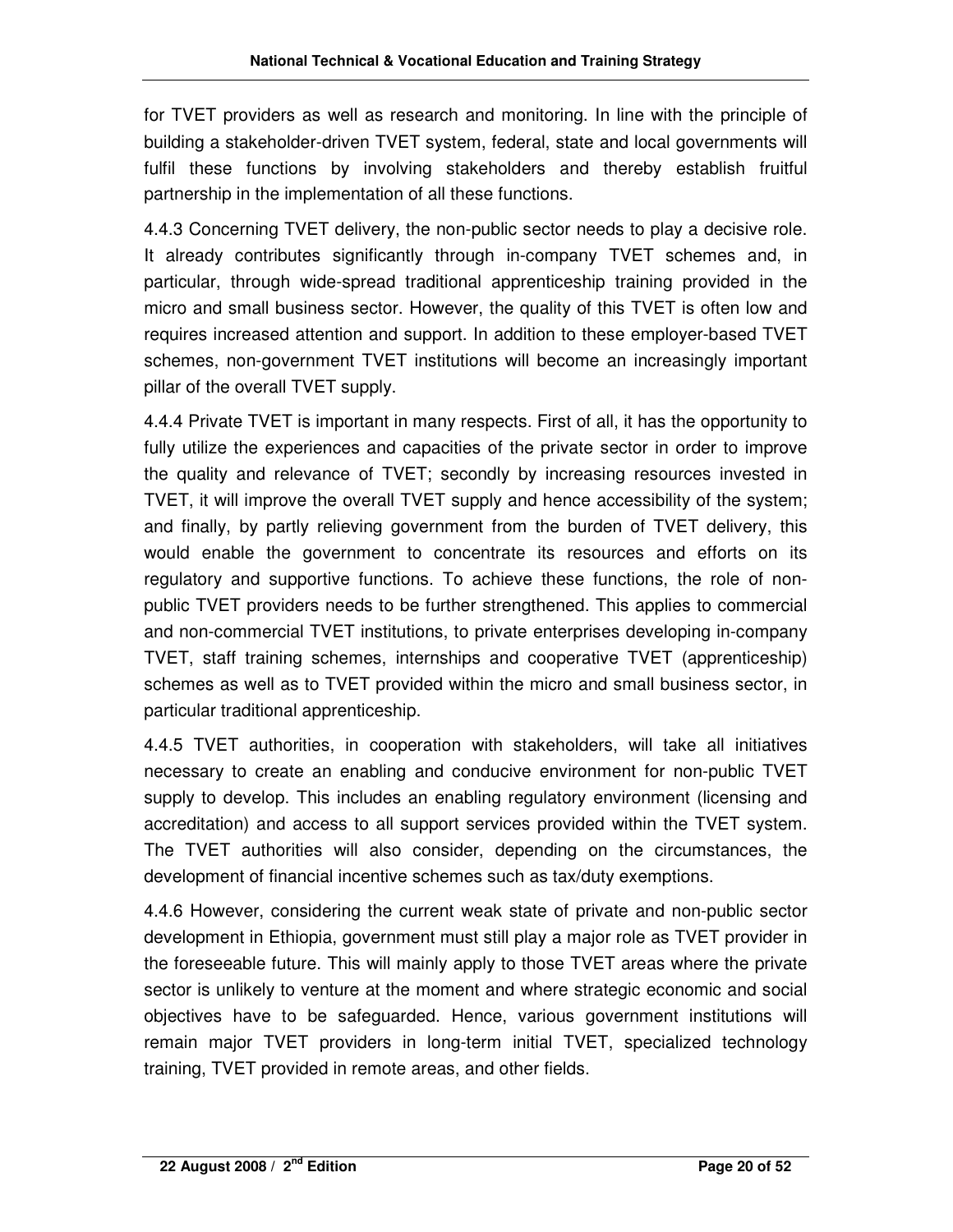4.4.7 Considering the infant stage of the TVET environment in Ethiopia, another key role of government is the facilitation of support mechanisms to strengthen the ability of public and non-public providers to deliver their services. This includes facilitating TVET teacher/instructor training and further training and other important instruments to build TVET providers' capacities.

#### **4.5. Outcome-Based Approach**

4.5.1 The goal of the TVET system - as formulated in its vision and objectives - is to create a competent and adaptable workforce (both male and female) to be the backbone of economic and social development and to enable an increasing number of citizens to find gainful employment and self-employment in the different economic sectors of the country.

4.5.2 To this end, the national TVET system, in line with many modern TVET systems worldwide, will be re-organized into an outcome-based system. This means that identified competences needed in the labour market will become the final benchmark of teaching, training and learning, and that all institutions, rules and regulations of the TVET system will be (re-)defined so that they support citizens to become competent.

4.5.3 Competence is a broad concept comprising the possession and application of a set of skills, knowledge and attitudes which are necessary to successfully compete for jobs in the labour market; to be a productive and adaptable entrepreneur, employee or self-employed, and thus to contribute to personal empowerment in economic and social development.

4.5.4 Competences will be described in National Occupational Standards to be developed by people knowledgeable on and experienced in the world of work. As such, the National Occupational Standards define the outcome of all training and learning expected by the labour market, and will form the benchmark of all quality management within the TVET system.

4.5.5 Output quality of TVET delivery will be measured through a process of learner's achieved competence. This is done through occupational assessment, which is based on the occupational standards. A candidate who has proven, through occupational assessment (which may be one assessment or a series of assessments), that s/he is competent will be awarded a National Occupational Certificate, which is the official proof of a person's competence in a TVET relevant occupational area. Occupational assessment, and hence certification, is open to everybody who has developed the required competence through any means of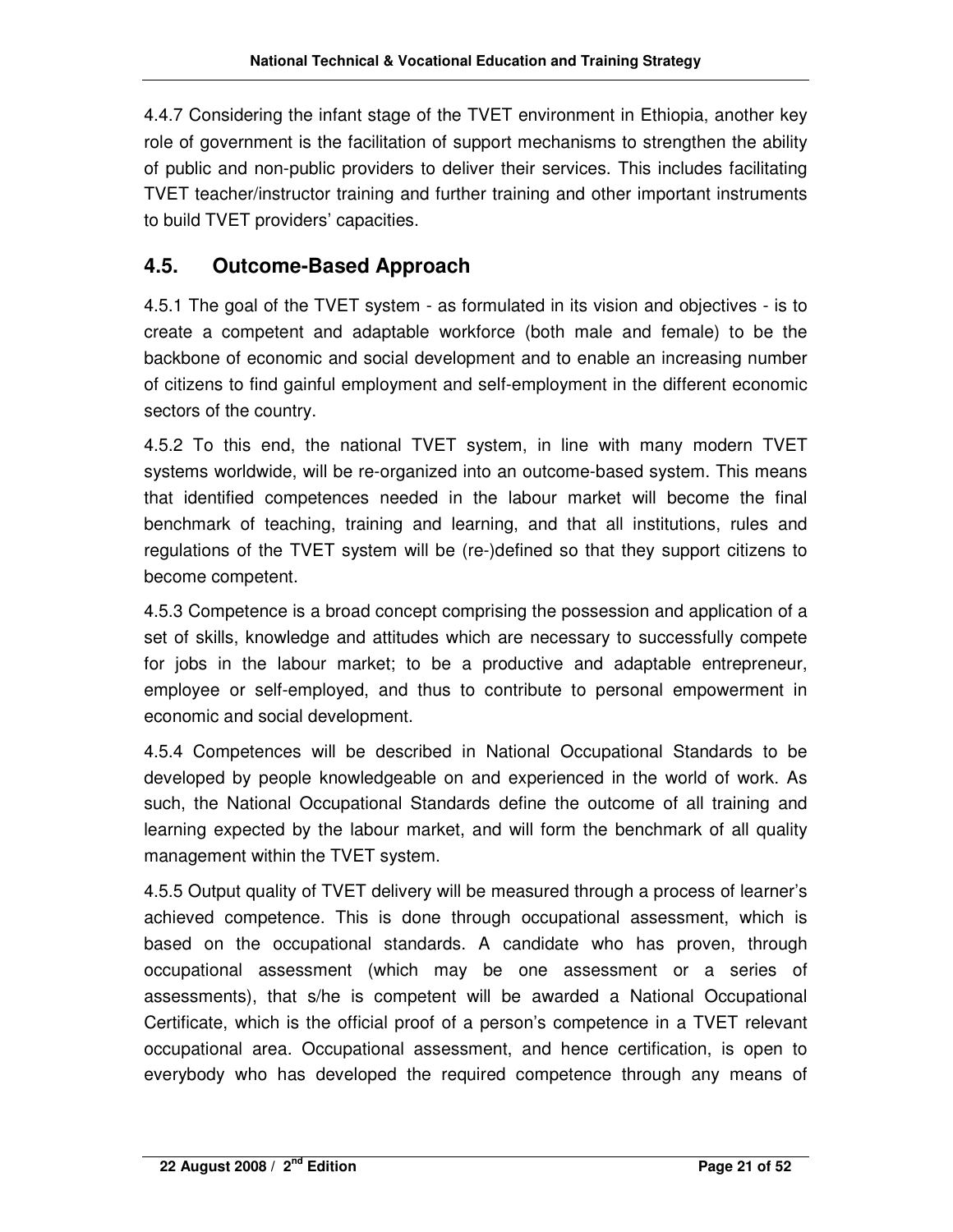formal and non-formal TVET or informal learning. As a result, the outcome-based system is a major tool to accord equal importance to all forms of TVET delivery.

4.5.6 In the outcome-based TVET system, the goal of TVET providers is to create the necessary skills, knowledge and attitudes of trainees, so that they are able to perform according to occupational standards, and hence receive certification. Thus TVET providers have to develop curricula that are based on the National Occupational Standards and are appropriate to the relevant learning process. Curricula will have to consider specific requirements of the target groups and specific local labour market requirements. As a consequence, the previous practice of prescribing binding national curricula will no longer be implemented once the outcome-based quality management system is fully established. Instead of this, each TVET provider may find their own curricular solutions to provide high quality TVET to their specific target group.

4.5.7 In the meantime, considering the weak state of development of TVET institutions in Ethiopia, the TVET system will ensure that all necessary support is given to TVET providers to develop appropriate curricula and develop capacities for high quality TVET delivery. This may be facilitated through developing curriculum development guides, model curricula or the like to serve as orientation and assistance to TVET providers.

#### **4.6. Decentralization**

4.6.1 In accordance with the decentralization policy of the Ethiopian government, the new TVET system will aim at progressive decentralization, i.e. the responsibility for all functions will be gradually devolved to lower levels in the system in order to increase efficiency of services and responsiveness to the needs of the actual target groups.

4.6.2 In a decentralized TVET system, the federal authorities will be responsible for national policy formulation and all statutory functions at national level (i.e. system of occupational standards, assessment, certification, drawing up of accreditation rules, and others), the system of TVET teacher/instructor training and further training, as well as coordination, advice to authorities at lower levels and implementation of selective support instruments to the implementing actors.

4.6.3 Main responsibility for implementation of the new TVET system rests with the state authorities which may, again, delegate functions to lower levels as appropriate. The state TVET authorities will plan, coordinate, support and supervise the TVET provision in their respective Regions, secure funding for the public TVET institutions in the regions, develop support mechanisms for non-public TVET supply and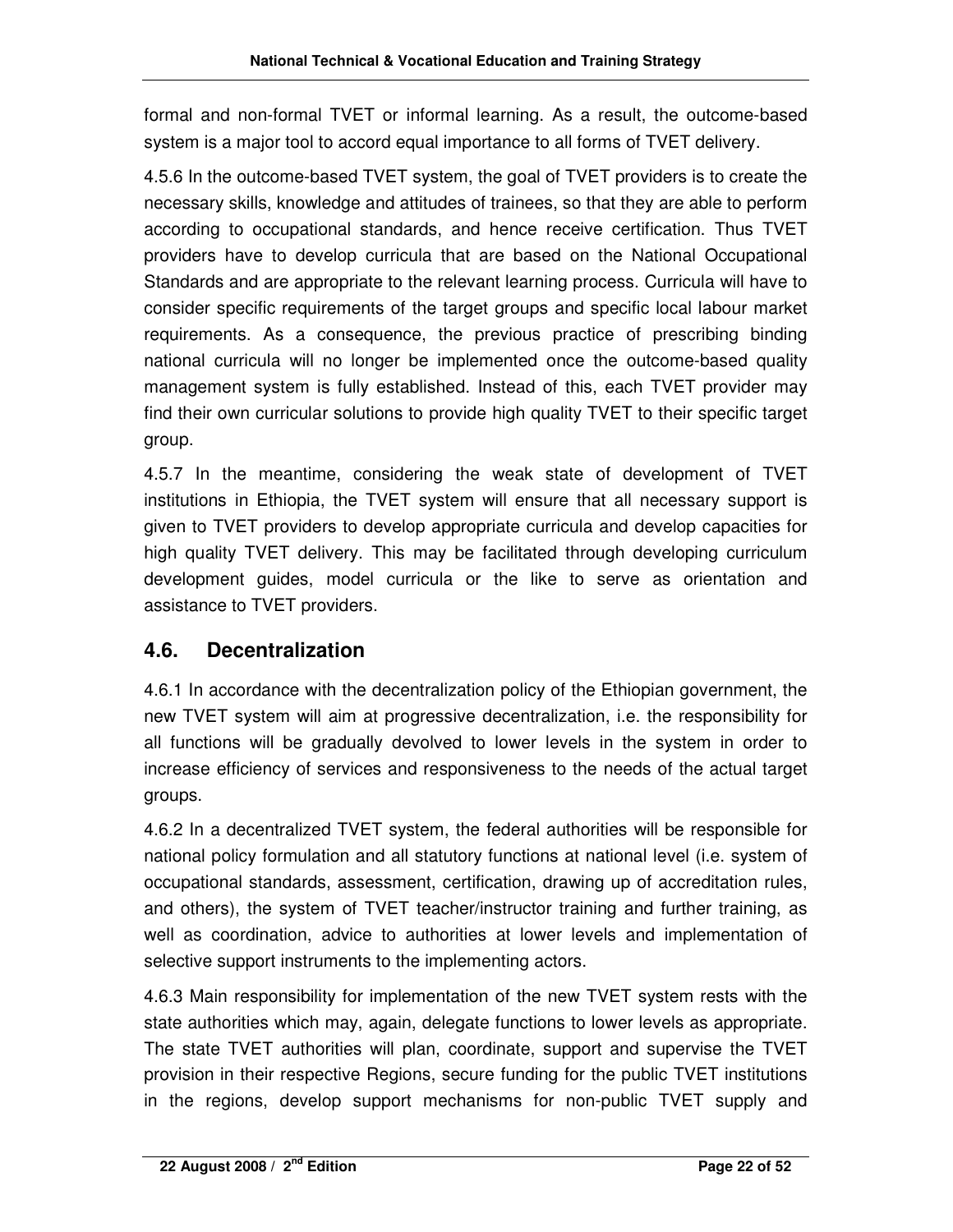implement the statutory functions on behalf of the Federal TVET Agency. The state authorities will also capacitate zonal and woreda TVET Offices and the TVET Councils at lower levels and delegate functions proportionate to their respective capacities.

4.6.4 To ensure the demand-orientation of the actual TVET delivery and its linkage with the local labour market, the TVET system intends to delegate major responsibilities directly to the TVET institutions. Experience in other countries clearly shows a direct relationship between operational autonomy of TVET institutions in terms of use of resources, overall management and planning of TVET programmes on the one hand, and improvement of quality and learning outcomes on the other hand. The Ethiopian TVET system, therefore, aims, in the medium term, to grant farreaching planning and management responsibilities to public TVET institutions. In the future, TVET institutions will be held accountable for the success of their training delivery. This may also be supported by development of performance-based funding mechanisms.

4.6.5 With the acquisition of broader management responsibilities at institutional level, public TVET institutions will be required to form a management board comprising all relevant local stakeholders, including representatives of the local business community. The management boards will be responsible for school supervision and will approve plans, budgets and reports of the same. Non-public TVET providers will also be encouraged to form management boards to secure their integration into the local economic environment.

4.6.6 To implement decentralization, capacities need to be strengthened at all levels, especially at zonal, woreda and TVET institution level. TVET authorities at the federal and state levels will allocate sufficient resources for training and capacity building of lower level authorities, management of TVET institutions and members of the management boards of the institutions.

### **4.7. Efficiency in the TVET System**

4.7.1 To make best use of scarce resources, all necessary efforts will be undertaken to increase efficiency in the TVET system. This applies to the management of TVET at all levels, the method of TVET delivery and the possibilities of recognizing previous learning achievements.

4.7.2 Efficiency will be raised at all levels of the TVET management through appropriate organisational development, human resource development policies and clear definitions of functions and responsibilities. Studies indicate that a significant scope for improving internal efficiency in TVET institutions, e.g. through increased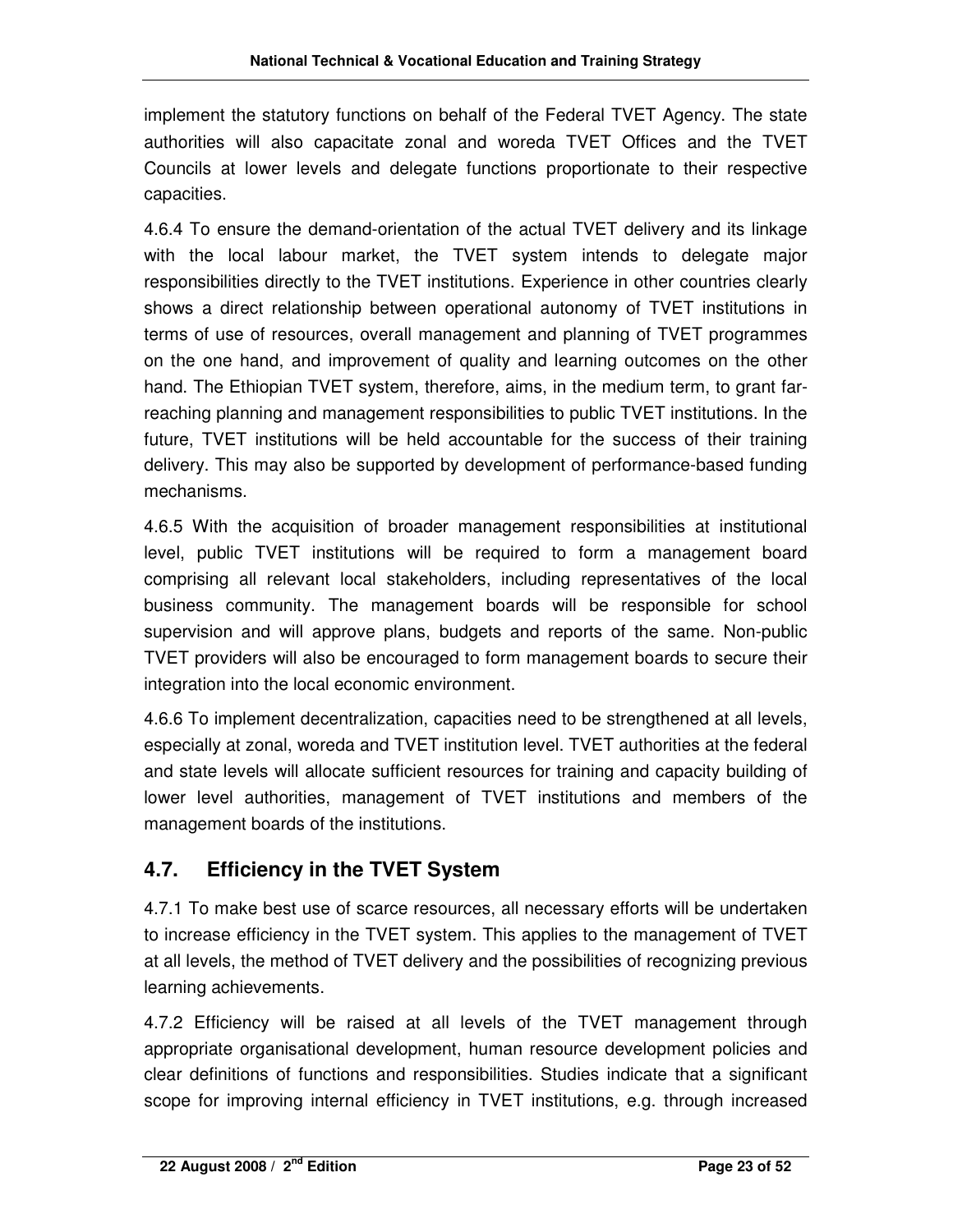capacity utilization, improved human resource and financial management, and better management of equipment, tools and training materials may be undertaken. To this end, management capacity building will be provided to TVET institutions' management based on thorough problem and needs analyses. Furthermore, the gradual delegation of increased management responsibilities to TVET institutions, including responsibilities in the recruitment of trainees, is expected to improve internal efficiency. This may be complemented by the introduction of performancebased budgeting in the public TVET institute.

4.7.3 Strengthening cost-effective modes of TVET delivery is another important means of improving efficiency in the TVET system. Accordingly, cooperative TVET schemes will be promoted and TVET institutions will be encouraged to develop flexible and better solutions for cost-effective TVET delivery.

4.7.4 The integration of non- formal and informal TVET with formal TVET through recognition of previous learning outcomes will eventually add significantly to the overall efficiency of the system, avoiding unnecessary learning duplications. This will be achieved through the modularization of TVET, through the introduction of occupational standards guiding formally, non-formally and informally acquired skills, knowledge and attitude and through opening access to occupational assessment and certification.

### **5. Institution Building for Outcome-Based TVET**

5.0.1 Previously, TVET delivery did not consider the competence requirements of the labour market as it should be in occupational standards; thus, it failed to appropriately address the ever-changing demands of the labour market. Building an outcome-based TVET system is therefore the centrepiece of the TVET reform that strives for enhanced quality and relevance of TVET. An outcome-based TVET system design will also make it easier to recognize the wide range of non-formal training and informal learning schemes available, opening access to previously neglected target groups.

5.0.2 In the outcome-based TVET system, the federal government will meet its responsibility for ensuring quality and relevance of TVET by:

- $\triangleright$  facilitating the setting of National Occupational Standards which is fairly equivalent to international standards and;
- $\triangleright$  organising an occupational assessment and certification system which offers National Occupational Qualification Certificates to those who have proven, in an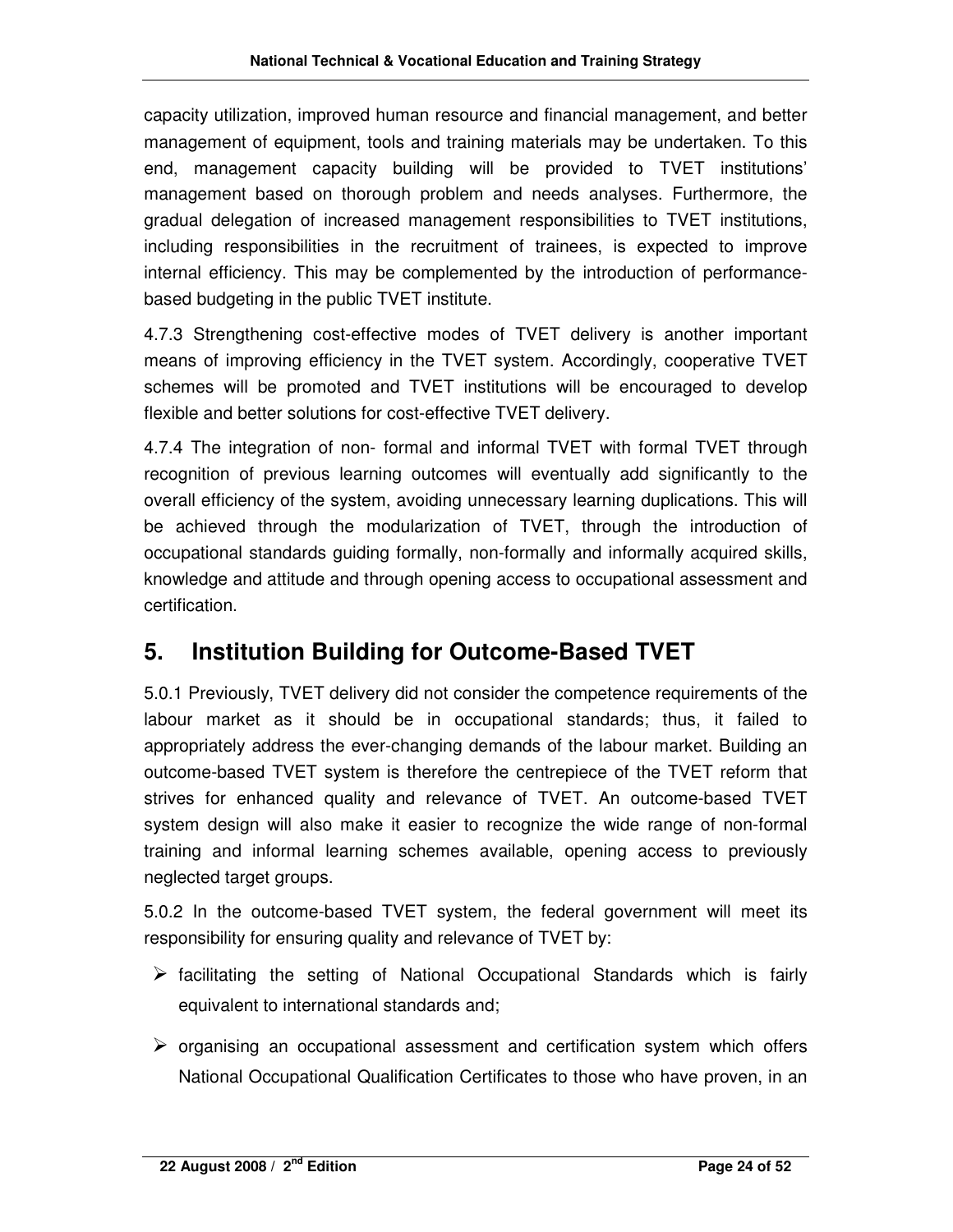assessment, that they are competent in accordance with the defined occupational standards.

5.0.3 In the process of an outcome-based TVET system, the government has the statutory responsibility to set rules and regulations. It does so in cooperation with employers and other experts knowledgeable about the requirements in the world of work.



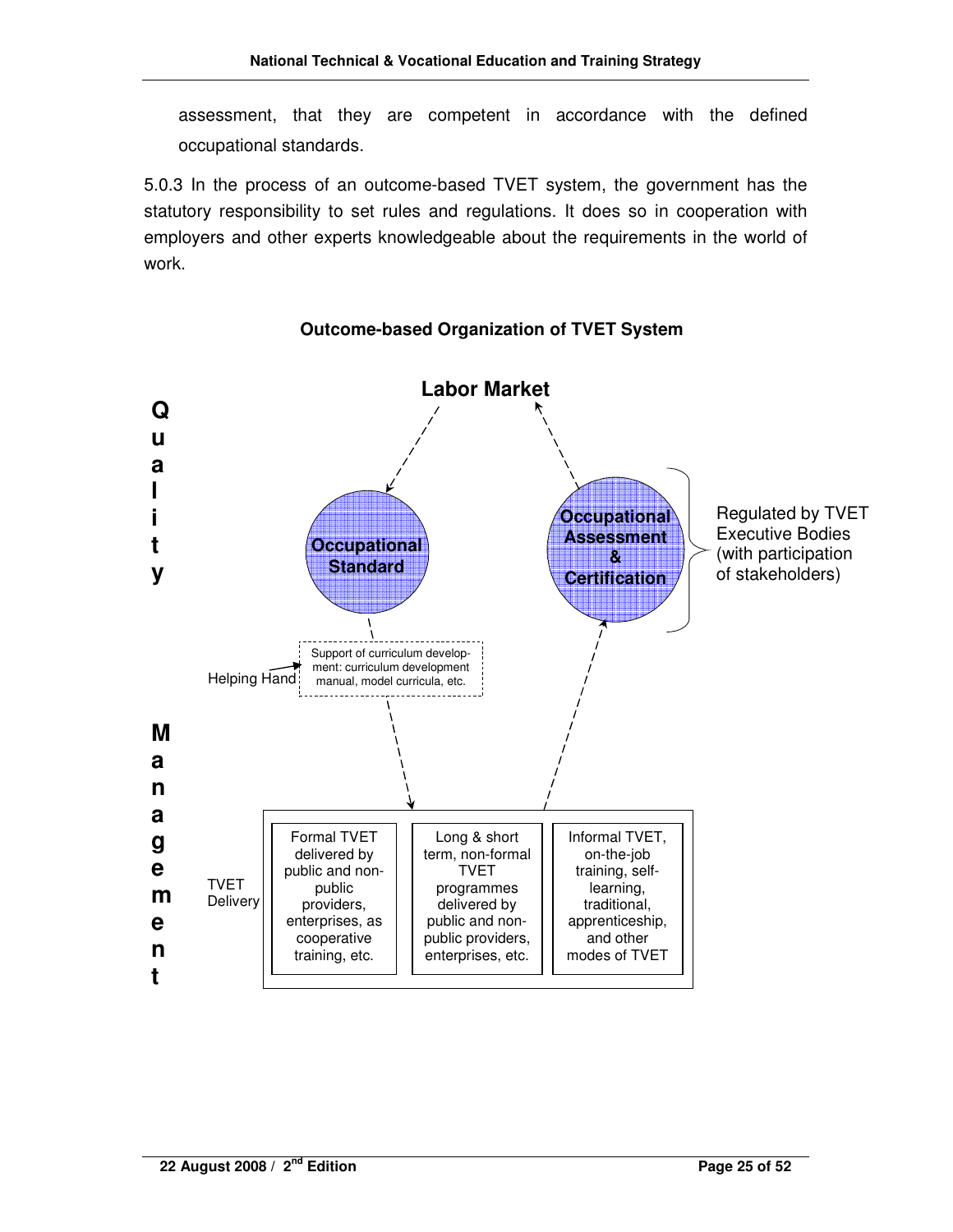### **5.1. Preparation of Occupational Standards**

5.1.1 Occupational standards define the competences of a worker according to requirements in the labour market. As outlined above, occupational standards comprehensively describe the competence a person has to achieve in order to be considered "qualified" in a certain field. Competence includes the entire range of skills, knowledge and attitudes necessary to perform a specific job. Occupational standards will be developed for all occupational fields at all relevant qualification levels attainable within the TVET system. Each occupational standard can be broken down into units that describe a set of "employable" competences. Occupational standards will be described in the same, nationally approved, format and will be publicly available. This will enhance transparency about occupational qualifications among employers, trainees and TVET providers.

5.1.2 Responsibility for organizing, facilitating and endorsing occupational standards rests with the Federal TVET Agency. However, as occupational standards reflect the competence requirements of the world of work, stakeholders from the world of work particularly employers will be the major actors in the development of the standards, as they are in the developed and emerging countries. The TVET Agency will, therefore, form expert panels for standard setting, comprised mainly of experts with a profound knowledge of workplace requirements.

5.1.3 Appropriate internationally recognized occupational standards shall be checked for compatibility with the participation of the industry and verified to be in conformity with the national vision. Then it shall be approved as the National Occupational Standard by the Federal TVET Agency. Consensus shall be obtained on the modality of identifying the pertinent standard setting from the internationally recognized ones. The Federal TVET Agency shall prescribe the procedures to be followed for standard setting and publishing them.

5.1.4 Occupational standards must be based on the needs of the labour market. Therefore, the identification and clustering of occupations – for which occupational standards will be developed – will be made with reference to the needs of the national labour market demand. A labour market analysis will be instrumental in identifying the need for new occupations as well as indicating the need for revision and adaptation of existing national standards once technological and/or economic developments bring about changes to the qualification needs.

5.1.5 Identification and clustering of occupations will be made in close cooperation with the Ministry of Labour and Social Affairs and the Civil Service Agency as well as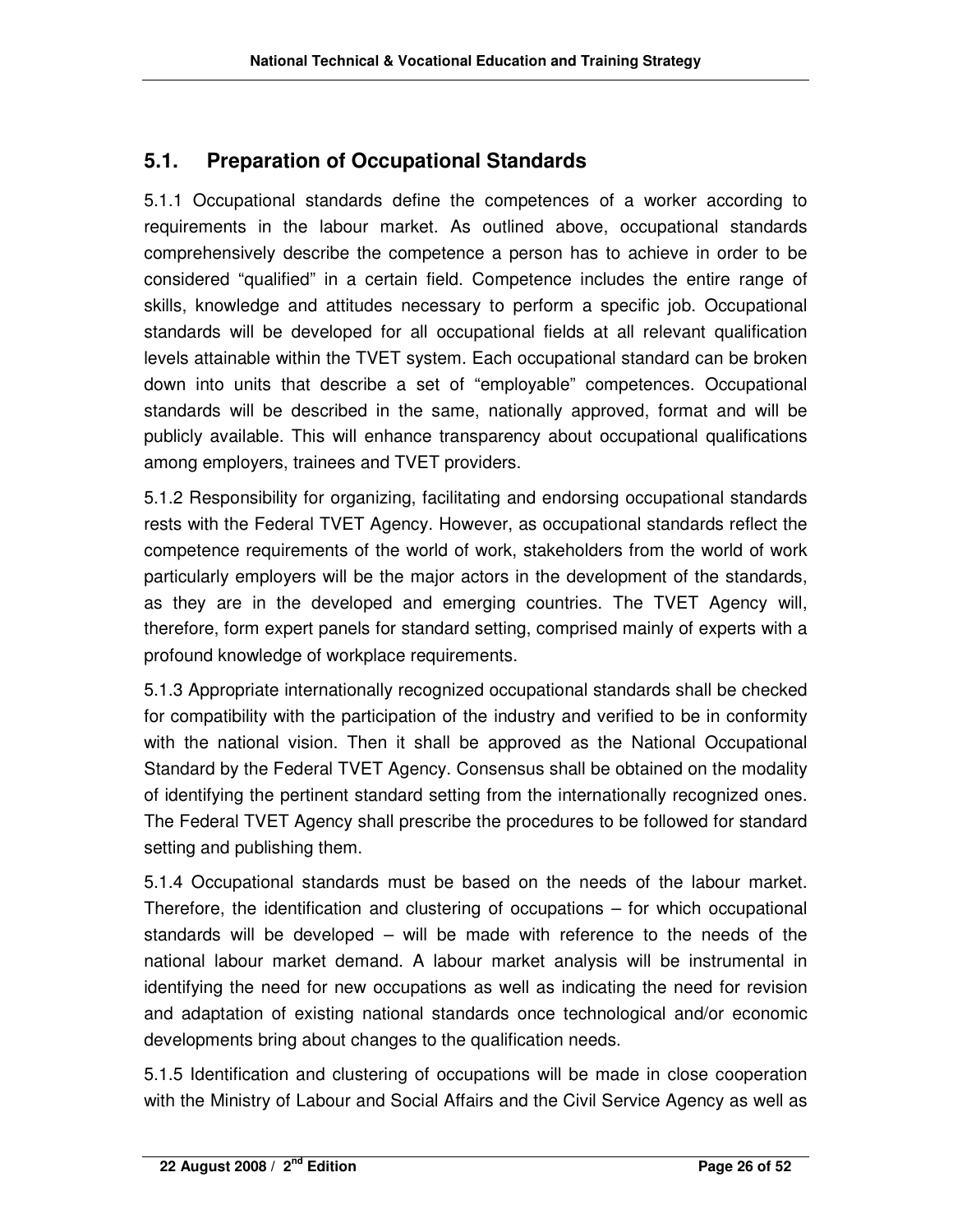other concerned bodies to ensure that the TVET occupational standards take into account the defined occupational titles from the National Occupational Classification System.

5.1.6 Occupational qualifications should be designed so that they are internationally compatible in order to ensure the international competitiveness of the Ethiopian employee. Thus, occupational standards should reflect  $-$  as far as possible  $$ international standards of competence, while at the same time be based on workplace requirements within the nation. In order to facilitate this, procedures for standard setting should also include methods to adapt or adopt existing standards from other countries.

5.1.7 As a rule, occupational standards will be developed at the national level, facilitated and approved by the Federal TVET Agency. However, should state or local labour market needs so require, standard setting initiatives may also be undertaken by regional TVET authorities. Appropriate rules for recognizing standards developed at state or local levels will thus be developed.

### **5.2. Occupational Assessment and Certification**

5.2.1 Occupational assessment and subsequent certification is the **main** feature of the outcome-based TVET system to verify individual occupational competences. For all defined occupational qualifications at all levels, occupational assessment and certification will be offered. Occupational qualification certificates will be awarded upon passing the occupational assessments.

5.2.2 Occupational assessment and certification will be accessible to all candidates who feel competent that they meet the requirements of the respective occupational standard, irrespective of how and where they were trained or learned. Contrary to past practice in Ethiopia, access to occupational qualifications will no longer be dependent on attending a formal TVET programme. Graduates from any formal and non-formal TVET programme will, in the future, have access to occupational assessment and certification, as well as those who have learned informally (i.e. on the job, through traditional apprenticeship or through self-learning). Hence, occupational assessment will be the major tool to integrate different TVET delivery modes and recognize prior learning, significantly increasing access to the TVET system and its qualifications for a greater section of the society.

5.2.3 Occupational assessment will take place in designated or accredited public or private assessment centres. Assessments will be conducted by accredited assessors, possibly experts from the world of work or trainers. In order to improve the employability of TVET graduates, occupational qualifications and certificates need to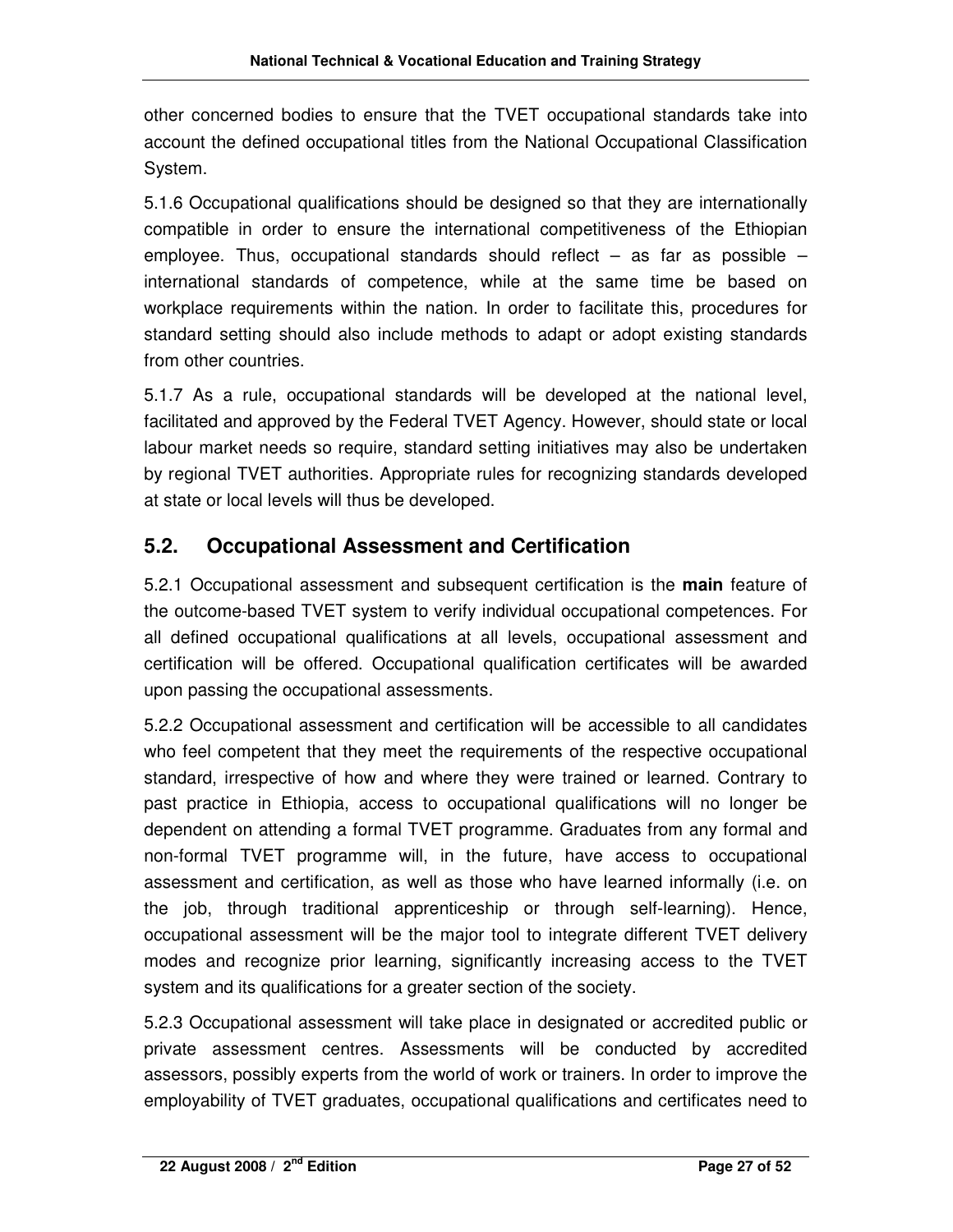be recognized by employers. It is therefore vital that experts from the enterprises are essential members of the groups of assessors. As far as possible, relevant business or employers' associations will be integrated into the management of assessment.

5.2.4 Responsibility for establishing and facilitating a national occupational assessment and certification system rests with the Federal TVET Agency. It will stipulate rules and procedures for assessment item development, for conducting assessments and will facilitate, supervise and regulate the system. Responsibility for implementing the occupational assessment, i.e. ensuring that assessment is properly conducted and certificates issued, rests with the state TVET authorities.

5.2.5 State TVET centers of competence will be established under the state authorities as core institutions for implementing and facilitating occupational assessment. In order to ensure that assessment is accessible to all citizens, including those in remote areas, further assessment venues will be accredited to implement occupational assessment in specified fields. These will include enterprising and excelling TVET institutions in particular.

5.2.6 For those who successfully pass occupational assessment, a National Occupational Qualification Certificate will be issued by the state TVET authorities upon delegation and on behalf of the Federal TVET Agency.

### **5.3. TVET Qualifications Framework**

5.3.1 A TVET Qualifications Framework (ETQF) will be developed in order to define the value of qualifications, ensure that different qualifications are comparable, and facilitate horizontal and vertical mobility within the TVET system. The ETQF will:

- $\triangleright$  Define the different occupational qualification levels;
- $\triangleright$  Devise level descriptors, i.e. define the scope and composition of qualifications and the level of responsibility a qualified person can assume in the workplace;
- $\triangleright$  Formulate rules for horizontal and vertical mobility, i.e. rules for moving between different occupational areas and between different qualification levels.

5.3.2 Occupational qualifications should also provide opportunities to move from TVET into the general education system and to progress to higher education. Therefore, the ETQF will be built with a view to eventually being integrated into an overarching National Qualifications Framework. Such a framework would define qualification levels, relationships and equivalences among different qualifications for the entire education and training system including primary education, secondary education, TVET and higher education. It would stipulate rules and requirements to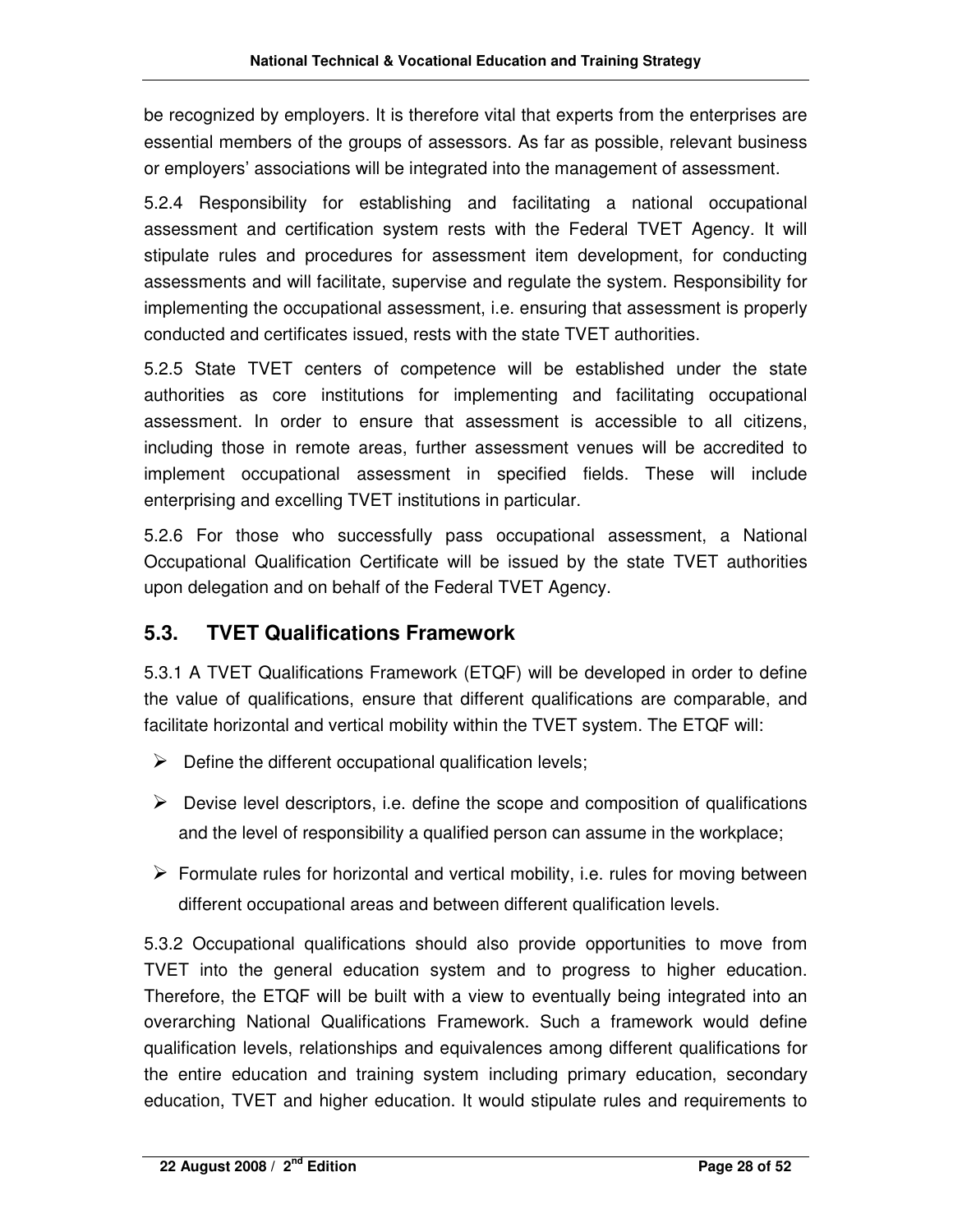move between general education and TVET, and to move up from occupational qualifications into the higher education system. As such, the establishment of a national qualifications framework would be the major tool to facilitate mobility through recognition of achievements and the possible alignment of training offers to a common reference scale.

5.3.3 The TVET authorities will liaise with the relevant general and higher education authorities to develop and establish a national qualifications framework jointly, and to align TVET and higher education policies in the field of qualifications.

5.3.4 Where recognition of occupational qualifications as a basis for access to the national education system requires additional or reduced educational attainments, appropriate educational offers, e.g. bridging courses or module exemptions, should be made available.

## **6. Developing Flexible TVET Delivery**

6.0.1 Outcome-based TVET provides high flexibility in the way TVET can be delivered. In the future, individual TVET institutions can, in principle, decide how best to organize TVET to their target groups and according to occupational requirements. The new system will also facilitate the emergence of modern teaching and learning methodologies, which are learner-centred and geared towards empowering trainees to assume responsibility for their own learning. The only benchmark stipulated by the TVET system will be the outcome, i.e. the desired competences defined in the occupational standards.

6.0.2 As described in more detail in section 7.3, the TVET authorities will provide all necessary assistance to TVET providers to develop curricula and TVET programmes in accordance with the needs of their target groups.

### **6.1. Modularization as a Principle of TVET-Delivery**

6.1.1 TVET programmes will be organized in a modular fashion to meet the requirements as defined in the occupational standards. In this way, each module or combination of modules describes an employable set of competences. Successful completion of each training module shall be dependent on assessment and certification in conjunction with the assessment specifications stipulated in the occupational standards. The modularization of TVET is a central mechanism of making TVET delivery flexible and providing for flexible entry and exit points.

6.1.2 Different TVET modules can be combined into long-term programmes representing the entire teaching, training and learning necessary to achieve an occupational qualification. Through this modularization, a trainee may, for personal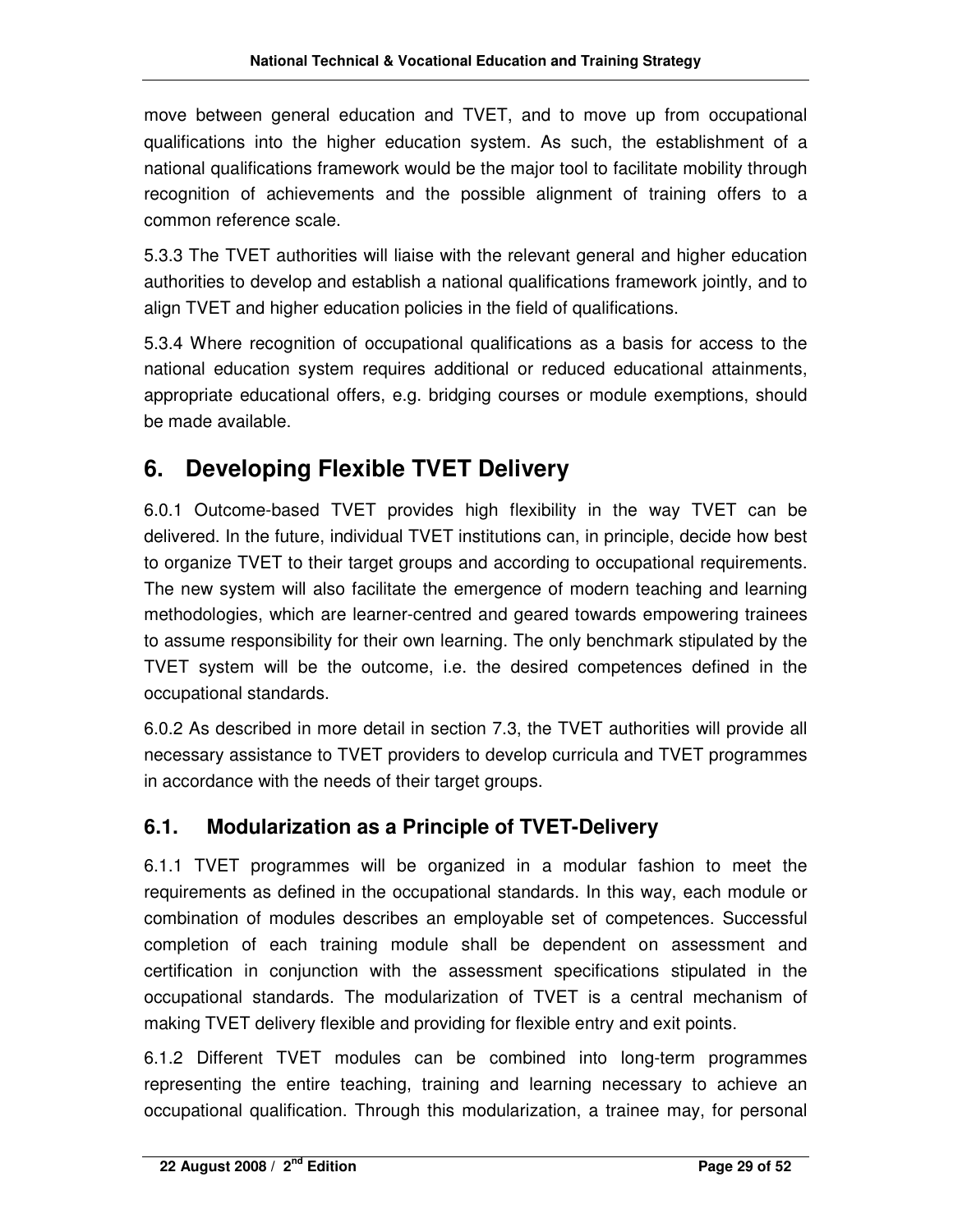reasons, exit a long-term programme prematurely while having acquired competences that would allow her/him to successfully perform certain jobs in the labour market. S/he may re-enter the TVET programme at a later stage, continue with the missing modules and thus complete her/his qualification.

6.1.3 Individual modules or a number of modules may also be delivered in short programmes. In this case trainees either acquire an important set of competences (equivalent to a partial qualification) valuable in the labour market, and/or achieve the first steps of a potentially longer TVET career that may eventually lead to a comprehensive occupational competence. In the course of their individual career, trainees may attend different TVET modules over time, if necessary by different providers, to finally master a comprehensive competence.

6.1.4 Modular TVET organisation is a fairly new concept in the Ethiopian TVET environment. TVET providers need new skills to develop modularized curricula, and management skills for TVET institution managers to re-organise their training plans accordingly. The TVET executive bodies will therefore render necessary support to TVET institutes by developing curriculum guides, further training technical teachers and capacity building in the organisation of modular training.

#### **6.2. Cooperative TVET Delivery and Apprenticeship Training**

6.2.1 The flexibility of TVET delivery also allows for a strengthening and further development and deepening of cooperative TVET (including apprenticeship training). Cooperative TVET is a mode of TVET provided in partnership between enterprises and TVET institutions. Usually, the bulk of practical training takes place in an enterprise, while theory and initial practical exposure is provided by the TVET institution. In more advanced TVET systems – for instance in many European countries – cooperative TVET schemes are organized as formal apprenticeship training, implying a work or apprenticeship contract between the trainee and the company.

6.2.2 The major advantage of apprenticeship training (and more generally cooperative TVET delivery forms) is its vicinity to the world of work. Trainees are systematically exposed to the world of work and learn the occupational practice in a real life situation. Experience shows that this leads to significantly better training outcomes, practical skills, work attitudes and theoretical comprehension of the occupational requirements. Furthermore, enterprises get to know the trainees, which often lead to employment after graduation. Through cooperative TVET schemes companies can also contribute to the further development of TVET system. Finally, apprenticeships and other forms of cooperative training tend to be more cost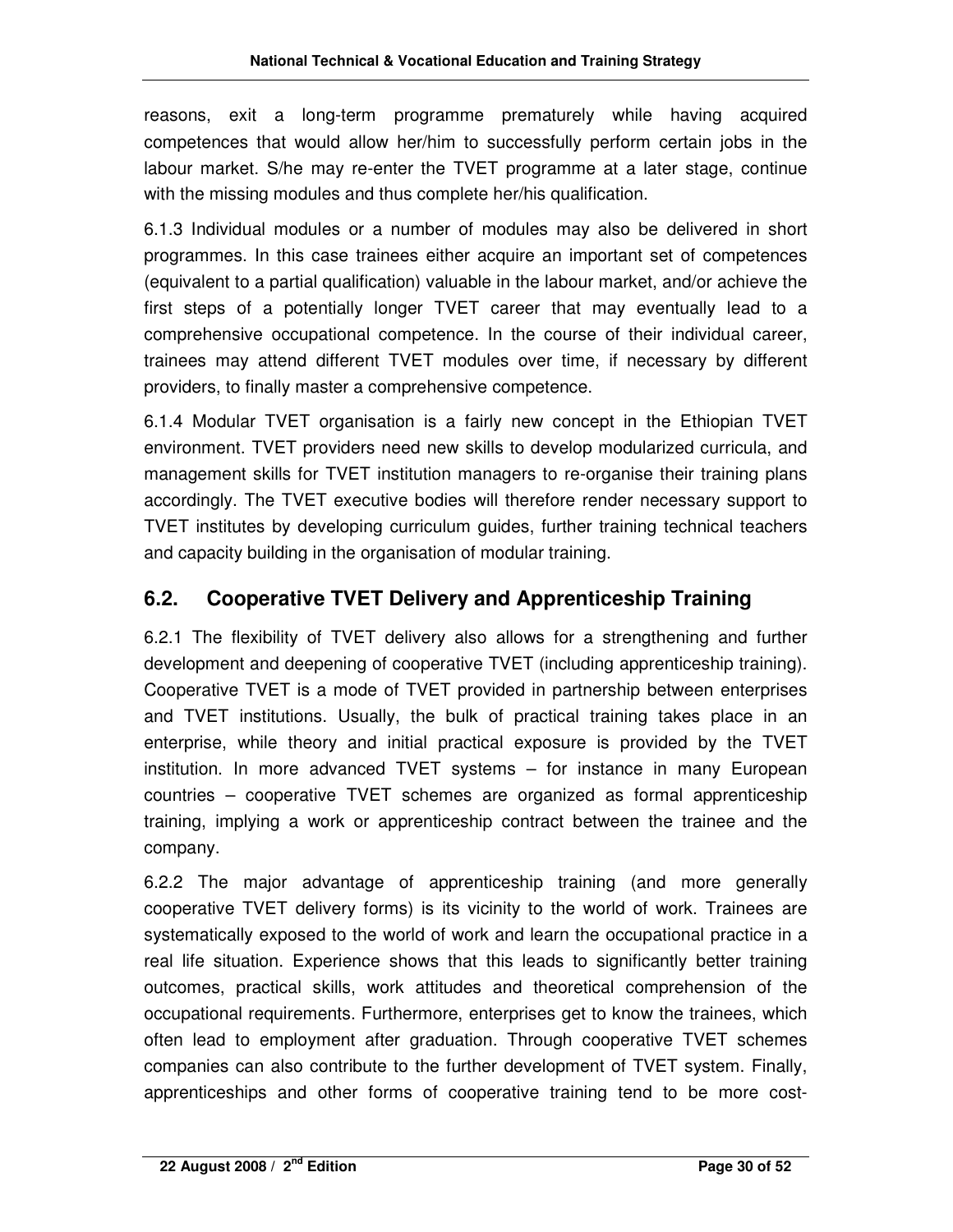effective than school-based TVET, as TVET institutions need not invest in sophisticated machinery and training periods in the institutions will be shorter.

6.2.3 At the moment, elements of cooperative TVET are included in the formal TVET programmes in the form of workplace internships of several months. This represents an important step forward in making the TVET system more relevant. However, cooperative training should be deepened to fully utilize its advantages for the TVET system. To this end, maximum flexibility is given to TVET providers to negotiate and develop relationships with individual employers, groups of employers or business/sector associations about the organization of cooperative delivery schemes. TVET providers will also be encouraged to venture into more agreements with small companies and the micro enterprise sector as these companies represent the target labour market for a large group of trainees. As a rule, providers will have the freedom to develop cooperative TVET programmes in accordance with specific needs and potentials of companies and trainees, as long as the training is oriented on the occupational standards and will enable trainees to achieve the necessary competences of a qualification or part of a qualification.

6.2.4 The TVET executive bodies will explore possibilities to encourage large companies and micro and small enterprises to cooperate with TVET institutions and to introduce apprenticeships, e.g. through advertising, rewarding participating companies or financial incentives.

### **6.3. TVET for Self-Employment**

6.3.1 Self-employment represents an important route into the labour market, especially in peri-urban and rural areas. However, self-employment requires more than being technically competent in a certain occupational field. In order to become successful, entrepreneurs need self-confidence, creativity, a realistic assessment of the market, basic business management skills and openness to risks. Starting a business, furthermore, requires access to finance, access to necessary permits and licensing, and access to land or structures to operate from.

6.3.2 Against this background, basic entrepreneurial and business management training will be incorporated into all relevant TVET programmes. The TVET authorities will provide assistance to TVET providers to develop appropriate training packages, drawing on the magnitude of international experience in this field.

6.3.3 TVET providers are also encouraged to consider the work environment in the local micro and small business sector when designing their training programmes. This includes, for example, the introduction and use of appropriate technologies and the organisation of internships or cooperative training programmes with micro and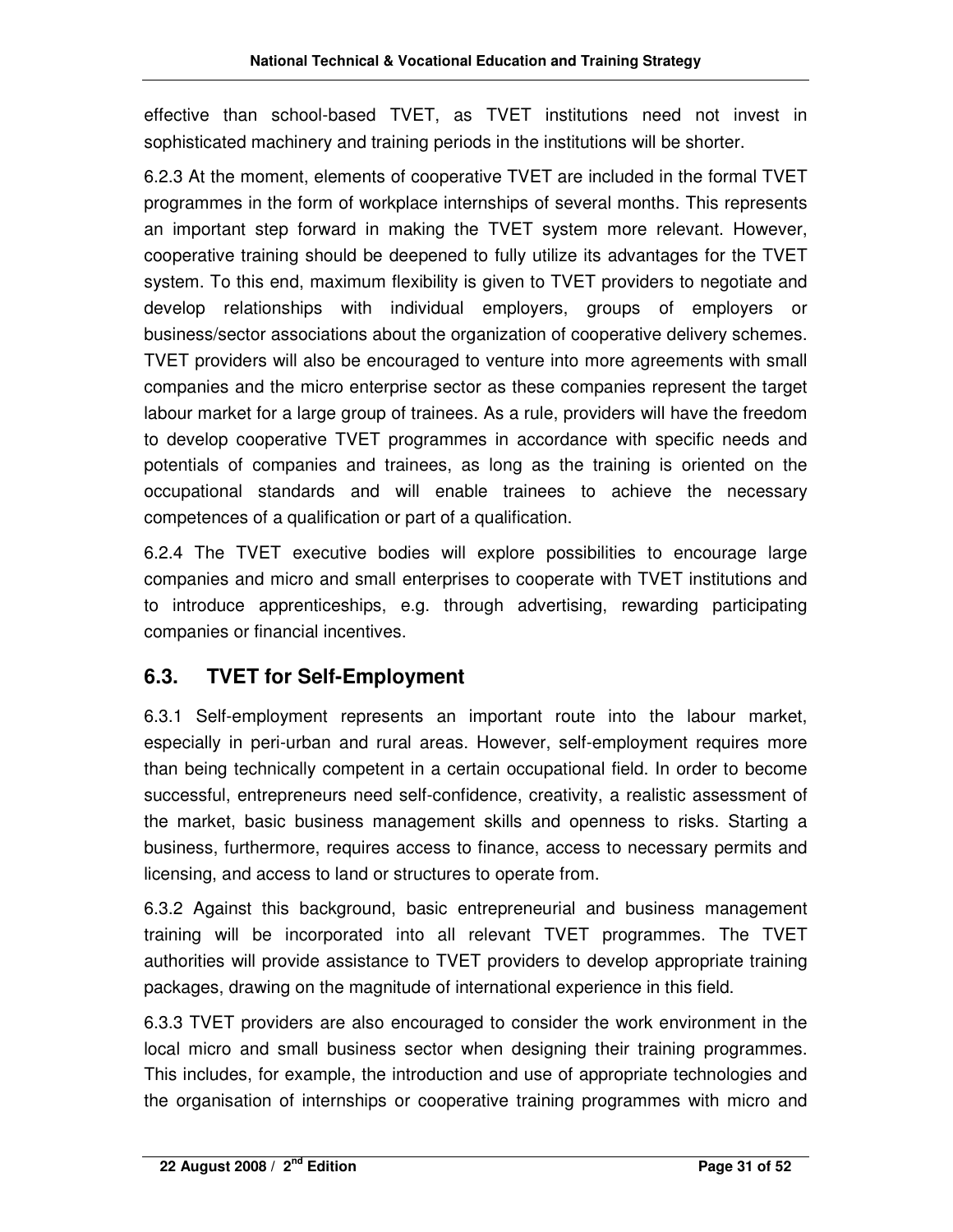small enterprises. The TVET executive bodies will also undertake initiatives to strengthen and raise quality in traditional apprenticeship training, as this mode of TVET delivery is particularly effective in preparing youth for self-employment.

6.3.4 TVET institutions shall serve as centres of technology capability, accumulation and transfer. They shall closely cooperate with the private sector in undertaking problem-solving research programmes.

### **6.4. Introducing ICT to the TVET System**

6.4.1 The introduction of modern information and communication technologies (ICT) to TVET delivery and assessment is an important tool for enhancing access and quality in TVET and for developing life-long learning opportunities. Through ICT, training, teaching and learning, as well as assessment materials, can be provided at a lower cost. It supports learner-centred TVET delivery, improves access to information and knowledge and allows for self- and self-paced learning and assessment. In accordance with the Government of Ethiopia's Information and Communication Technology Policy of 2002, a systematic introduction and use of ICT solutions in TVET delivery will be promoted.

6.4.2 TVET providers will be encouraged to introduce and facilitate blended learning, i.e. introducing e-learning possibilities alongside traditional training, teaching and learning methodologies. Considering current constraints with regard to accessibility of internet, e-learning/blended learning solutions using CD ROMs and local area networks will be promoted.

6.4.3 State governments and other public TVET providers are responsible for appropriately equipping institutions and making sure that TVET teachers/instructors are able to integrate ICT in TVET delivery and to encourage and guide trainees in the use of the new learning technologies. Non-public TVET providers are encouraged to introduce e-learning and blended learning methodologies. To this end, the TVET authorities will facilitate access to software and electronic teaching and learning materials.

6.4.4 The federal in consultation with the state TVET authorities and representatives of the ICT sector will develop an appropriate strategy for the further development of ICT and blended learning (including e-learning) in TVET addressing the issues of emodule development, development of distance education in TVET, necessary human resource development and other factors influencing the availability of ICT in the TVET sector.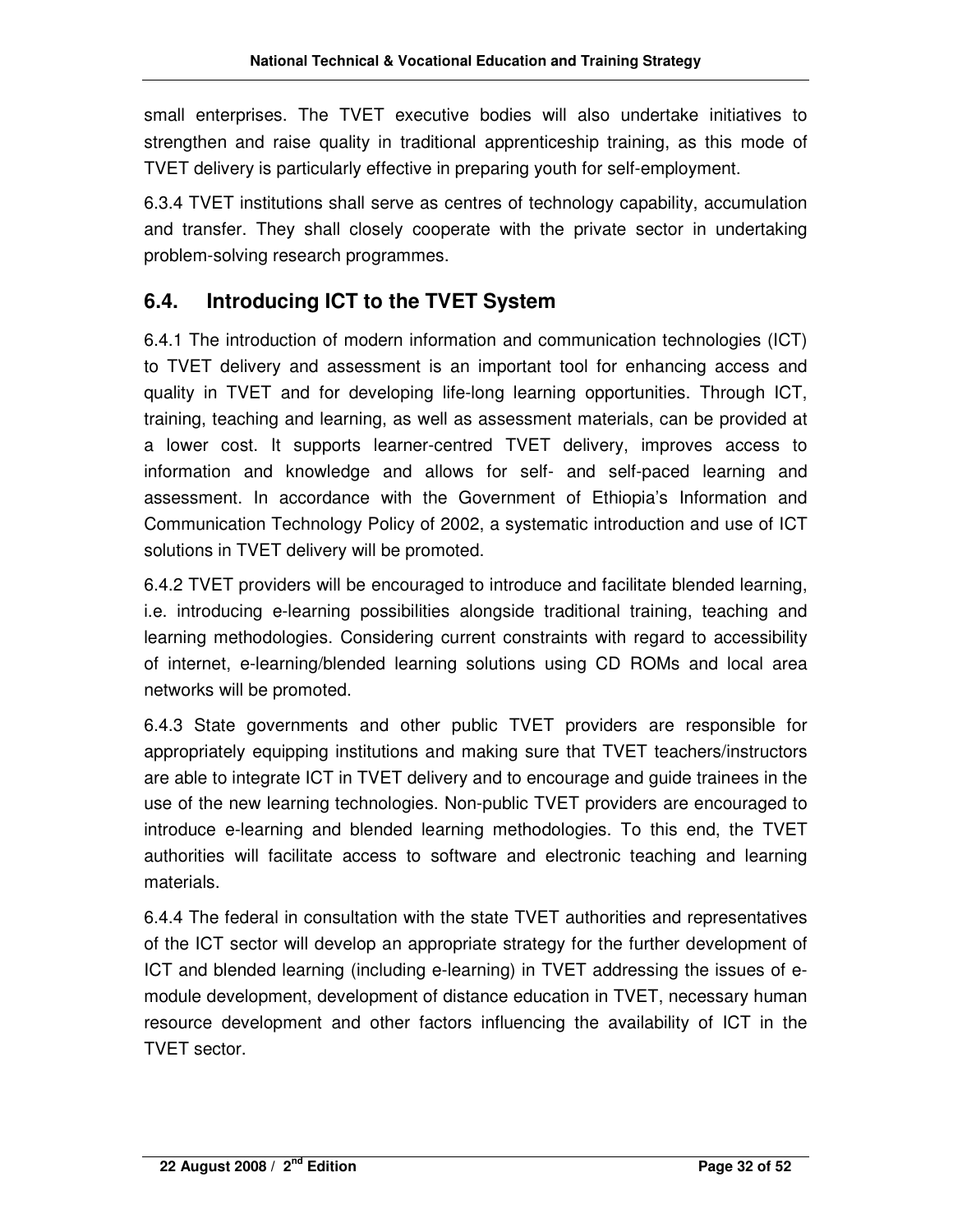#### **6.5. Vocational Guidance and Counselling**

6.5.1 Increased attention will be given to vocational guidance and counselling to enable future trainees, in particular youth, to choose the right career and make full use of the initial and life-long learning opportunities provided by the TVET system. Vocational guidance has to start at pre-TVET level. Accordingly, TVET institutions will also assign and train vocational guidance staff. They will cooperate with schools for early orientation of school leavers and with NGOs, community organisations and other relevant organisations to offer guidance to other local target groups. The vocational guidance staff at TVET institutions will be instrumental in facilitating apprenticeships and preparing youth for apprenticeship training. They will also be focal points in organising self-employment support for TVET graduates.

6.5.2 The TVET authorities will develop a concept for the introduction of appropriate vocational guidance and counselling structures within the TVET system, including a system of aptitude assessment to support personal career choices.

### **7. Building Capacities in TVET Institutions**

7.0.1 Effective, efficient and dedicated TVET providers capable of developing and delivering flexible, demand-driven, TVET programmes are the central features of the new TVET system. Capacitating such providers, both public and non-public, is therefore a core task of the TVET authorities.

### **7.1. Strengthening Public TVET Institutions**

7.1.1 The preceding years were characterised by a massive expansion of the public TVET supply which increased the provision of formal TVET to Grade 10 school leavers. The expansion, however, was undertaken without due attention to quality. The public sector will now concentrate on consolidating its TVET institutions, improving labour market orientation, relevance and quality, and widening the TVET supply to disadvantaged groups.

7.1.2 In the regions, state level TVET authorities must ensure that:

- $\triangleright$  TVET institutions are encouraged and empowered to develop close working relationships with employers and large, medium, small and micro sized companies in their catchment's areas;
- $\triangleright$  TVET programmes of TVET institutions shall be drawn up based on local skilled human resource needs and the needs of the respective Regional Governments;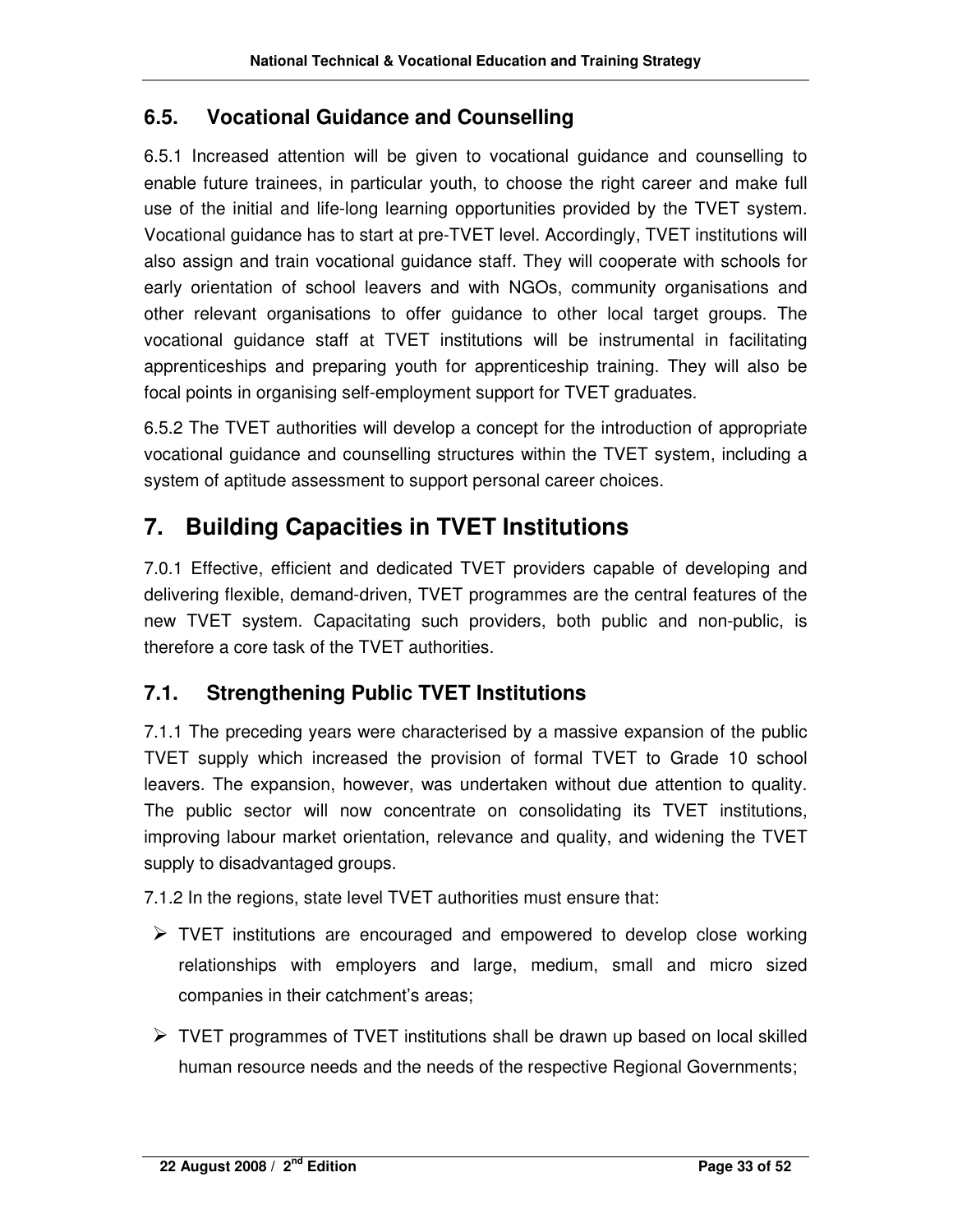- $\triangleright$  Prioritization of public investment is based on established needs in the labour market;
- $\triangleright$  Relevant non-formal TVET programmes will be developed as a priority, in particular with the aim of increasing TVET offers for target groups in rural areas and to provide skills upgrading for workers in the micro and small business sector;
- $\triangleright$  Attention is given to all TVET institutions, especially to those which are capable to accumulate and transfer technology
- $\triangleright$  Facilities are improved to ensure that TVET provision meets the National Occupational Standards;
- $\triangleright$  Training, teaching and learning materials are sufficiently available;
- $\triangleright$  Emphasis is given to the development and proper management of human resources within the TVET sector, which applies to both TVET trainers/instructors and TVET institution management;
- $\triangleright$  Access to public TVET institutions is non-discriminatory and that facilities in public institutions will receive assistance in opening up TVET for trainees with special needs;
- $\triangleright$  Equal access for female trainees is ensured;
- $\triangleright$  TVET institutions contribute fully to HIV/AIDS prevention in their local environs.

7.1.3 Public TVET provision will have to strike a balance between quality and sustainability of the existing TVET on the one hand and the desire to widen TVET supply in order to increase access at the local level on the other hand.

7.1.4 All public investment in TVET institutions and relevant programmes will be integrated into comprehensive TVET planning at state and local levels considering both public and non-public TVET providers, so that public TVET provision will not overlap with non-public TVET initiatives.

### **7.2. Strengthening Private TVET Institutions**

7.2.1 As identified above, a partnership between public and non-public actors based on trust, cooperation and mutual recognition is a pre-requisite for the sustainable development of TVET. Among the core responsibilities of state TVET authorities,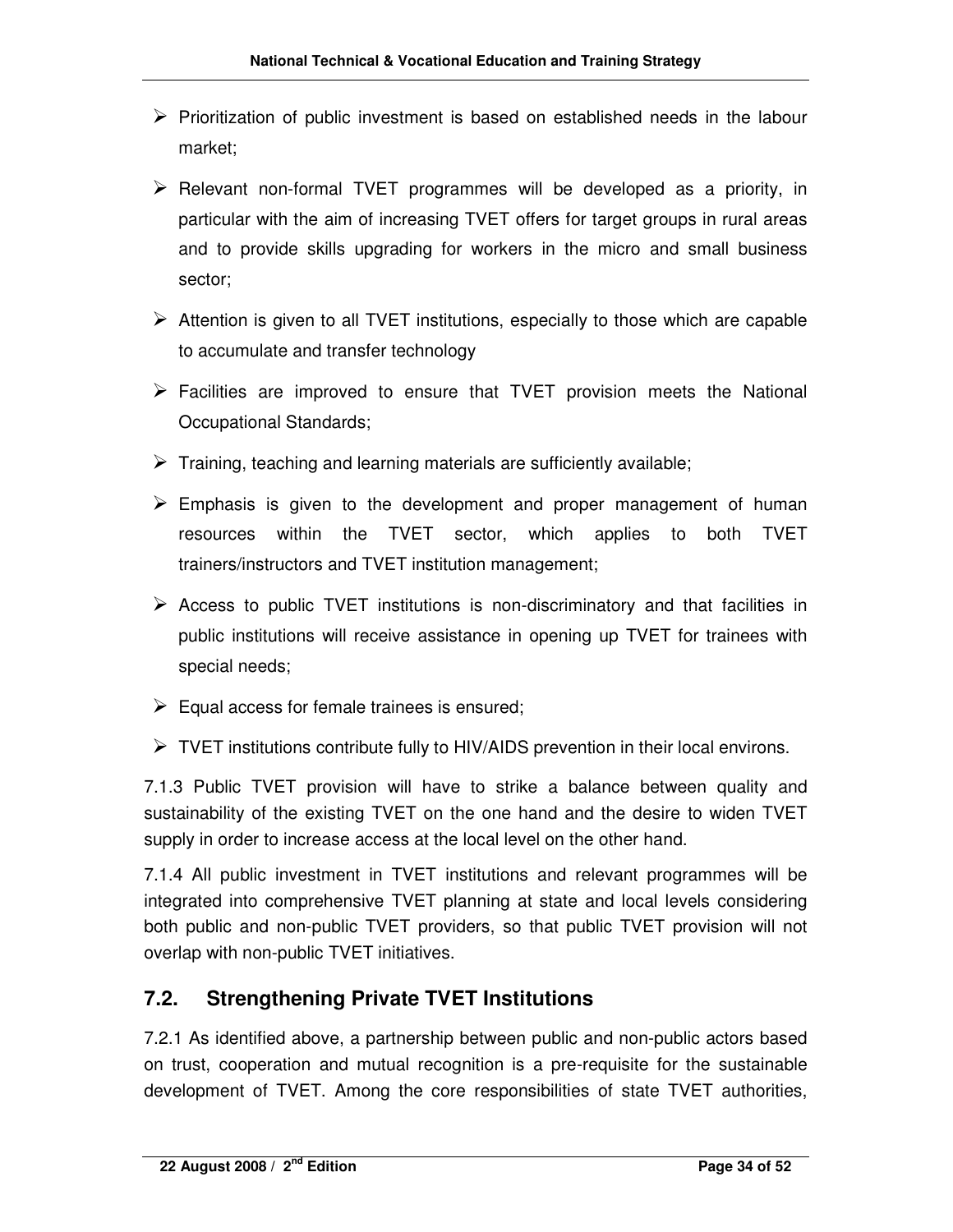therefore, is to promote and strengthen investment in non-public TVET provision in their regions.

7.2.2 State TVET authorities, which may delegate some of the responsibilities to lower level TVET authorities, will strengthen non-public investment in TVET through all suitable means, in particular through:

- $\triangleright$  Implementing accreditation of non-public TVET institutions in a predictable and timely manner following the relevant rules and regulations;
- $\triangleright$  Facilitating access to appropriate land and buildings;
- $\triangleright$  Maintaining continuous consultation processes with representatives of nonpublic TVET providers in order to identify region specific development schemes for non-public training provision;
- $\triangleright$  Harmonising the planning of public TVET provision with the non-public TVET sector in order to avoid duplication of supply and overlapping effects;
- $\triangleright$  Making labour market information, occupational standards, TVET specific regulations and other relevant information and research outputs available to the non-public TVET sector;
- $\triangleright$  Ensuring that capacity building initiatives for state TVET institutions (e.g. further training of teachers; management courses for TVET institutions' management and management boards, etc.) are available to both public and non-public TVET institutions;
- $\triangleright$  Ensuring that non-public providers have access to curriculum guides and training and teaching materials;
- $\triangleright$  Promoting the responsible and efficient use of scarce resources of TVET institutions.

7.2.3 Furthermore, the implementing agencies in the sector shall identify and execute means and ways of providing financial incentives for non governmental and private TVET providers.

#### **7.3. Curriculum Development and Preparation of Training, Teaching and Learning Materials**

7.3.1 With the introduction of occupational standards, new outcome based curricula need accordingly be developed by the respective regions. Each TVET provider may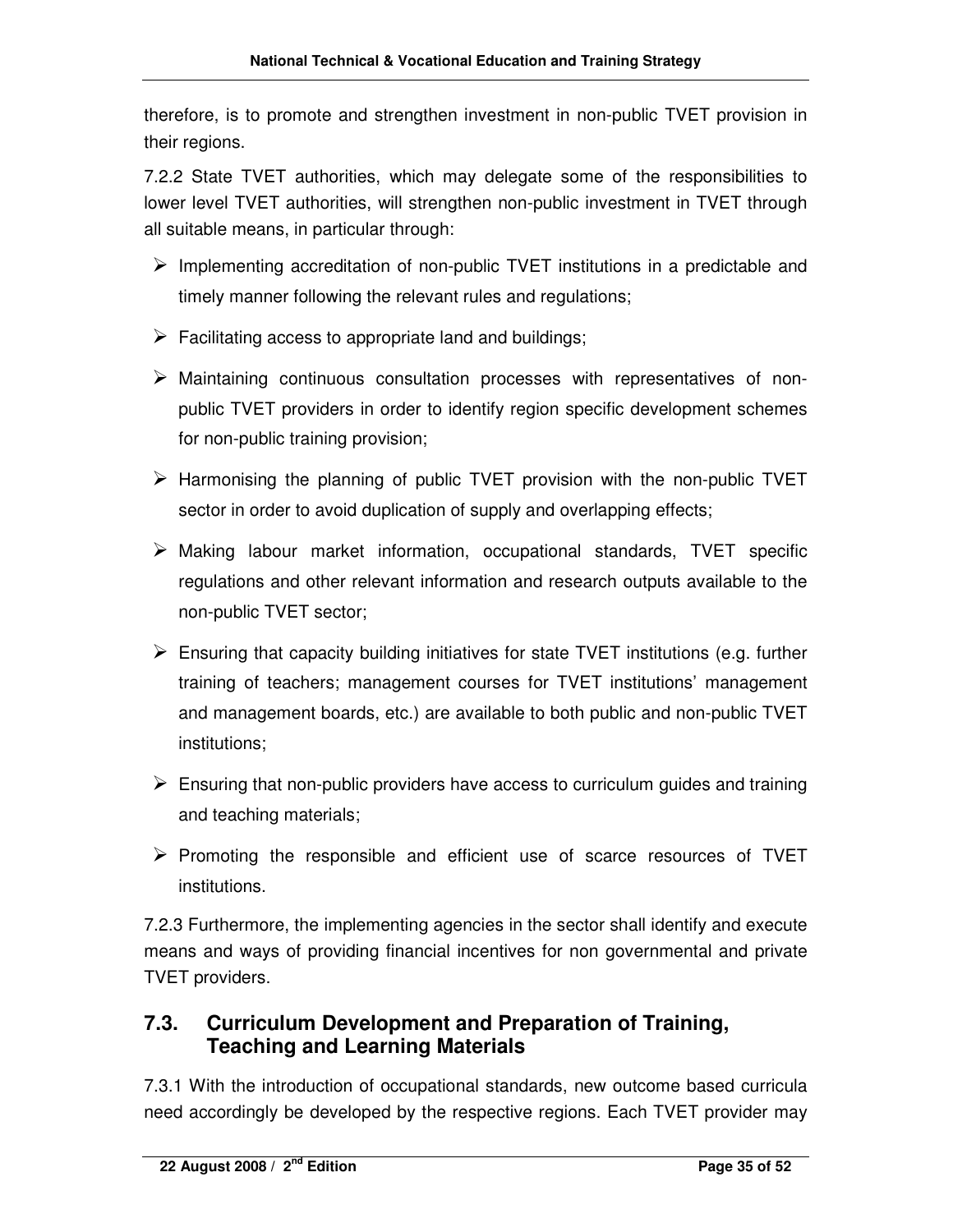and should develop its own curricula based on the specific needs of its target groups and in compliance with the respective occupational standard. Regional TVET authorities shall see to it and assist that the new curricula have been employed in both public and private TVET institutes operating in the region.

7.3.2 It is acknowledged, however, that many of the existing TVET providers are not yet in a position to develop high quality curricula and TVET programmes on their own. Substantial capacity building and support (provided by the TVET system) will be necessary to enable TVET providers to transform the occupational standards into appropriate modular and outcome-based curricula. The same applies to the development of new training, teaching and learning materials. To capacitate TVET providers and to ensure that TVET programmes, curricula as well as training, teaching and learning materials are of high standards, respective manuals will be provided and the development of model curricula and of related teaching, training and learning materials be supported. Support will be made accessible to all TVET providers in Ethiopia.

## **8. Accreditation of TVET Institutions**

8.0.1 The system of accreditation of TVET institutions will be reorganized in order to establish a supportive and encouraging accreditation structure geared towards maintaining quality TVET institutions.

8.0.2 Accreditation serves two purposes. These are:

- $\triangleright$  To set quality benchmarks for TVET institutions, to identify and offer support to institutions so that they meet the required quality standards and to assess the level of achievement;
- $\triangleright$  To attain transparent working systems in the TVET market, thereby protecting trainees from low quality TVET provision.

8.0.3 Currently, accreditation is based on quality indicators defining physical and human resource assets (such as availability of classrooms, workshops, number and qualification of teachers, etc) derived from national curricula. Reflecting the new curricular flexibility in the TVET system, these quality indicators will be redefined. The new indicators for accreditation will focus on internal quality management processes in the TVET institutions, such as capacities for labour market analysis and curriculum development, personnel management and human resource development strategies and financial management. Considering good practices in other countries, the development of a graded accreditation system comprising different levels of accreditation representing different quality management achievement levels is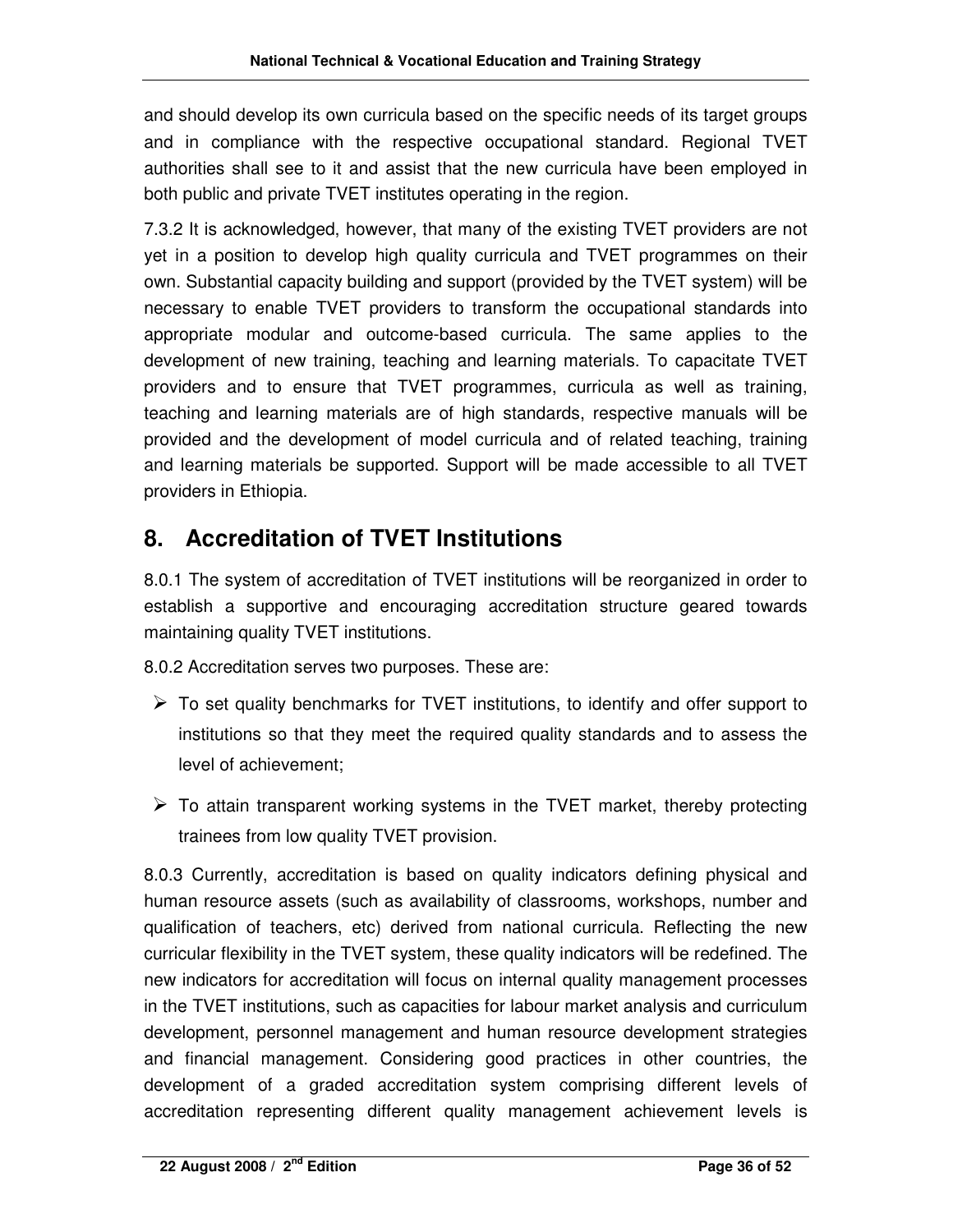envisaged, i.e. different capabilities of TVET institutions to responsibly develop and implement TVET programmes in accordance with the defined national occupational standards.

8.0.4 Accreditation will be awarded to public and private institutions. These TVET institutions will be given access to support services offered by the TVET authorities. Accreditation, in this sense, will allow TVET institutions to realistically assess their own capabilities (and weaknesses), to develop targets for quality improvement and to access development support provided within the TVET system. Accreditation at a certain level can therefore be viewed as a 'stamp of quality' helping TVET institutions to market themselves.

8.0.5 Accreditation will be compulsory for TVET institutions to ensure that trainees receive acceptable quality of training. In the long run, however, quality of training will be regulated mainly through occupational assessment.

8.0.6 Accreditation will be implemented by the TVET authorities, which may delegate this function to lower level TVET authorities when such authorities have developed the necessary capacities. Accreditation by TVET authorities will be based on National Accreditation rules and procedures. Accreditation Boards will be established at the relevant levels with responsibilities for assessing and grading TVET institutions and awarding accreditation at a certain level. Accreditation Boards will be established by the TVET councils and will be comprised of technical experts from the TVET administration (TVET executive bodies), representatives from TVET institutions and other stakeholders, e.g. chambers.

8.0.7 The Federal TVET Agency will develop accreditation rules and procedures in accordance with the principles outlined above and drawing on experiences of other countries. They will do so with the involvement of public and private providers represented by their respective associations and other stakeholders.

8.0.8 The Federal TVET Agency, in cooperation with the state TVET authorities, will set up a register of accredited TVET institutions as part of its management information system (MIS) and will publish an annual list of accredited TVET institutions.

## **9. Human Resource Development for TVET Staff**

### **9.1. Initial and Further Training of TVET Teachers and Instructors**

9.1.1 Highly competent, qualified, motivated, flexible and creative TVET teachers and instructors are the backbone of any TVET system, capable of adjusting to changing technological environments and creating conducive learning environments for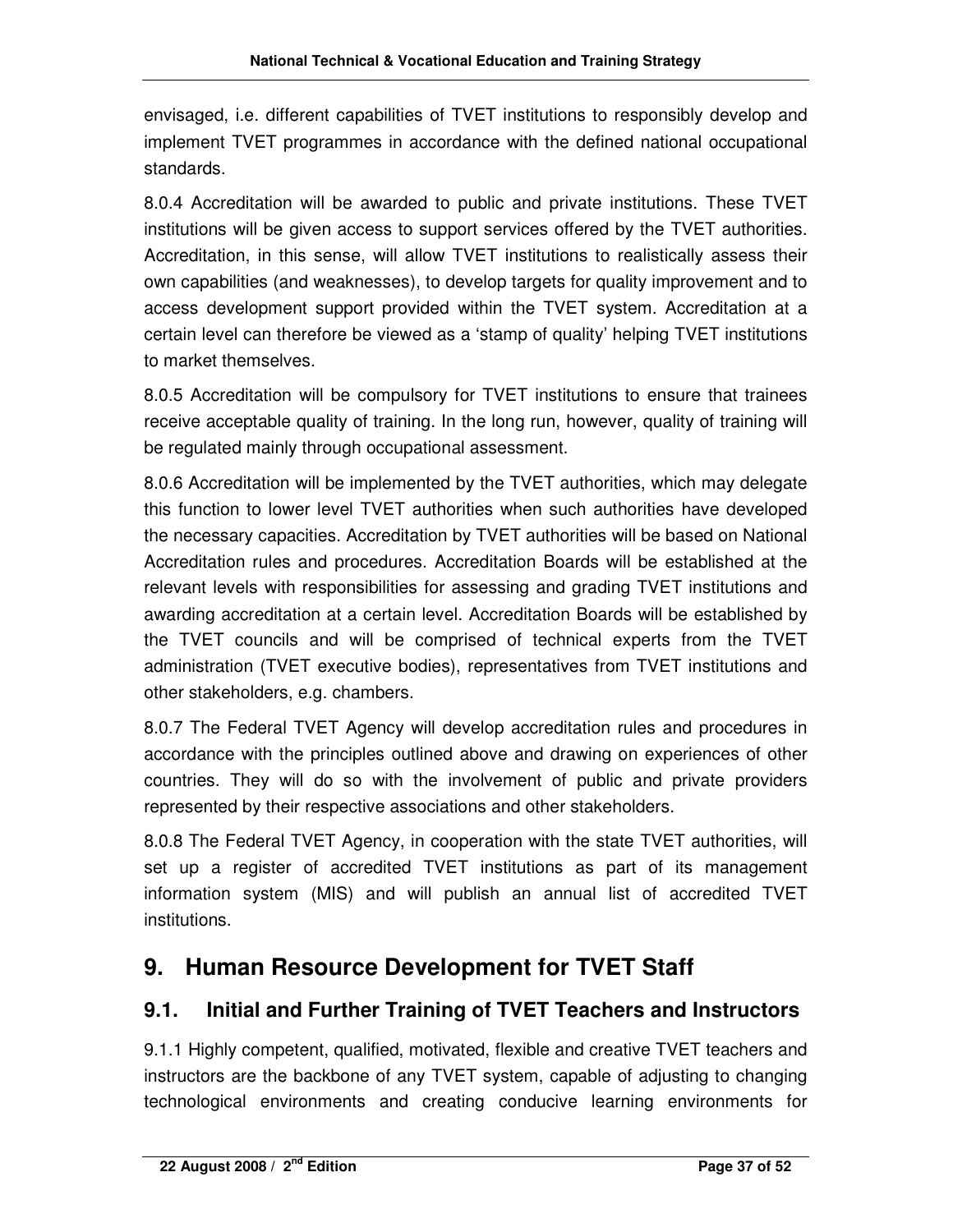different target groups. To this end, the Government of Ethiopia is in the process of fundamentally overhauling the system and provision of TVET teacher/instructor trainings. The aim of this process is to create a corps of TVET teachers/instructors capable of preparing trainees to successfully pass occupational assessment. Systematic training, education and further training will be provided for teachers and instructors in the TVET system at all levels in the formal programmes.

9.1.2 To increase the supply with relevant training and further training, TVET teacher training at higher education institutions is currently being strengthened and new programmes are being developed. Furthermore, new TVET teacher/instructor training faculties or departments will be established at the respective Ethiopian universities.

9.1.3 The previous qualification structure for TVET teachers will be revised and a new Bachelor qualification will be introduced. The new qualifications will be based on the professional standards of the engineering and other revised degree programmes and combined with pedagogical, methodological and didactical modules. The new Bachelor programmes will emphasise strengthening practical competences and the appreciation of practical work among TVET teachers/instructors. Frequent internships in industry during the training will be introduced. The modularization of curricula will allow for flexible entry and exit into TVET teacher/instructor trainings.

9.1.4 Access to the TVET teaching/training profession will be open to those from various educational and professional backgrounds. Generally, people with technical competences and work experience will become the preferred target group of TVET teachers'/instructors' training. Tailor-made preparatory and bridging courses will be offered by Higher Education Institutions to allow different target groups to meet the entry requirements for degree level TVET teacher/instructor training, notably:

- $\triangleright$  Graduates from the TVET system, preferably after some years of practical work experience, and other skilled practitioners from the world of work will be encouraged to join the TVET teachers' and instructors' profession. Bridging courses for academic upgrading will be offered to ensure mobility with the higher education system. Possibilities of introducing a special academic standard allowing entrance into a range of technical higher education programmes will be explored;
- $\triangleright$  Graduates from TVET programmes and skilled practitioners from the world of work must sit and pass occupational assessment as a precondition to entering TVET teachers'/instructors' training.

9.1.5 Emphasis will be placed upon developing systematic further education and training schemes to continuously upgrade the competences of existing TVET teachers/instructors and to facilitate life-long learning and qualification. Further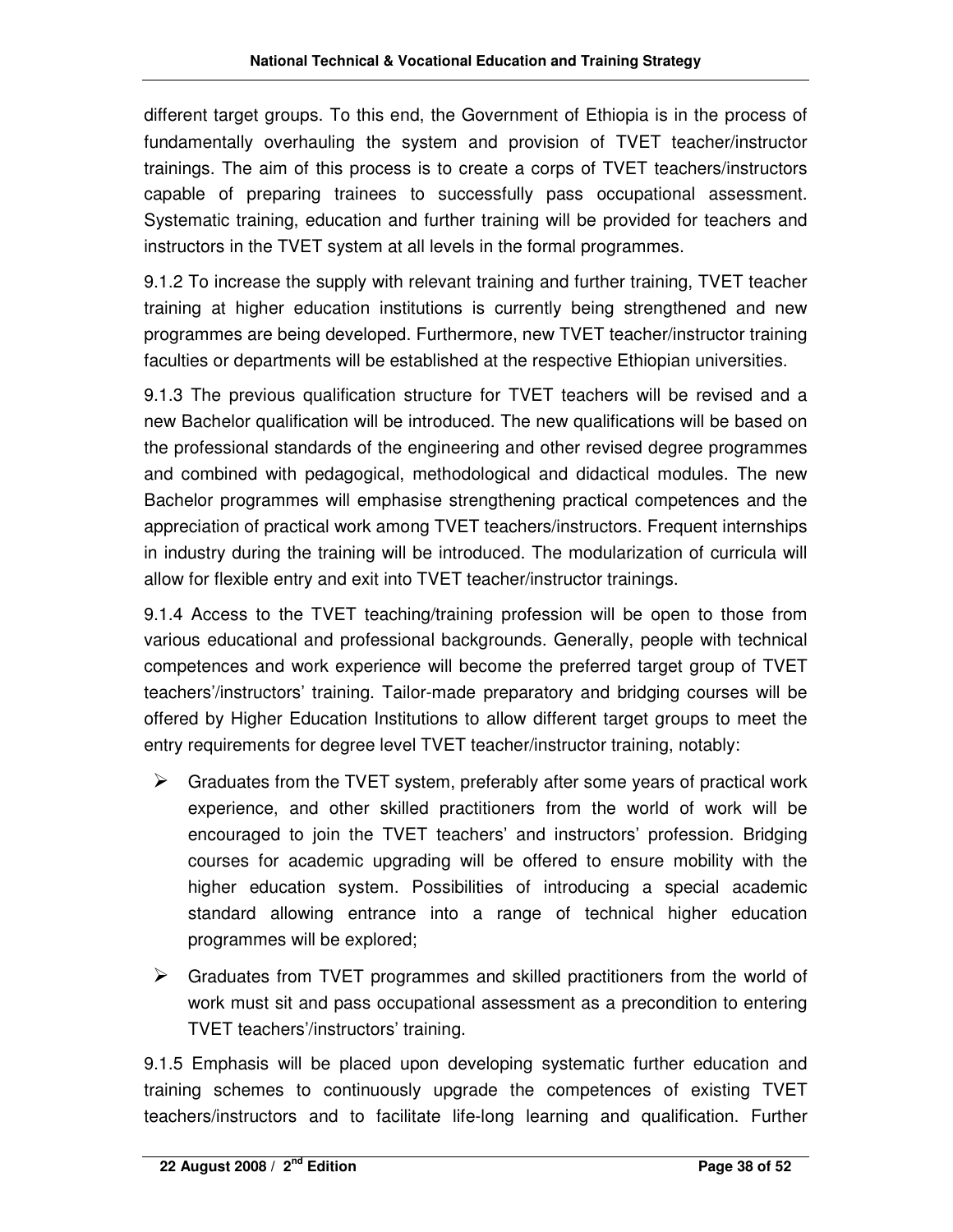training will address the entire range of necessary competences, including practical skills, occupational theory and technology, as well as pedagogical, didactical and methodological competences. Further training will generally be accessible to TVET teachers/instructors from both public and private TVET institutions.

9.1.6 Tailor-made further training (non-degree) will be made available to TVET instructors without formal qualifications, for example instructors in Community Skills Training Centres (CSTCs), supervisors and trainers in companies, crafts(wo)men and others involved in non-formal TVET provision.

9.1.7 In order to improve the quality of TVET teacher/instructor initial and further training, capacity building programmes for teaching and instructing staff at the TVET teacher/instructor training faculties and departments will be initiated immediately. This will include the establishment of TVET research capacities and programmes at the universities, in order to cross-fertilize teaching and research in TVET.

9.1.8 Responsibility for TVET teacher/instructor initial and further education and training at post-secondary level rests with the higher education sector in the Ministry of Education. Appropriate oversight mechanisms will be established to ensure a close coordination between the higher education and TVET agency in the planning and implementation of TVET teacher/instructor initial and further training. The state TVET authorities, however, are responsible for liaising with higher education institutions, companies, excelling TVET institutions and other appropriate organizations to facilitate necessary further training schemes for the different TVET teacher/instructor in their respective regions.

#### **9.2. Human Resource Development for TVET Management**

9.2.0.1 Apart from building the competence of TVET teachers/instructors, sufficient resources and efforts will be invested into human resource development activities among TVET administrative and management staff. This includes those stakeholders involved as council and board members at different levels in the governance of TVET too. Tailor-made training and/or awareness creation programmes will be drawn up.

9.2.0.2 Specific target groups for such human resource development include:

- Members of TVET councils at federal and state levels
- $\triangleright$  Administrative staff and TVET executive bodies at federal, state, zonal and woreda levels
- $\triangleright$  Facilitators of occupational standard setting and assessment item development
- $\triangleright$  Assessors in the occupational assessment system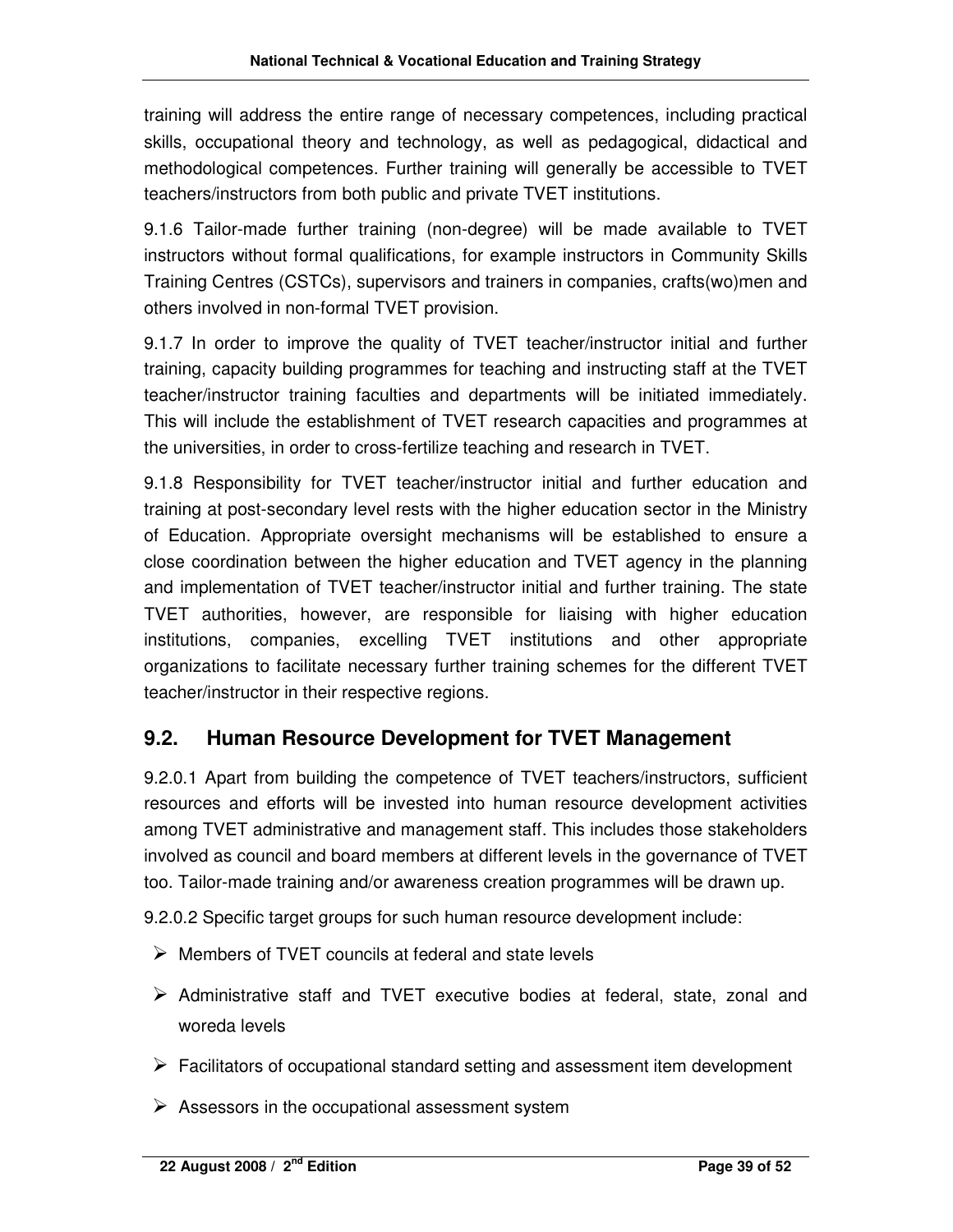- $\triangleright$  Heads of TVET institutions
- $\triangleright$  Members of TVET institution Management Boards

#### **9.3. Creating Conducive Work Environment for TVET Staff**

9.3.0.1 For a long time it has been difficult to attract high caliber and motivated professionals to work in the TVET sector, inter alia because the sector had a low reputation and work conditions were unattractive. Therefore, a precondition for the successful implementation of the TVET reform as envisaged in this strategy is to create a conducive, motivating and attractive work environment for TVET professionals. To this end, the TVET system will undertake all efforts to revise salary packages and other fringe benefits offered to TVET staff.

9.3.0.2 Once TVET institutions are being granted financial autonomy in the course of decentralization, TVET institutions will be free to award salary supplements and bonuses to well-performing staff in line with transparent criteria.

9.3.0.3 Appropriate motivational incentives will be awarded to those stakeholders who serve voluntarily in TVET bodies. This applies in particular to TVET Council members at the different levels, members of TVET institutions' Management Boards and members of standard setting panels and assessment groups.

## **10. Financing of TVET**

10.0.1 To sustainably increase the quality of TVET and to upgrade the intake capacity of the sector, new funding mechanisms for TVET will be developed. In the future, the resource constraints of the TVET system will be addressed by a combination of cost saving mechanisms without compromising quality, generation of external resources into the TVET system and diversification of funding sources for TVET programmes.

10.0.2 A major mechanism to sustainably generate additional resources is to stimulate private investment in TVET. In line with the principles already outlined in other sections of this strategy, the TVET system will encourage private investment in TVET institutions and enhanced involvement of companies in TVET. This will include drawing up financial incentives for private investment in TVET.

10.0,3 Another mechanism to improve the resource base is cost-saving through increased efficiency in the delivery of training. Studies have shown a substantial potential for increasing efficiency in TVET institutions by modernizing management structures and procedures, granting more financial autonomy to the institutions, and increasing capacity utilization in TVET institutions, for example through flexible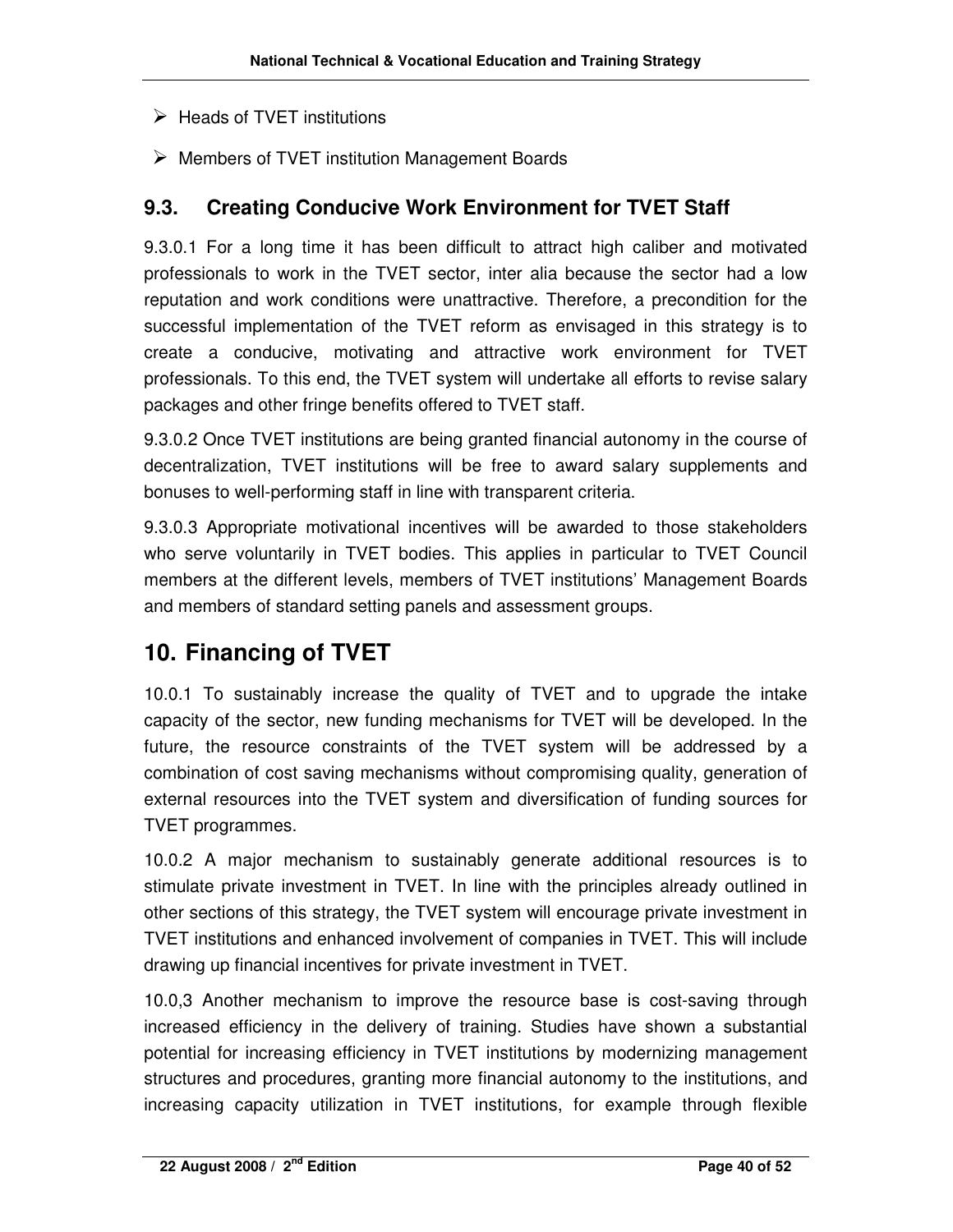recruitment rules. With regard to public institutions, mechanisms of performancebased allocation of resources and stimulation of performance-based management systems will be explored.

10.0,4 Furthermore, the TVET system will encourage and strengthen alternative, more cost-effective modes of TVET delivery, which will raise quality and signal a break from the current practice of TVET institution-based training. Comparative studies in other countries have shown that TVET programmes in which substantial parts of the practical training are delivered in real work environments tend to be less costly. Therefore, the further development of cooperative TVET schemes, notably apprenticeship programmes, will gradually help to decrease unit costs in TVET. Incentives will be offered to those companies providing in-company or cooperative TVET.

10.0.5 In addition to these, which are related to the open and flexible nature of the TVET delivery system, the TVET system will need to diversify its financing sources and mechanisms. The system will need to generate sufficient resources for public TVET provision and for the intended reinforcement of its governance and management structures, as well as to develop necessary support services. This diversification will be approached in a way that government budgetary allocations and funds provided by foreign donors are gradually supplemented by contributions from direct beneficiaries of TVET without putting too much burden.

10.0.6 Incentives will be developed to encourage employers to contribute to the cost of TVET through scholarships, donation of equipment, and other means.

10.0.7 Strengthening the income-generating capacities of TVET institutions is another way to complement resources required in the TVET system. Existing incomegenerating activities (e.g. the sale of products produced by students, commercial activities or renting out of facilities) can still be increased by improving management and marketing skills of TVET institution and by easing regulations regarding the use of generated funds. Furthermore, the TVET authorities may devise budgetary procedures and/or incentive schemes to encourage institutions to increase their income generating effort. It must be noted that internal revenue generation shall be the main source of finance for TVET institutes and to transfer their technological development to consumers with continuity.

10.0.8 Management Boards of TVET institutions will have to supervise, support and monitor income generating activities. This applies to the nature and implementation of activities, as well as to the use of funds. As a general rule, income generating activities should not distract TVET institutions from their core business of TVET.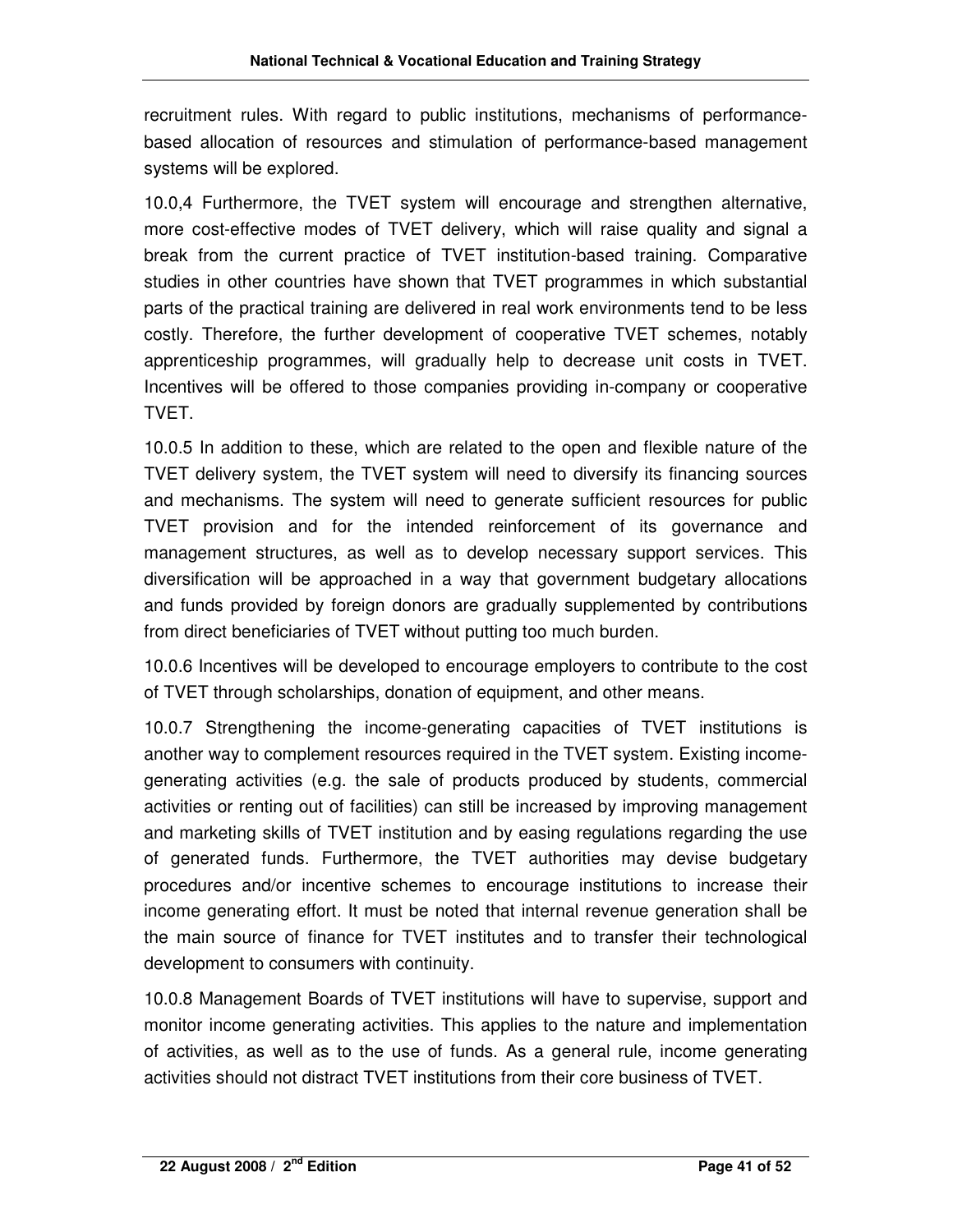10.0.9 The TVET authorities will undertake all necessary steps to further develop and realize different financing mechanisms.

## **11. TVET Research, Monitoring and Evaluation**

#### **11.1. Building Research Capacities**

11.1.1 TVET development is currently hampered by a serious lack of relevant data and information about issues such as costs of TVET, labour market developments, availability and impact of existing TVET delivery schemes especially outside of the public TVET delivery system, perceptions of stakeholders, etc. Such information, however, is necessary to inform planning, monitoring and innovation in the TVET system. At the moment, TVET related research is provided mostly by international experts due to the fact that relevant capacities within Ethiopia are rather underdeveloped. In order to become self-reliant in the long run, high quality domestic TVET research capacities need to be built in Ethiopia.

11.1.2 Research capacities will be built at the TVET authorities at federal and state levels to identify research needs, to manage research activities and to utilize research outputs and feed them back into TVET planning processes. Therefore, a research unit will be established in the federal and in the state TVET executive bodies in close coordination with other research initiatives in the Ministry of Capacity Building. The mandate of the research units includes:

- $\triangleright$  Identifying, compiling and managing available information on TVET in their areas of responsibility;
- $\triangleright$  Making information available to interested stakeholders, i.e. through publishing research results;
- $\triangleright$  Ensuring that information is appropriately taken into consideration in all planning and monitoring processes;
- $\triangleright$  Identifying research needs;
- $\triangleright$  Commissioning research projects to research institutions and supervising such research.

11.1.3 These research units will also become the anchor points of labour market monitoring for TVET and the TVET Management Information System to be established.

11.1.4 The TVET authorities will also take initiatives to strengthen other TVET research capacities in Ethiopia, notably at those universities which are engaged in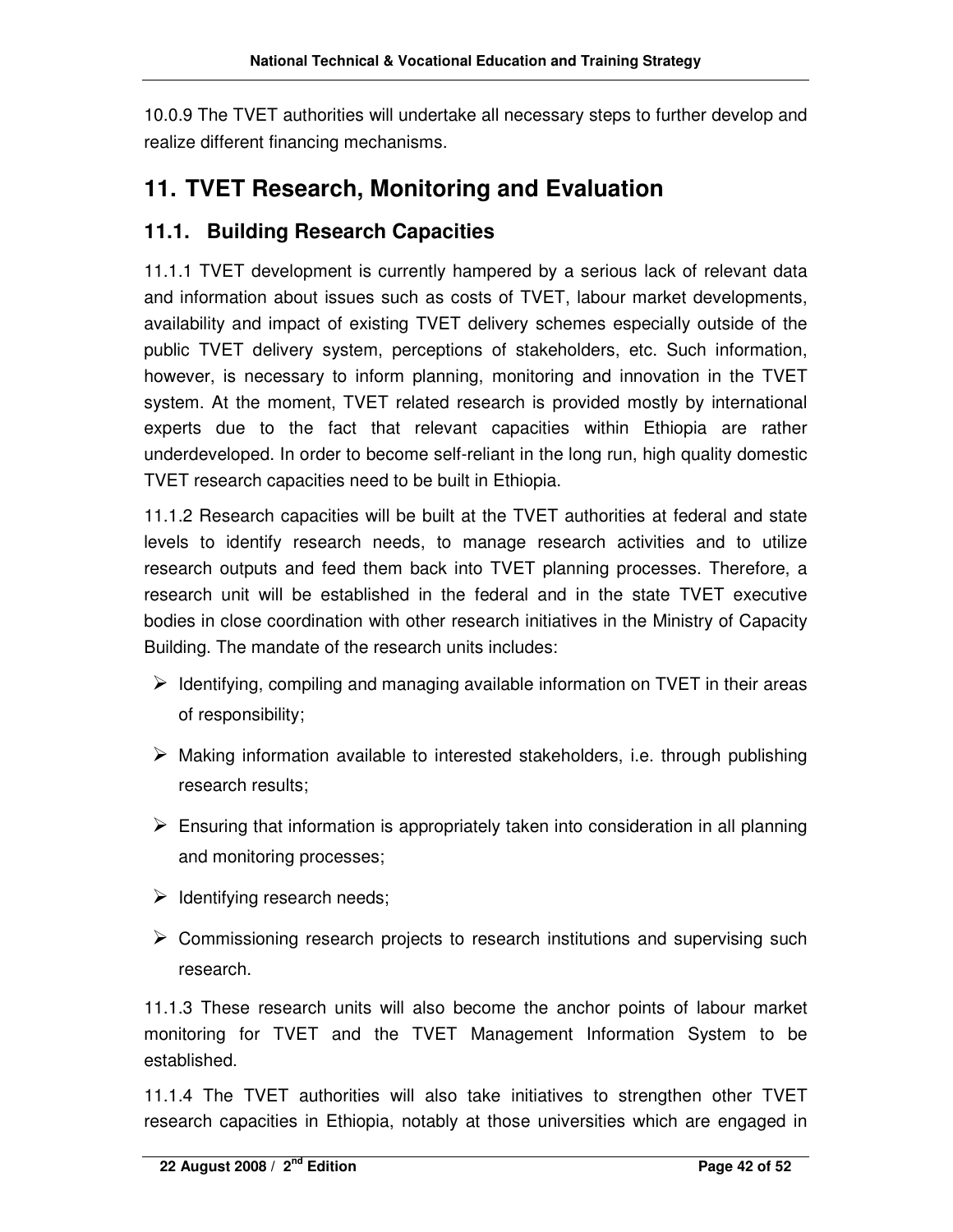TVET teacher and instructor training and in Centres of Competence. Measures may comprise:

- $\triangleright$  Liaising with the higher education sector and the concerned universities, colleges and centres about support to relevant human capacity building;
- $\triangleright$  Providing funding for research projects and commissioning research contracts to Ethiopian universities and other research institutions;
- $\triangleright$  Ensuring that all TVET research conducted by international experts will be used for research capacity building within Ethiopia by anchoring such research projects to relevant Ethiopian institutions and assigning Ethiopian counterparts to international experts;
- $\triangleright$  Identifying research needs and priorities and developing a medium-term research plan to guide Ethiopian research institutions.

### **11.2. Labour Market Monitoring and -Forecasting**

11.2.1 The analysis of labour market information is a pre-requisite for re-orienting TVET to focus on labour market demand. Labour market information comprises information on the supply side of the labour market – i.e. demographic developments, number of school leavers at different levels, number of unemployed by region and qualification profile, etc. – and information from which the present and future demand for skills and occupational qualifications in the labour market can be derived  $-$  i.e. skill gaps, employment trends by sectors and occupations, emerging markets, new investments, economic opportunities in rural areas, etc.

11.2.2 Substantial relevant labour market information and forecasting is already available in particular through the Ministry of Labour and Social Affairs, the National Statistics Agency, ReMSEDAs and others. Such labour market assessments will not be replicated within the TVET system. However, available information needs to be analysed for TVET purposes with a view to extract all information necessary for planning and monitoring in the TVET system.

11.2.3 Analysing the labour market for TVET purposes must be a continuous process in order to trace changes in the market and subsequently changes in the skills and qualification requirements at a stage early enough to allow the TVET system to react to it, i.e. to change training plans and curricula, to review occupational standards and to develop new standards, and to build appropriate teaching capacities.

11.2.4 The research units in the federal and state TVET agencies are therefore expected to jointly develop a pragmatic and easy to implement concept of continuous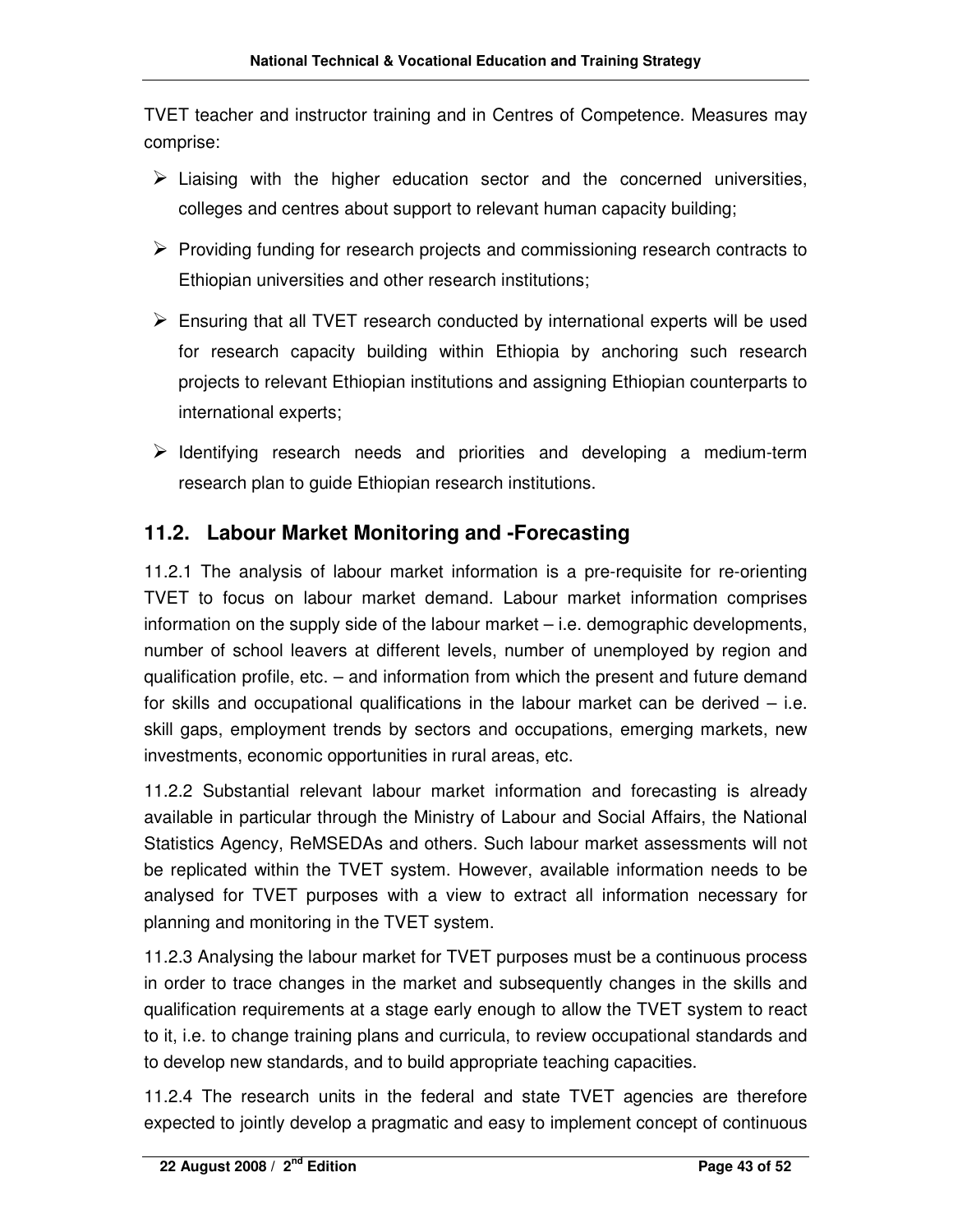labour market monitoring for TVET purposes. This will be based upon networking with stakeholders and owners of labour market information and use the rich information base provided by tracer studies and works with low-cost tools for capturing signals for labour market trends.

#### **11.3. Management Information System**

11.3.1 TVET planning also requires a solid overview of available resources such as TVET institutions and their facilities, TVET programmes delivered, technical teachers/instructors, other staff employed in the TVET system, and others and outputs such as number of trainees enrolled with the different TVET providers, TVET graduates, number of people taking and passing occupational assessment and others. Furthermore, existing occupational standards, assessment items and assessment results need to be stored in data bases. Initiatives towards generating and organising important TVET management information are currently ongoing. A consolidation of these initiatives with the aim of developing a comprehensive TVET Management Information System (TMIS) is considered a matter of priority.

11.3.2 TMIS will use and combine information derived from different levels of the TVET management system. All users of and contributors to the TMIS will be trained to implement and use the new system.

### **11.4. Monitoring and Evaluation of TVET**

11.4.1 To monitor the progress of the TVET reform envisaged in this strategy and to identify bottlenecks at an early stage, the TVET executive bodies, together with their stakeholders, will set up a monitoring system that will:

- $\triangleright$  Translate the objectives of this strategy into indicators and identify means of verification for the indicators
- $\triangleright$  Ensure that indicators are aligned with other national development indicators, notably indicators defined in PASDEP
- $\triangleright$  Make sure that relevant information to verify progress is generated through the TMIS
- $\triangleright$  Commission base-line studies if necessary and oversee subsequent data updating.

11.4.2 The TVET executive bodies are requested to compile monitoring results in a TVET Progress Report to be submitted and published annually.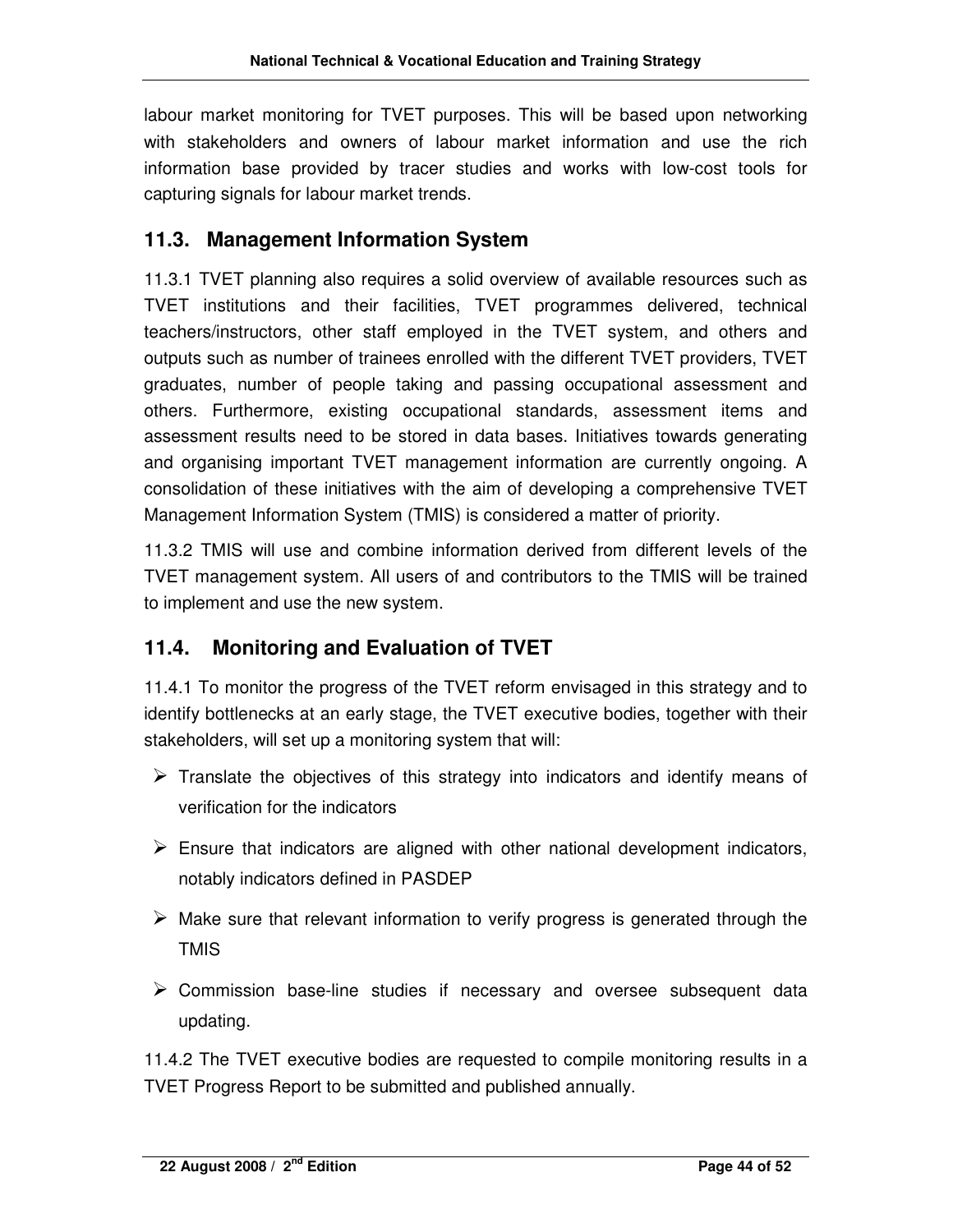## **12. Governance and Management of the TVET System**

12.0.1 The TVET reform envisaged here is ambitious and will require competent and dedicated leadership and a strong management at different levels. The organizational set-up of the TVET system must ensure an effective and real influence of the various stakeholders to guarantee that the system is steered with competence and drawing on the wide range of TVET expertise. Furthermore, to appropriately respond to the changing education and training requirements of the society, it needs to provide for substantial operational flexibility that allows for interaction with the different sectors, organizations and interest groups in the country.

12.0.2 The prevailing organizational set-up – where TVET is a sub-sector of education – put substantial limitations on stakeholders influence and multi-sector responsiveness. The TVET Council was an advisory body without meaningful functions. This situation negatively affected the motivation and preparedness of public and private stakeholders to commit the necessary time and resources into the further development of TVET. Additionally, it meant that the decision-makers in TVET were not pushed to continuously reconfirm their policies and activities in light of the different interests and needs of the citizen and economy. Experience in many developing and developed countries shows that, successful TVET systems are normally governed by stakeholder bodies which approve important decisions on policy directions and quality management and supervise their implementation. Other countries, notably in Africa, include other stakeholders from TVET and society, such as TVET providers or civil society organizations. It is important to note, however, that such stakeholder bodies only function effectively if their influence is strong and undisputed.

12.0.3 Another problematic feature of the previous situation was that TVET maintained privileged relations to the education sector, limiting its capacities to effectively interact with and incorporate the viewpoints of the other sectors it had to respond to. Education is one important stakeholder of TVET. However, the TVET system has to equally respond to capacity building needs emerging in sectors such as trade and industry, agriculture, health, labour and social affairs and others. It must also cooperate on equal terms with the business sector which is expected to play a major role in TVET, in particular in quality management (standard setting, assessment, etc) and TVET delivery. In order to promote all forms of TVET in the country equally including non-formal, informal, enterprise-based and cooperative programmes, and to respond to the ever and quickly changing requirements of the labour market, the TVET system should be organized in a way that adequately reflects multi-sector and multi-stakeholder responsiveness, and that provides for flexible interaction with a variety of public and private organizations.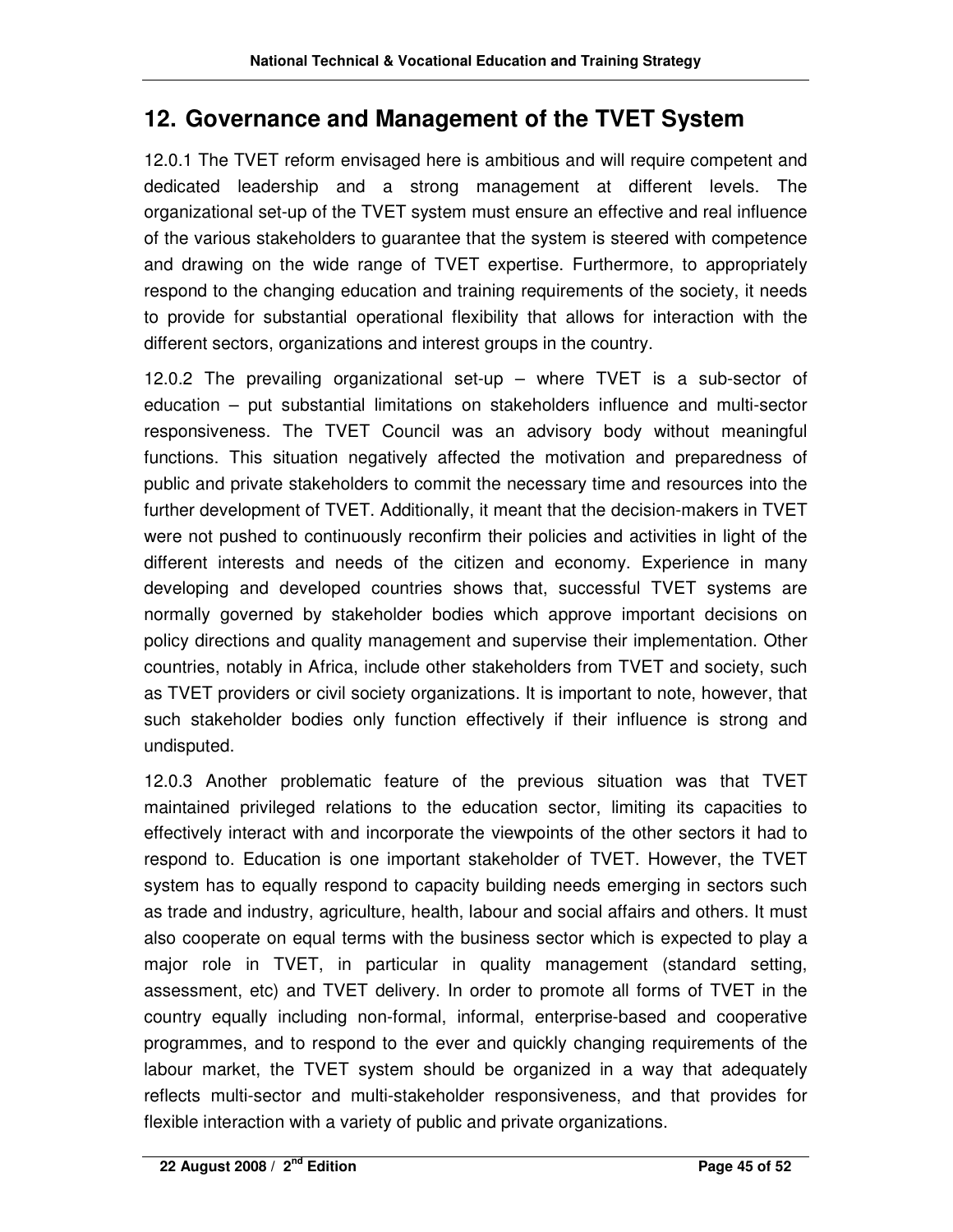12.0.4 In the light of the considerations outlined above, a new organizational structure of the TVET system will be established with autonomous TVET authorities at federal and state levels and governed by TVET councils.

12.0.5 The Federal TVET Agency will be set up as an autonomous organ with its own legal personality and reporting to an appropriate body. This will enable TVET to harmonize a comprehensive and integrated TVET system encompassing formal and non-formal TVET or informal learning. The Federal TVET Agency will be organized in the light of international experiences where autonomous organizations have been established to manage national TVET systems, for example, the Philippines, Jordan, South Korea, and Brazil, Tanzania, Mauritius, Botswana, Zambia and others.

12.0.6 The Federal TVET Agency is responsible for coordinating and steering all TVET nationwide and for driving the ongoing TVET development. Specific functions and responsibilities include:

- $\triangleright$  Formulate TVET policy papers and legislation;
- $\triangleright$  Develop rules and procedures for occupational standard setting and approve National Occupational Standards;
- $\triangleright$  Develop rules and procedures for occupational assessment, oversee its implementation, approve assessment items and instruments, and manage assessment item bank;
- $\triangleright$  Develop an Ethiopian TVET Qualifications Framework (ETQF) and liaise with the Ministry of Education about the development of an overarching National Qualifications Framework;
- $\triangleright$  Develop a TVET Certification system and follow up implementation of same;
- $\triangleright$  Develop an accreditation system for TVET institutions and oversee the implementation of same;
- $\triangleright$  Develop and oversee implementation of a quality management system for TVET;
- $\triangleright$  Devise a system of labour market monitoring for TVET purposes;
- $\triangleright$  Develop rules and quidelines for financing TVET;
- $\triangleright$  Facilitate a conducive and stimulating environment for the further development of private TVET provision;
- $\triangleright$  Devise strategies for capacity building of public and private TVET provision;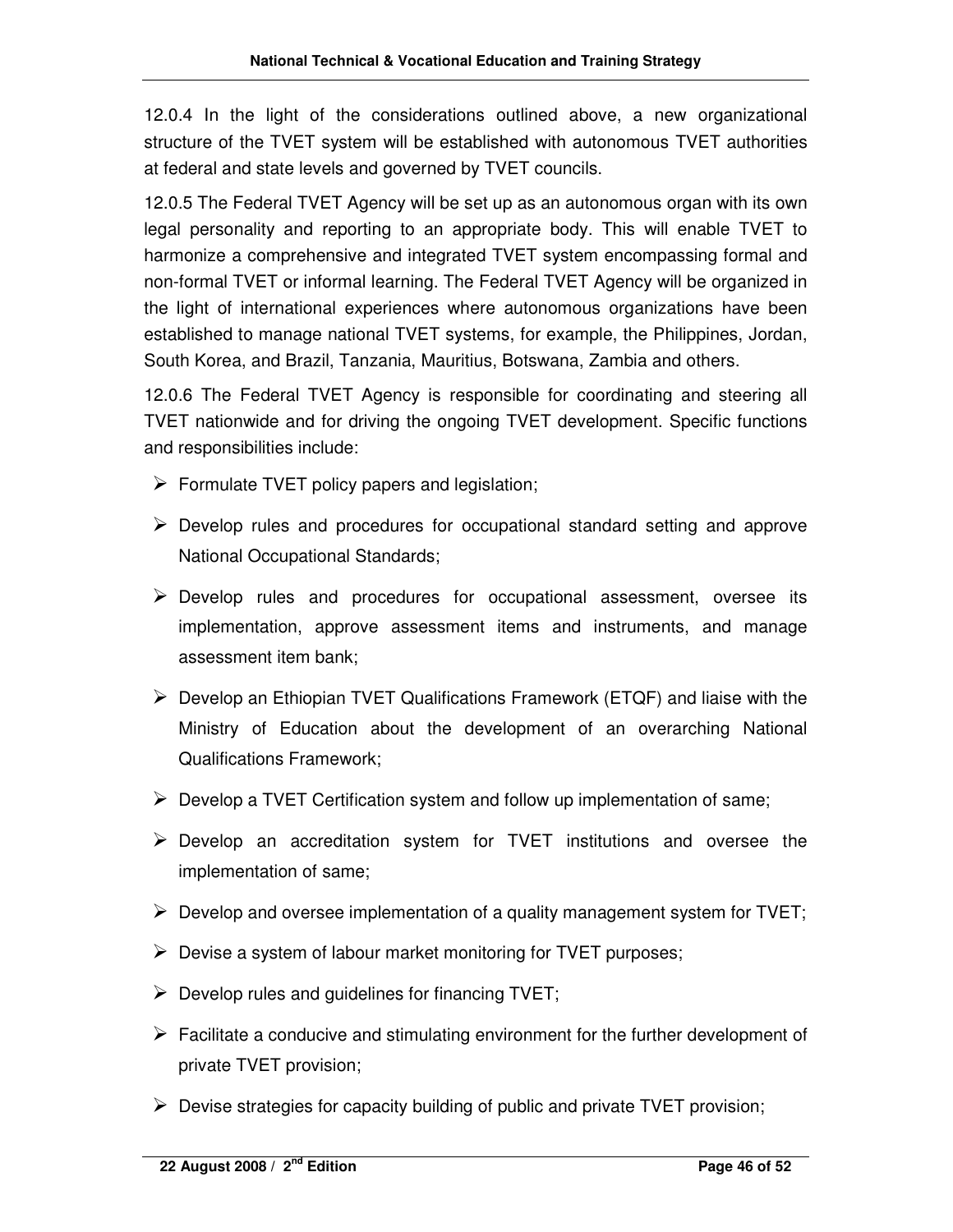- $\triangleright$  Conduct, commission and oversee all necessary research;
- $\triangleright$  Conduct monitoring and evaluation of the TVET reform;
- $\triangleright$  Oversee the implementation of technical teacher/instructor initial and further training and advise the Ministry of Education in all aspects related to the development and implementation of technical teachers' training and further training;
- $\triangleright$  Manage potential conflicts among the different stakeholders in the TVET system;
- $\triangleright$  Assist the state TVET executive bodies in the fulfilment of their duties;
- $\triangleright$  Conduct all other activities necessary to foster the further development of demand-oriented, relevant and accessible TVET.

NOTE: The Federal TVET Agency may delegate some of its responsibilities to the state TVET executive bodies.

12.0.7 The Federal TVET Council, which is the governing body of the Federal TVET Agency, needs to reflect the wide range of stakeholders, beneficiaries and social and economic interests in the country. It will, therefore, be comprised of all relevant public and non-public stakeholders, in particular representatives of public and private employers, the private business sector (chambers and private sector associations), public, NGO and private TVET providers, representatives of employees (trade unions), farmers, representatives of rural off-farm activities, women's representatives, representatives of the Civil Society and NGOs, and professional associations. The federal government will be represented in the Council by the following:

- $\triangleright$  Ministry of Education,
- $\triangleright$  Ministry of Capacity Building,
- $\triangleright$  Ministry of Labour and Social Affairs,
- $\triangleright$  Ministry of Agriculture and Rural Development,
- $\triangleright$  Ministry of Trade and Industry,
- $\triangleright$  Ministry of Health,
- $\triangleright$  Ministry of Youth and Sports,
- $\triangleright$  Ministry of Finance and Economic Development,
- Ministry of Works & Urban Development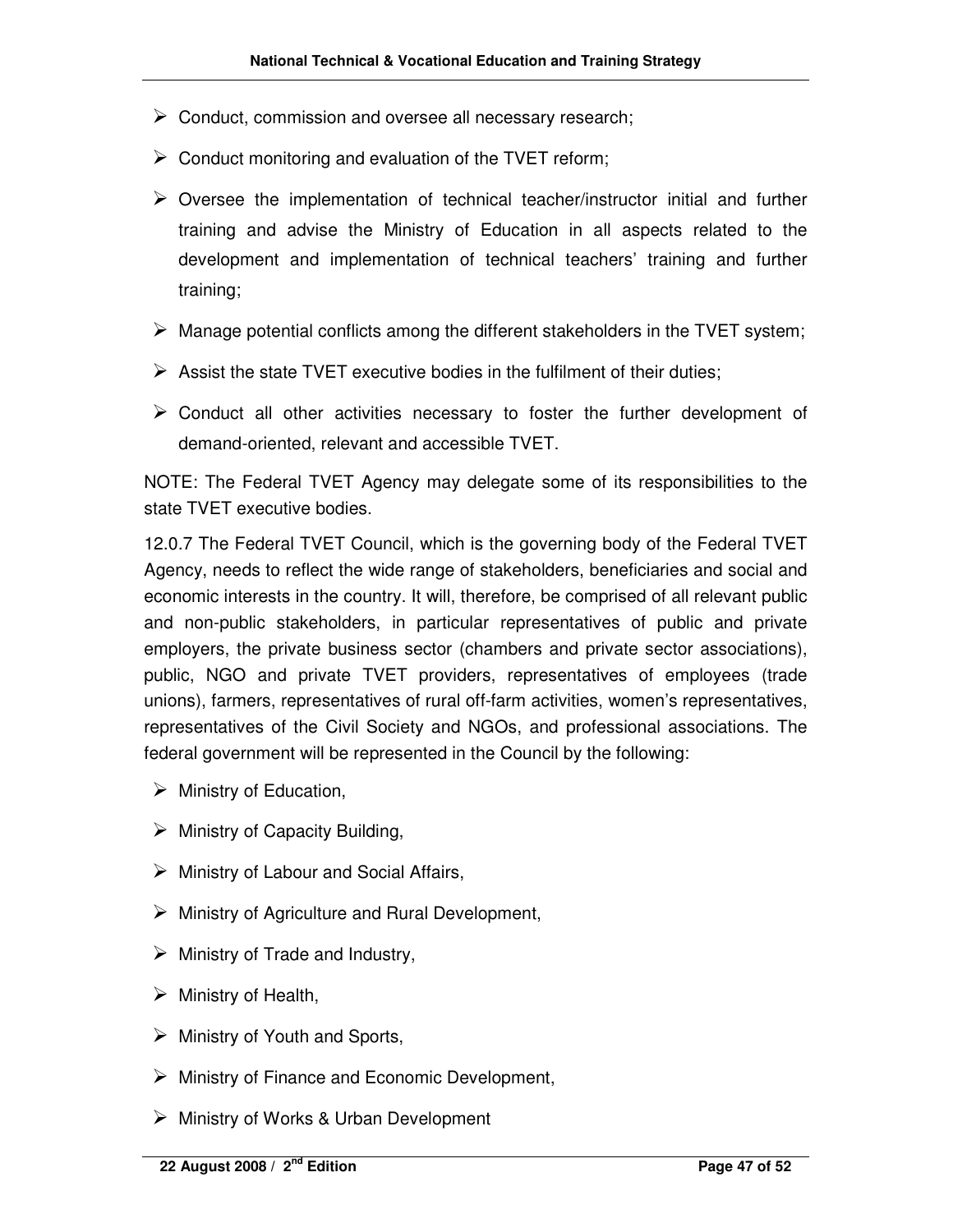- $\triangleright$  Ministry of Water Resources
- $\triangleright$  Ministry of Women Affairs.

Furthermore, the Federal TVET Council will include members representing state TVET executive bodies. Overall, the membership of the council will have a fair and proportional representation of both public and non-public organizations. The Chairperson and other members of the council will be appointed by the Council of **Ministers.** 

12.0.8 The Federal TVET Council may establish different committees as deemed necessary for the fulfilment of its functions. These committees may also include subject specialists who are not appointed members of the Federal TVET Council. The Council will be equipped with an office to facilitate its meetings and activities.

12.0.9 The Federal TVET Agency will be the implementing organ of the Federal TVET Council and will be accountable to an appropriate body. It is in charge of preparing and implementing the decisions and guidelines of the TVET Council and serve as its secretariat. It will be responsible for rendering all necessary support to regional TVET executive bodies and to TVET providers in line with the principles stipulated in this strategy.

#### **Federal TVET Executive Bodies**



12.0.10 At state level similar institutional set-ups, depending on the particular situation of the states, will be established or further developed in order to oversee and implement the state functions in the TVET system. Specifically, the state TVET executive bodies will:

 $\triangleright$  Formulate state TVET policy papers, legislation and prepare state TVET development plans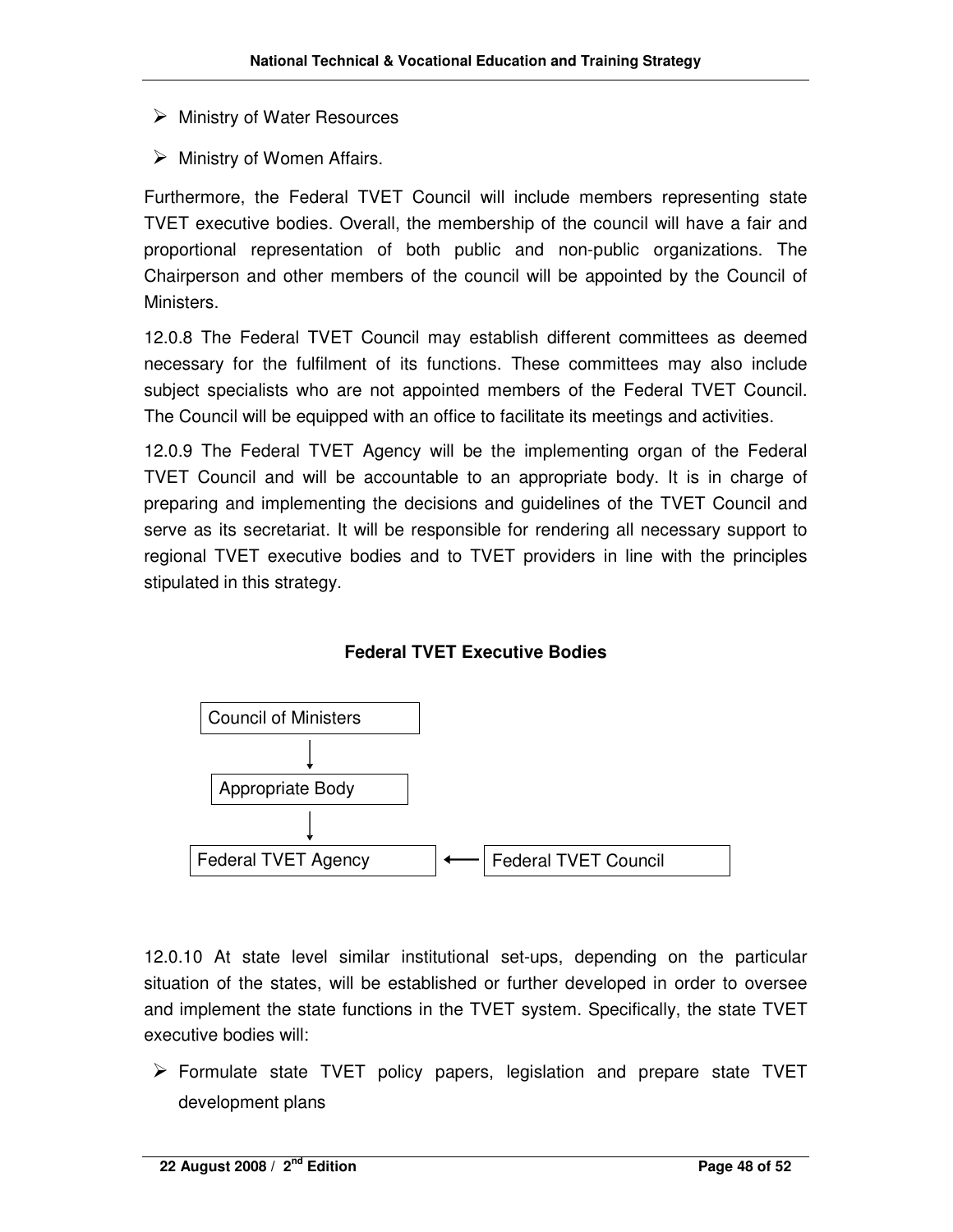- $\triangleright$  Ensure an appropriate coordination of the state TVET system with other state development sectors
- $\triangleright$  Organise quality management in the regions, including oversight of the implementation of occupational assessment and certification
- $\triangleright$  Accredit TVET providers in the region
- $\triangleright$  Conduct labour market monitoring at the state levels and ensure that its results are used for state TVET planning
- $\triangleright$  Develop state rules and quidelines for financing TVET
- $\triangleright$  Facilitate a conducive and stimulating environment to the further development of private TVET provision in the region
- $\triangleright$  Provide capacity building for TVET institutions
- $\triangleright$  Plan and oversee the public TVET provision in the region
- $\triangleright$  Develop state specific occupational standards
- $\triangleright$  Implement occupational assessment and certification on behalf of the Federal TVET Agency
- $\triangleright$  Develop appropriate strategies to involve employers into the state TVET system
- $\triangleright$  Conduct, commission and oversee necessary research
- $\triangleright$  Manage potential conflicts among the different stakeholders in the TVET system
- Define responsibilities of TVET authorities at zonal and woreda level, and support zonal and woreda TVET authorities
- $\triangleright$  Monitor the implementation of TVET at state level
- $\triangleright$  Conduct all other activities necessary to foster the further development of demand-oriented, relevant and accessible TVET in the region

12.0.11 The state TVET authorities should comprise of governing State TVET Council including all relevant TVET stakeholders in the region, and a state TVET executive body as the executive organ of the authority to be in charge of implementing day-to-day activities. Terms of References, functions, responsibilities and structure of the state TVET authorities will be defined by the state governments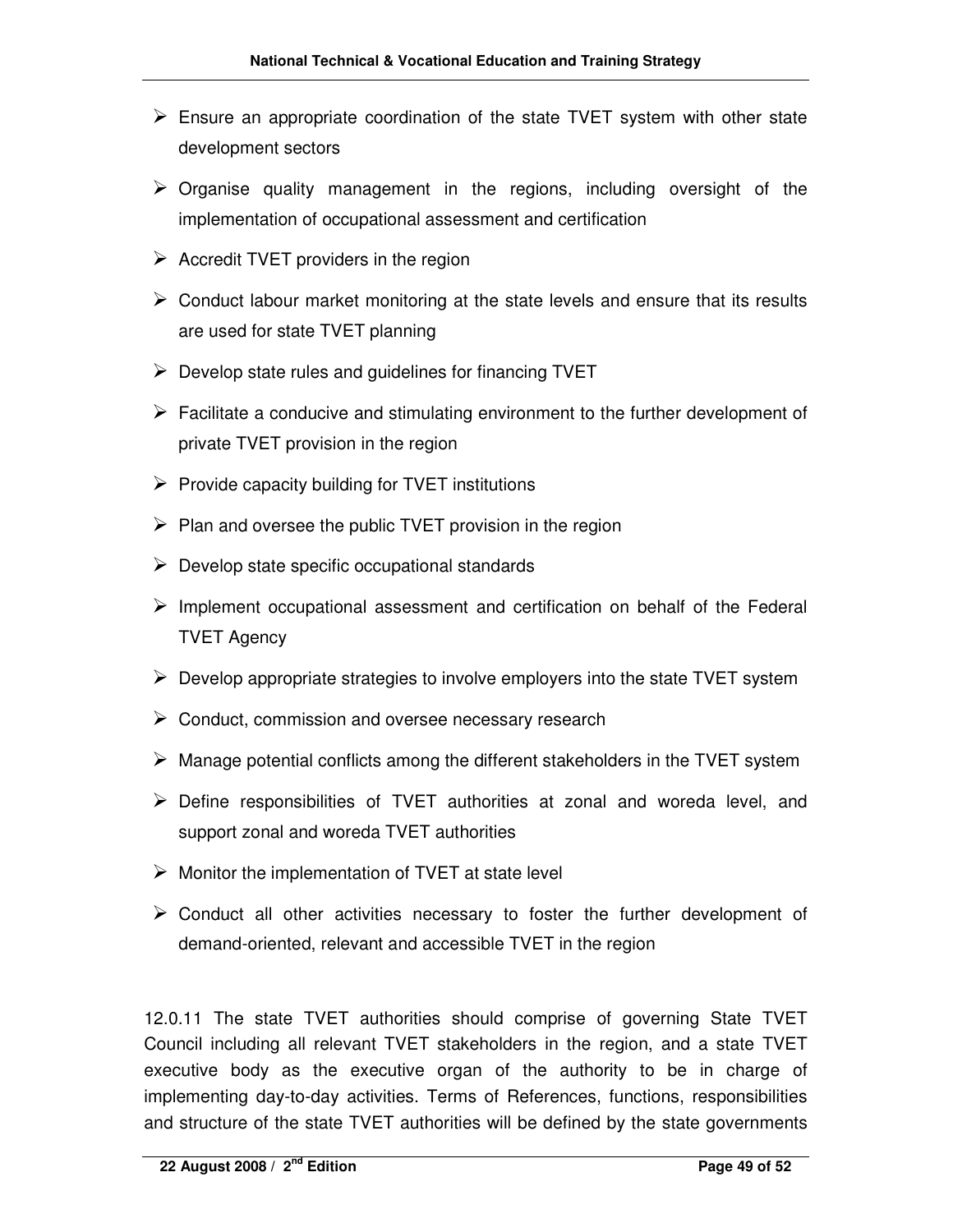in accordance with the principles of this strategy and the relevant legal documents. State governments are also encouraged to develop their own State TVET Strategies to ensure that the National TVET Strategy is customized in line with specific state economic and labour market patterns.

12.0.12 In line with the conceptual principle of decentralization, major operational responsibilities will be gradually devolved to TVET institutions. In the future, it is envisaged that public TVET institutions will be autonomous – within the framework of the federal laws for public institutions – with respect to financial management, designing and planning of TVET programmes, adjustment of curricula. This increased responsibility will require strong and powerful leadership and supervision in order to avoid misuse of public funds and institutional planning in line with local social and labour market conditions. Therefore, TVET institution Management Boards will be formed for all public TVET institutions to be comprised of the major public and private stakeholders in the institutions' catchments area representing local businesspeople, NGOs, micro-finance enterprises, civil society, and the relevant local government authorities including agriculture, education, trade and industry (regional medium and small enterprise development agency), and others. The Management Boards will have an oversight responsibility and must approve the institution's budgets, activity plans and annual reports, in addition to rendering comprehensive advice on all issues related to management and TVET implementation in the institutions. The management boards will be appointed by the authority of the TVET institution and will report to this authority.

### **13. Awareness Creation about TVET**

13.0.1 In Ethiopia, as in many African countries, TVET suffers from a relatively poor public image. TVET is usually associated with low status job, low salary and lack of personal development opportunities, partly due to the low quality of previous TVET programmes that did not allow TVET graduates to successfully compete in the labour market. TVET is generally perceived as a place of last resort for those students who failed to get into higher education. This misconception needs to be rectified.

13.0.2 Therefore, TVET authorities together with their stakeholders, in particular business organisations, will invest in public awareness campaigns to make the involved stakeholders and the general public aware that the TVET system is now on its way to facilitate high quality TVET programmes and occupational qualifications based on the needs of the labour market; open to all target groups in both the urban and rural areas; and with clear opportunities for personal career advancement.